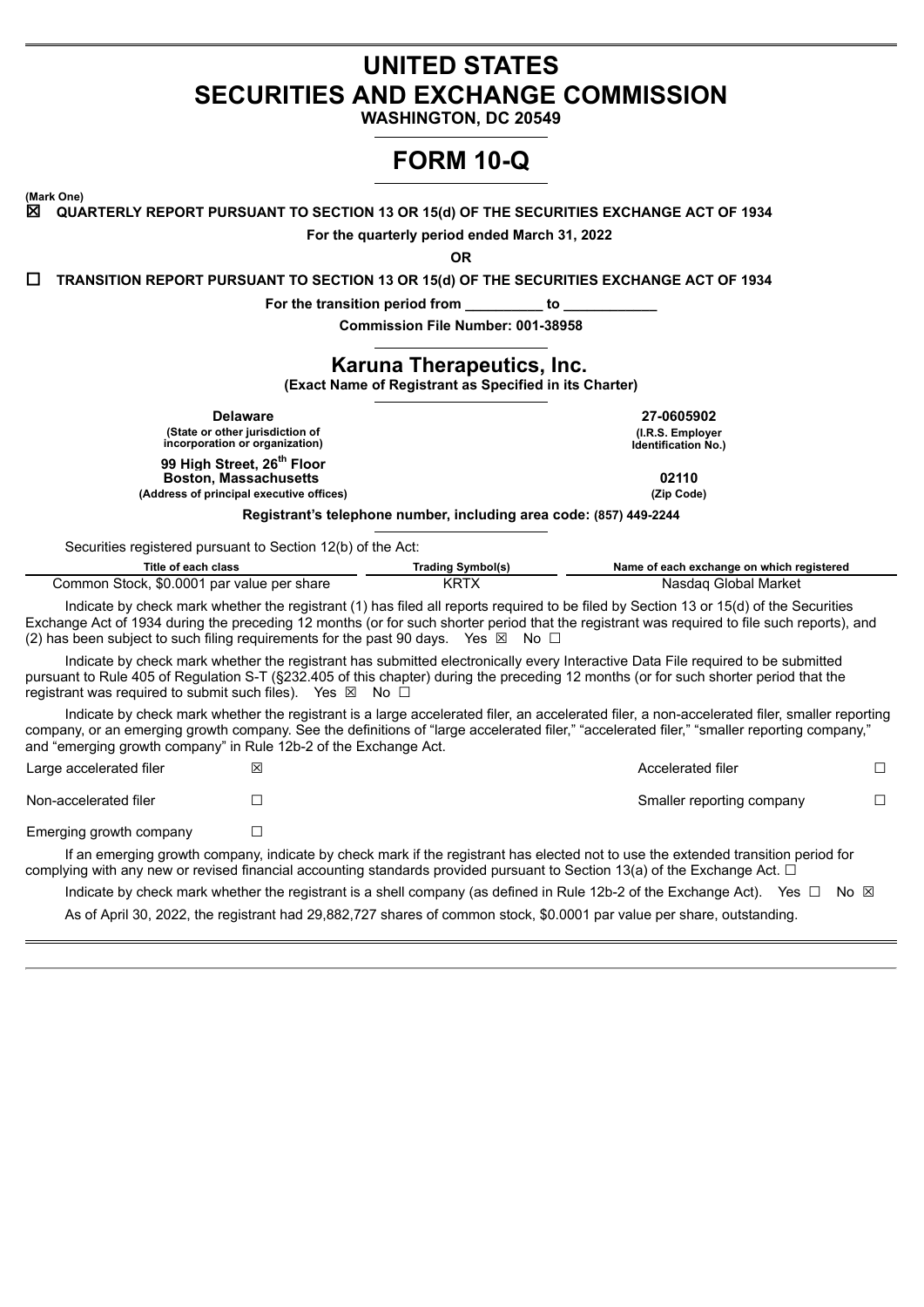|                   |                                                                                       | Page |
|-------------------|---------------------------------------------------------------------------------------|------|
| PART I.           | <b>FINANCIAL INFORMATION</b>                                                          |      |
| Item 1.           | <b>Consolidated Financial Statements (Unaudited)</b>                                  |      |
|                   | <b>Consolidated Balance Sheets</b>                                                    |      |
|                   | <b>Consolidated Statements of Operations</b>                                          |      |
|                   | <b>Consolidated Statements of Comprehensive Loss</b>                                  |      |
|                   | <b>Consolidated Statements of Stockholders' Equity</b>                                |      |
|                   | <b>Consolidated Statements of Cash Flows</b>                                          | 5    |
|                   | <b>Notes to Consolidated Financial Statements (Unaudited)</b>                         | 6    |
| Item 2.           | Management's Discussion and Analysis of Financial Condition and Results of Operations | 17   |
| Item 3.           | <b>Quantitative and Qualitative Disclosures About Market Risk</b>                     | 28   |
| Item 4.           | <b>Controls and Procedures</b>                                                        | 28   |
| PART II.          | <b>OTHER INFORMATION</b>                                                              | 29   |
| Item 1.           | <b>Legal Proceedings</b>                                                              | 29   |
| Item 1A.          | <b>Risk Factors</b>                                                                   | 29   |
| Item 2.           | Unregistered Sales of Equity Securities and Use of Proceeds                           | 29   |
| Item 3.           | <b>Defaults Upon Senior Securities</b>                                                | 29   |
| Item 4.           | <b>Mine Safety Disclosures</b>                                                        | 29   |
| Item 5.           | Other Information                                                                     | 29   |
| Item 6.           | <b>Exhibits</b>                                                                       | 30   |
| <b>Signatures</b> |                                                                                       | 31   |

i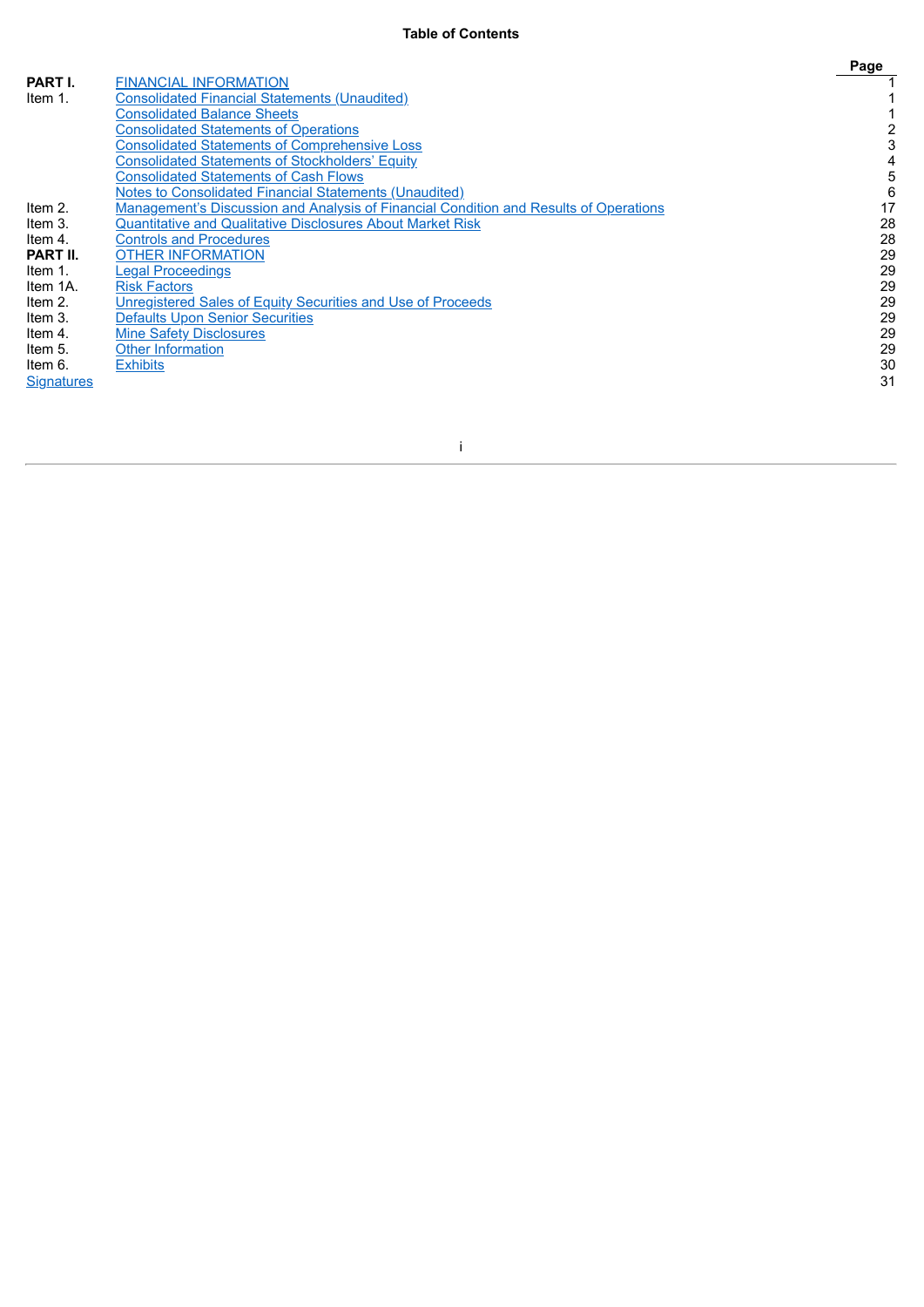## **PART I—FINANCIAL INFORMATION**

## **KARUNA THERAPEUTICS, INC. CONSOLIDATED BALANCE SHEETS (In thousands, except share and per share data) (Unaudited)**

<span id="page-2-2"></span><span id="page-2-1"></span><span id="page-2-0"></span>

|                                                                                                                                                                                                           |    | March 31,<br>2022    | December 31,<br>2021 |                       |  |
|-----------------------------------------------------------------------------------------------------------------------------------------------------------------------------------------------------------|----|----------------------|----------------------|-----------------------|--|
| <b>Assets</b>                                                                                                                                                                                             |    |                      |                      |                       |  |
| Current assets:                                                                                                                                                                                           |    |                      |                      |                       |  |
| Cash and cash equivalents                                                                                                                                                                                 | \$ | 176,203              | \$                   | 206,953               |  |
| Investment securities, available-for-sale                                                                                                                                                                 |    | 266,984              |                      | 287,038               |  |
| Accounts receivable                                                                                                                                                                                       |    |                      |                      | 1,750                 |  |
| Prepaid expenses and other current assets                                                                                                                                                                 |    | 20,972               |                      | 21,138                |  |
| Deferred offering costs                                                                                                                                                                                   |    | 480                  |                      | 455                   |  |
| <b>Total current assets</b>                                                                                                                                                                               |    | 464,639              |                      | 517,334               |  |
| <b>Restricted cash</b>                                                                                                                                                                                    |    | 261                  |                      | 261                   |  |
| Right-of-use lease assets - operating, net                                                                                                                                                                |    | 6,021                |                      | 6,453                 |  |
| Property and equipment, net                                                                                                                                                                               |    | 3,050                |                      | 3,092                 |  |
| Other non-current assets                                                                                                                                                                                  |    | 503                  |                      | 531                   |  |
| <b>Total assets</b>                                                                                                                                                                                       | \$ | 474,474              | \$                   | 527,671               |  |
| <b>Liabilities and Stockholders' Equity</b>                                                                                                                                                               |    |                      |                      |                       |  |
| <b>Current liabilities:</b>                                                                                                                                                                               |    |                      |                      |                       |  |
| Accounts payable                                                                                                                                                                                          | \$ | 1,478                | \$                   | 1,939                 |  |
| Accrued expenses                                                                                                                                                                                          |    | 12,226               |                      | 16,099                |  |
| Current portion of operating lease liability                                                                                                                                                              |    | 2,219                |                      | 2,175                 |  |
| <b>Total current liabilities</b>                                                                                                                                                                          |    | 15,923               |                      | 20,213                |  |
| Operating lease liability, net of current portion                                                                                                                                                         |    | 4,759                |                      | 5,328                 |  |
| Other non-current liabilities                                                                                                                                                                             |    | 104                  |                      | 104                   |  |
| <b>Total liabilities</b>                                                                                                                                                                                  |    | 20,786               |                      | 25,645                |  |
| Commitments and Contingencies (Note 9)                                                                                                                                                                    |    |                      |                      |                       |  |
| Stockholders' equity:                                                                                                                                                                                     |    |                      |                      |                       |  |
| Preferred stock, \$0.0001 par value; 10,000,000 shares authorized and 0<br>shares outstanding as of March 31, 2022 and December 31, 2021                                                                  |    |                      |                      |                       |  |
| Common stock, \$0.0001 par value; 150,000,000 shares authorized at<br>March 31, 2022 and December 31, 2021; 29,831,258 and 29,770,558<br>shares issued and outstanding at March 31, 2022 and December 31, |    | 3                    |                      |                       |  |
| 2021, respectively                                                                                                                                                                                        |    |                      |                      | 3                     |  |
| Additional paid-in capital<br>Accumulated deficit                                                                                                                                                         |    | 802,309              |                      | 790,391<br>(287, 871) |  |
| Accumulated other comprehensive loss                                                                                                                                                                      |    | (346,089)<br>(2,535) |                      | (497)                 |  |
|                                                                                                                                                                                                           |    |                      |                      |                       |  |
| Total stockholders' equity                                                                                                                                                                                |    | 453,688              |                      | 502,026               |  |
| Total liabilities and stockholders' equity                                                                                                                                                                | \$ | 474.474              | \$                   | 527.671               |  |

*The accompanying notes are an integral part of these consolidated financial statements*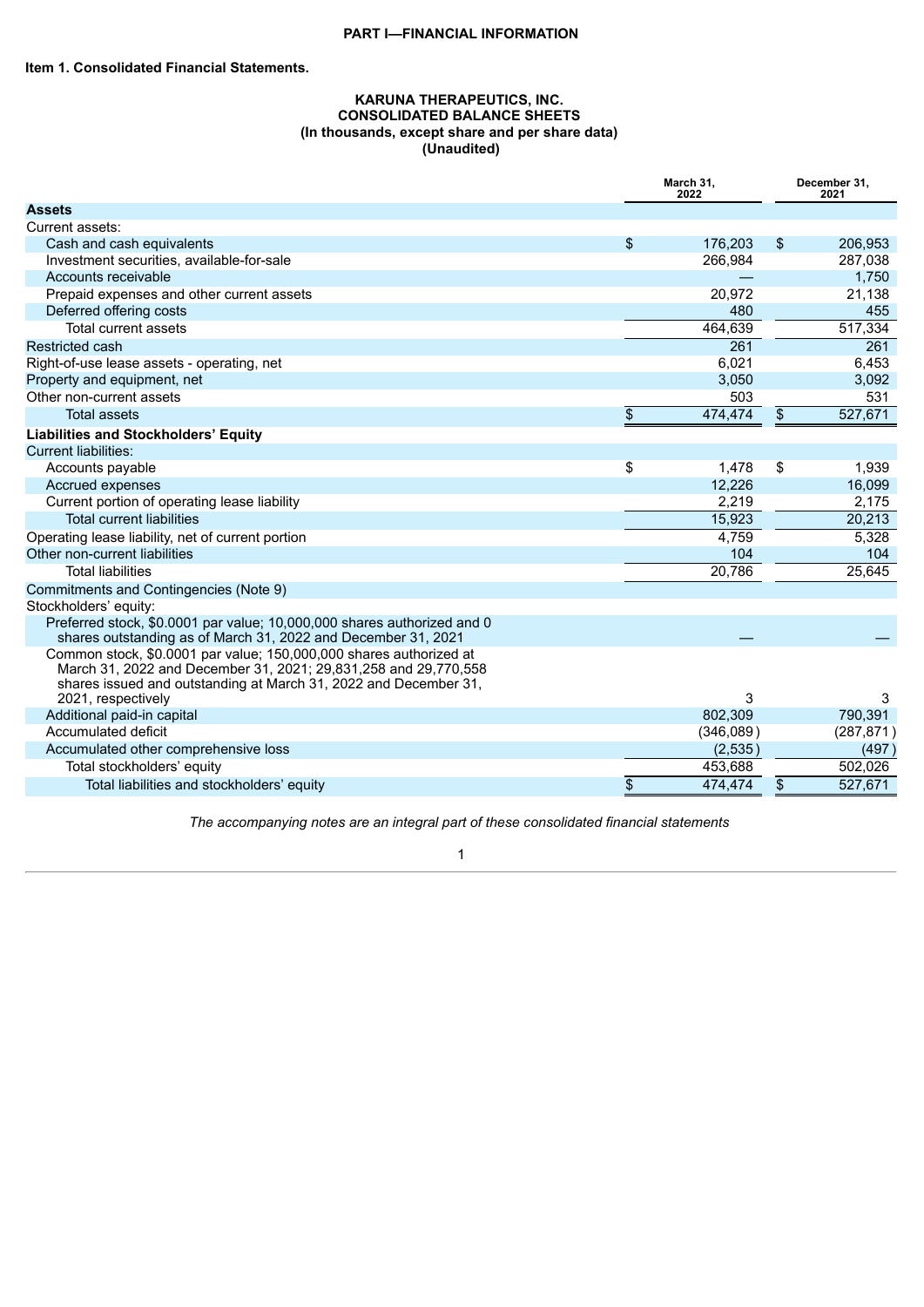## **KARUNA THERAPEUTICS, INC. CONSOLIDATED STATEMENTS OF OPERATIONS (In thousands, except share and per share data) (Unaudited)**

<span id="page-3-0"></span>

|                                                                                                       | <b>Three Months Ended</b><br>March 31, |    |            |
|-------------------------------------------------------------------------------------------------------|----------------------------------------|----|------------|
|                                                                                                       | 2022                                   |    | 2021       |
| License revenue                                                                                       | \$                                     | \$ |            |
| Operating expenses:                                                                                   |                                        |    |            |
| Research and development                                                                              | 43,806                                 |    | 20,186     |
| General and administrative                                                                            | 14,788                                 |    | 9,777      |
| Total operating expenses                                                                              | 58,594                                 |    | 29,963     |
| Loss from operations                                                                                  | (58, 594)                              |    | (29, 963)  |
| Other income (loss), net:                                                                             |                                        |    |            |
| Impairment loss on right-of-use assets                                                                |                                        |    | (677)      |
| Interest income                                                                                       | 237                                    |    | 143        |
| Sublease income                                                                                       | 139                                    |    |            |
| Total other income (loss), net                                                                        | 376                                    |    | (534)      |
| Net loss before income taxes                                                                          | (58, 218)                              |    | (30, 497)  |
| Income tax provision                                                                                  |                                        |    |            |
| Net loss attributable to common stockholders                                                          | (58, 218)                              |    | (30, 497)  |
| Net loss per share, basic and diluted (Note 6)                                                        | (1.95)                                 |    | (1.10)     |
| Weighted average common shares outstanding used in<br>computing net loss per share, basic and diluted | 29,805,961                             |    | 27,786,538 |

*The accompanying notes are an integral part of these consolidated financial statements*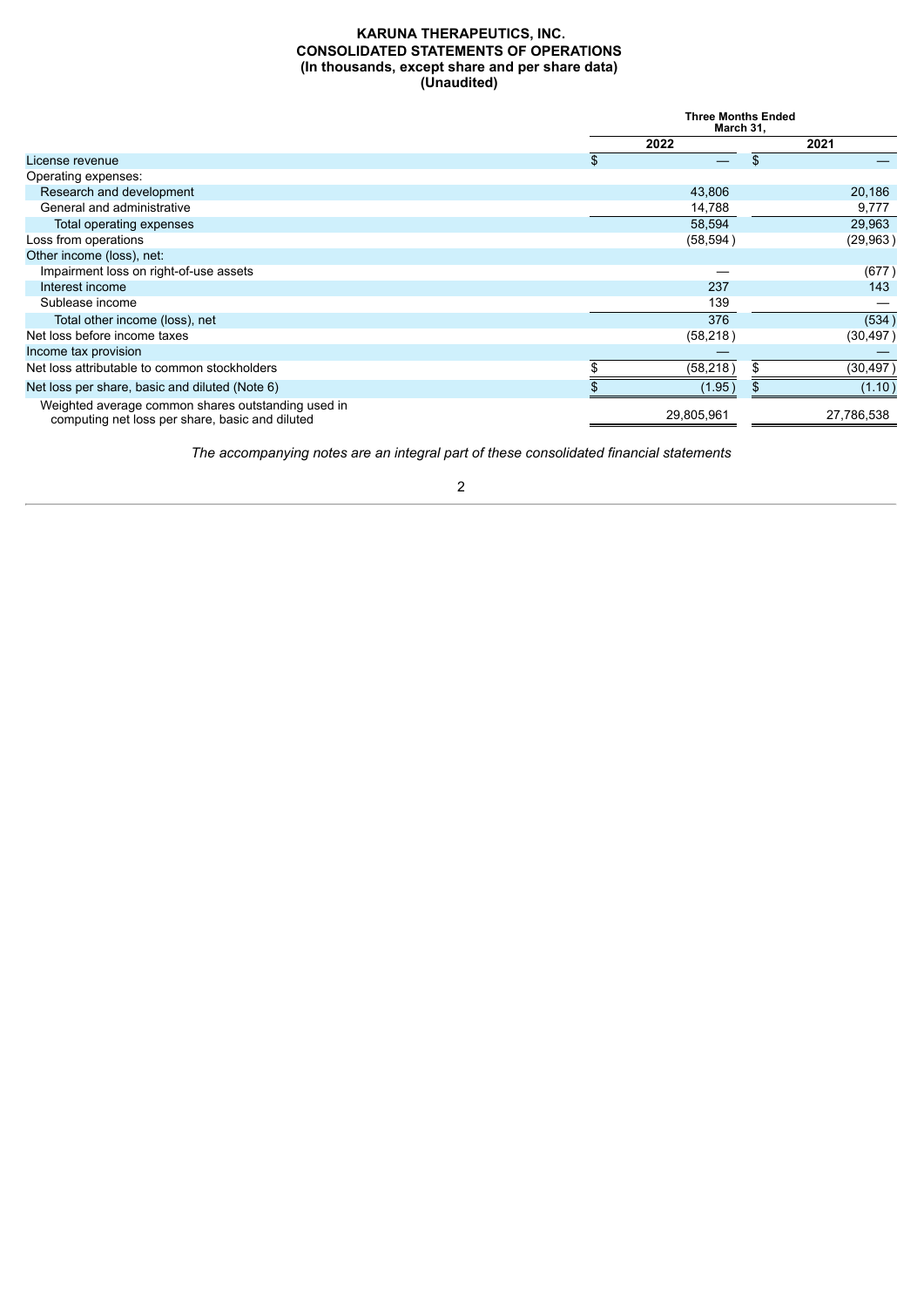#### **KARUNA THERAPEUTICS, INC. CONSOLIDATED STATEMENTS OF COMPREHENSIVE LOSS (In thousands) (Unaudited)**

<span id="page-4-0"></span>

|                                         | Three Months Ended March 31, |  |           |  |
|-----------------------------------------|------------------------------|--|-----------|--|
|                                         | 2022                         |  | 2021      |  |
| Net loss                                | (58, 218)                    |  | (30, 497) |  |
| Other comprehensive loss:               |                              |  |           |  |
| Unrealized losses on available-for-sale |                              |  |           |  |
| investments                             | (2,038)                      |  | (30)      |  |
| Comprehensive loss                      | (60, 256)                    |  | (30, 527) |  |

*The accompanying notes are an integral part of these consolidated financial statements*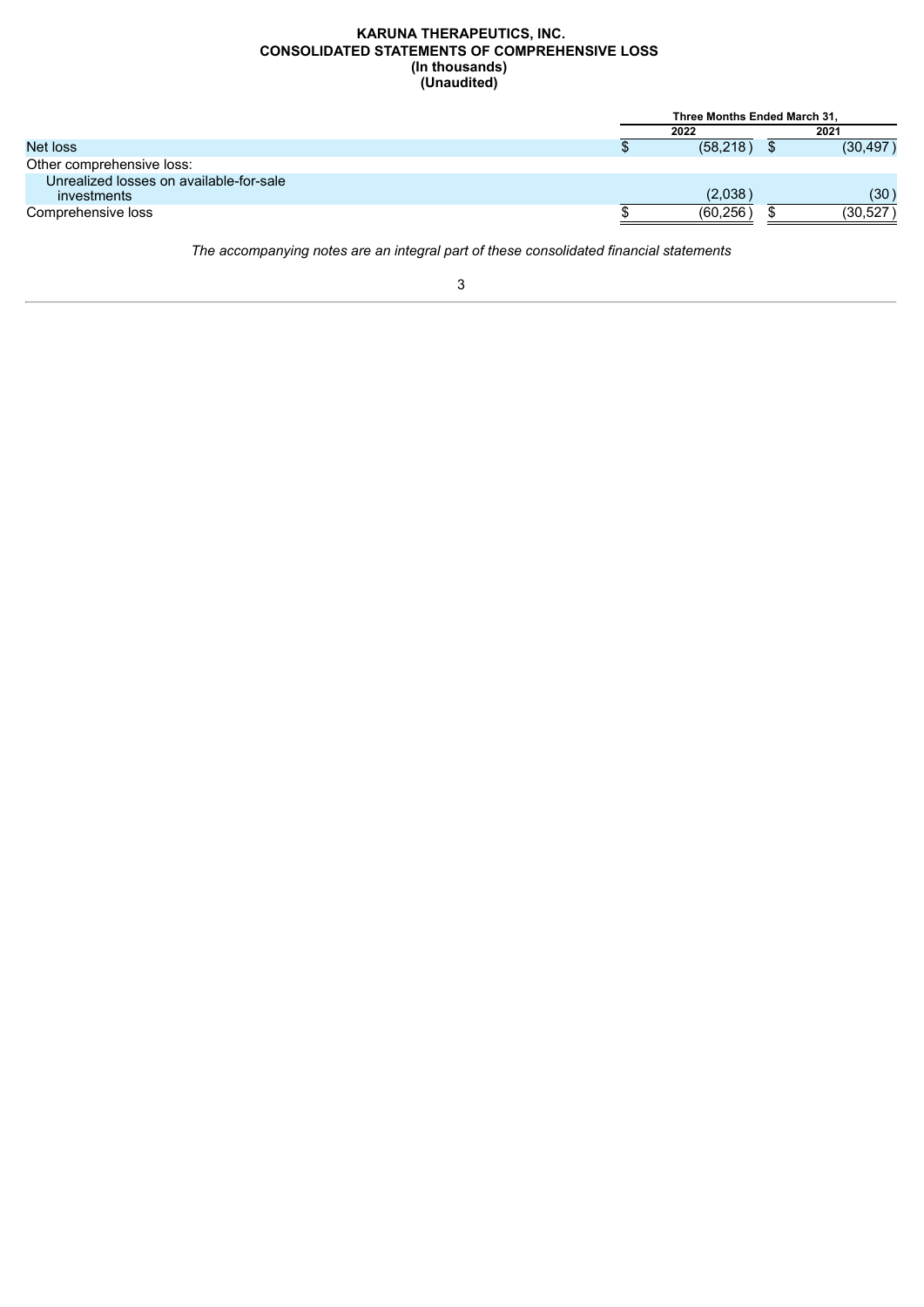#### **KARUNA THERAPEUTICS, INC. CONSOLIDATED STATEMENTS OF STOCKHOLDERS' EQUITY (In thousands, except share data) (Unaudited)**

<span id="page-5-0"></span>

|                                  | <b>Common Stock</b> |       | <b>Additional</b><br>Paid-in | Accumulated    | Accumulated<br>Other<br>Comprehensive | Total<br>Stockholders' |
|----------------------------------|---------------------|-------|------------------------------|----------------|---------------------------------------|------------------------|
|                                  | <b>Shares</b>       | Value | Capital                      | <b>Deficit</b> | Loss                                  | Equity                 |
| Balance, December 31, 2021       | 29,770,558          |       | 790,391                      | (287, 871)     | (497)                                 | 502,026                |
| Stock-based compensation expense |                     | –     | 10,636                       |                |                                       | 10,636                 |
| Exercise of common options       | 60,700              | –     | 1,282                        |                |                                       | 1,282                  |
| Other comprehensive loss         |                     |       |                              |                | (2,038)                               | (2,038)                |
| Net loss                         |                     | –     |                              | (58, 218)      | —                                     | (58, 218)              |
| Balance, March 31, 2022          | 29.831.258          |       | 802.309                      | (346,089)      | (2,535)                               | 453,688                |
|                                  |                     |       |                              |                | Accumulated                           |                        |
|                                  |                     |       |                              |                |                                       |                        |

|                                                                                                                              | <b>Common Stock</b> |       | <b>Additional</b><br>Paid-in | Accumulated    | Accumulated<br>Other<br>Comprehensive | <b>Total</b><br>Stockholders' |
|------------------------------------------------------------------------------------------------------------------------------|---------------------|-------|------------------------------|----------------|---------------------------------------|-------------------------------|
|                                                                                                                              | <b>Shares</b>       | Value | Capital                      | <b>Deficit</b> | Income                                | Equity                        |
| Balance, December 31, 2020                                                                                                   | 26,988,458          |       | 482,955                      | (144,066)      | 39                                    | 338,931                       |
| Issuance of common stock upon public<br>offering, net of \$17,250 in under-writing<br>discounts and commissions and \$233 in |                     |       |                              |                |                                       |                               |
| offering costs                                                                                                               | 2,395,834           |       | 270.017                      |                |                                       | 270.017                       |
| Stock-based compensation expense                                                                                             |                     |       | 5,822                        |                |                                       | 5,822                         |
| Exercise of common options                                                                                                   | 56.876              |       | 671                          |                |                                       | 671                           |
| Other comprehensive loss                                                                                                     |                     |       |                              |                | (30)                                  | (30)                          |
| Net loss                                                                                                                     |                     |       |                              | (30, 497)      | –                                     | (30, 497)                     |
| Balance, March 31, 2021                                                                                                      | 29.441.168          |       | 759.465                      | (174, 563)     | 9                                     | 584.914                       |

*The accompanying notes are an integral part of these consolidated financial statements*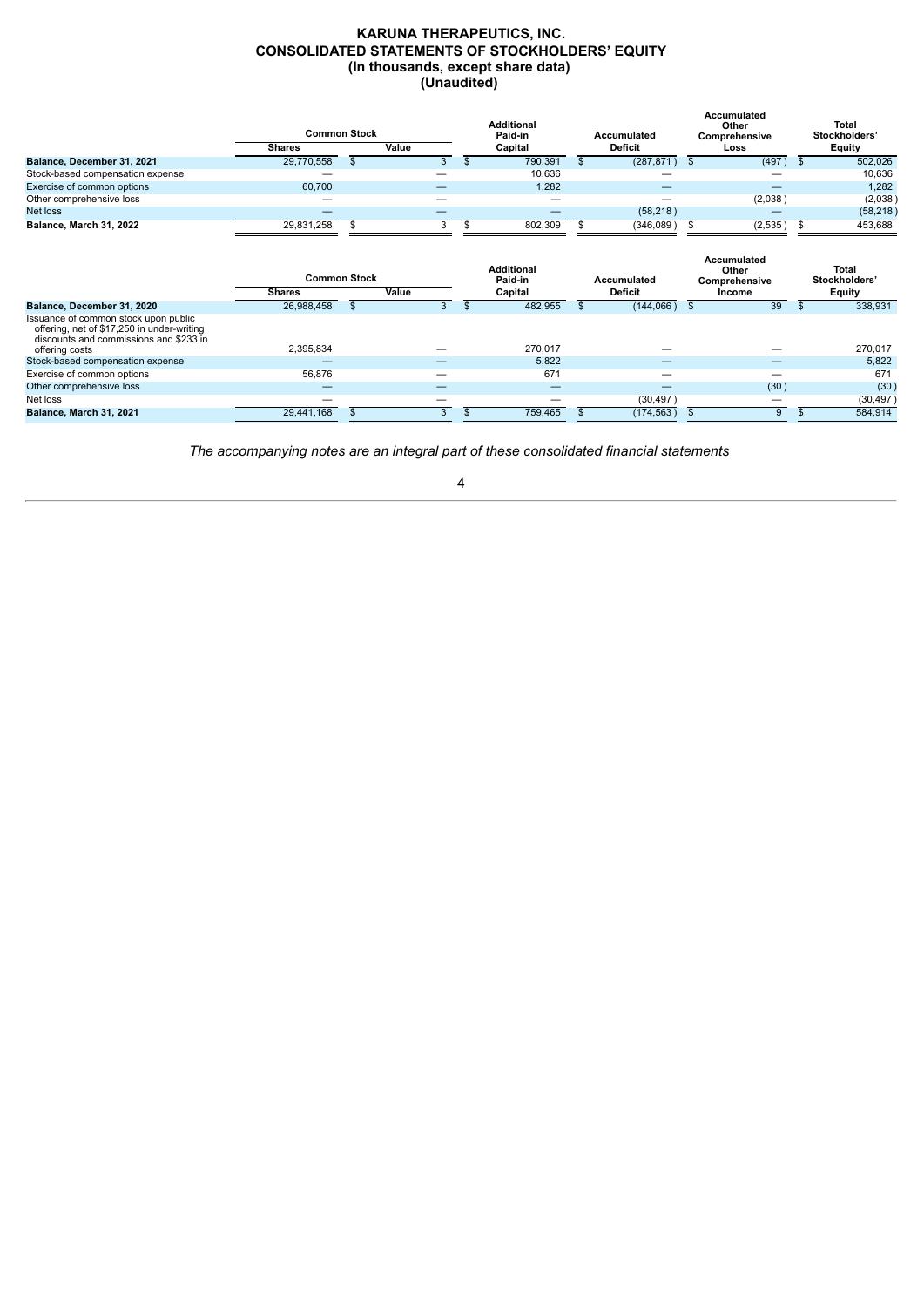#### **KARUNA THERAPEUTICS, INC. CONSOLIDATED STATEMENTS OF CASH FLOWS (In thousands) (Unaudited)**

<span id="page-6-0"></span>

|                                                                                          | <b>Three Months Ended</b><br>March 31, |           |                 |           |
|------------------------------------------------------------------------------------------|----------------------------------------|-----------|-----------------|-----------|
|                                                                                          |                                        | 2022      |                 | 2021      |
| <b>Cash flows from operating activities</b>                                              |                                        |           |                 |           |
| Net loss                                                                                 | \$                                     | (58, 218) | - \$            | (30, 497) |
| Adjustments to reconcile net loss to net cash used in operating activities:              |                                        |           |                 |           |
| Stock-based compensation expense                                                         |                                        | 10,636    |                 | 5,822     |
| Impairment loss on right-of-use assets                                                   |                                        |           |                 | 677       |
| Amortization of premiums and accretion of discounts on<br>investment securities          |                                        | 285       |                 | 221       |
| Depreciation and amortization expense                                                    |                                        | 248       |                 | 112       |
| Changes in operating assets and liabilities:                                             |                                        |           |                 |           |
| Accrued interest on investment securities                                                |                                        | (65)      |                 | 277       |
| Accounts receivable                                                                      |                                        | 1,750     |                 |           |
| Prepaid expenses and other current assets                                                |                                        | 166       |                 | 3,546     |
| Right-of-use assets                                                                      |                                        | 432       |                 | 167       |
| Other non-current assets                                                                 |                                        | 28        |                 | (1,006)   |
| Accounts payable                                                                         |                                        | (481)     |                 | 322       |
| Accrued expenses                                                                         |                                        | (4,059)   |                 | (754)     |
| Operating lease liability                                                                |                                        | (525)     |                 | (205)     |
| Deferred lease obligation                                                                |                                        |           |                 | 35        |
| Other non-current liabilities                                                            |                                        |           |                 | 104       |
| Net cash used in operating activities                                                    |                                        | (49.803)  |                 | (21, 179) |
| Cash flows from investing activities                                                     |                                        |           |                 |           |
| Purchases of investment securities                                                       |                                        | (48, 303) |                 | (80, 856) |
| Maturities of investment securities                                                      |                                        | 66,099    |                 | 132,000   |
| Acquisition of property and equipment                                                    |                                        |           |                 | (47)      |
| Net cash provided by investing activities                                                |                                        | 17,796    |                 | 51,097    |
| <b>Cash flows from financing activities</b>                                              |                                        |           |                 |           |
| Proceeds from public offering, net of underwriting discounts                             |                                        |           |                 |           |
| and commissions                                                                          |                                        |           |                 | 270,250   |
| Payment of offering costs                                                                |                                        | (25)      |                 | (98)      |
| Proceeds from exercise of stock options                                                  |                                        | 1.282     |                 | 671       |
| Net cash provided by financing activities                                                |                                        | 1,257     |                 | 270,823   |
| Net increase (decrease) in cash, cash equivalents and restricted cash                    |                                        | (30, 750) |                 | 300,741   |
| Cash, cash equivalents and restricted cash at beginning of period                        |                                        | 207,214   |                 | 53,205    |
| Cash, cash equivalents and restricted cash at end of period                              | $\overline{\$}$                        | 176,464   | $\overline{\$}$ | 353,946   |
| Supplemental disclosures of cash flows information                                       |                                        |           |                 |           |
| Deferred offering costs included in accounts payable and accrued expenses                | \$                                     |           | \$              | 135       |
| Purchases of property and equipment included in accounts payable<br>and accrued expenses | \$                                     | 206       | \$              | 19        |
|                                                                                          |                                        |           |                 |           |

*The accompanying notes are an integral part of these consolidated financial statements*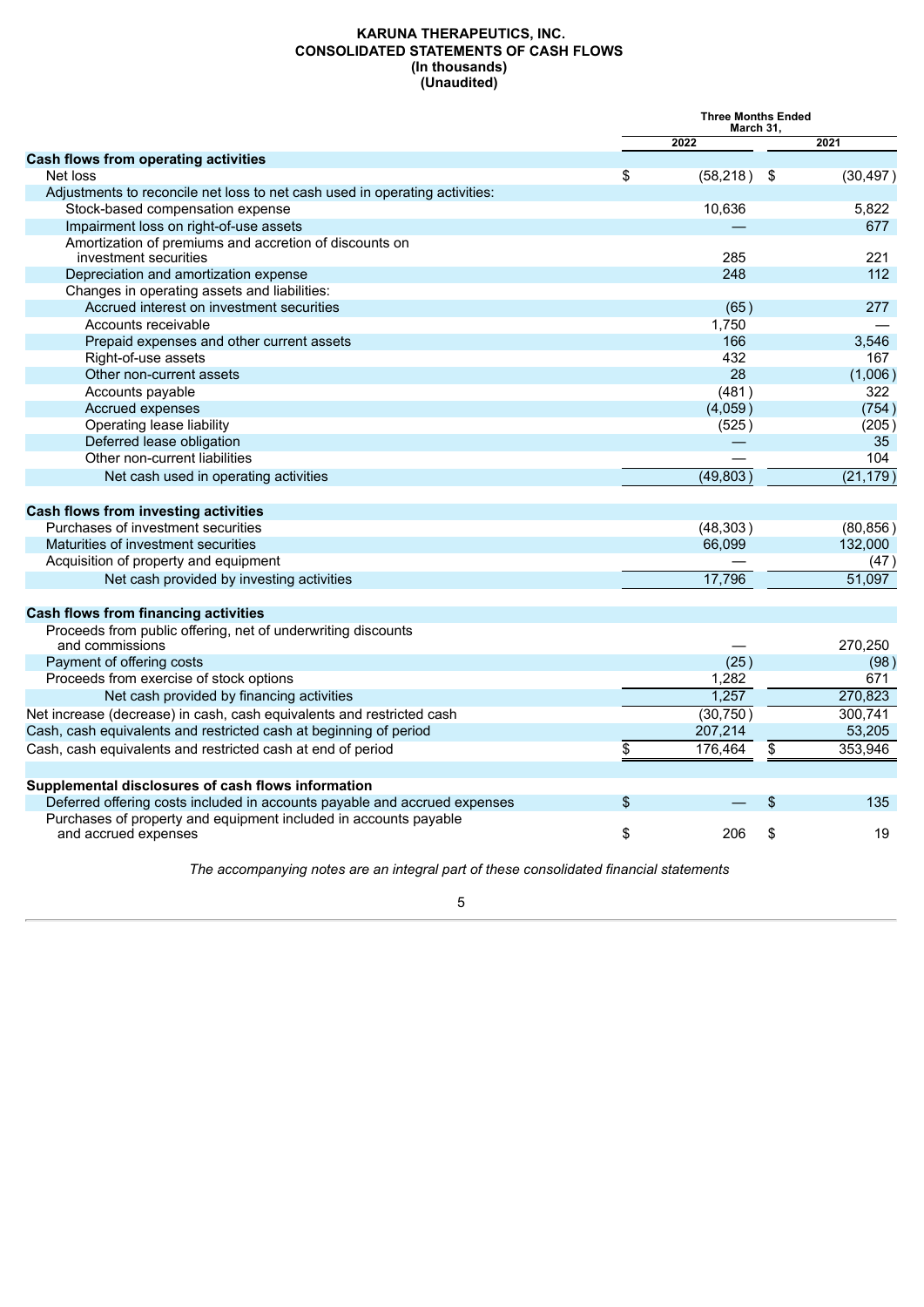#### **NOTES TO CONSOLIDATED FINANCIAL STATEMENTS (Unaudited)**

#### <span id="page-7-0"></span>*Note 1. Nature of the Business and Basis of Presentation*

#### *Description of the Business*

Karuna Therapeutics, Inc. (the "Company") was incorporated under the laws of the State of Delaware in July 2009 as Karuna Pharmaceuticals, Inc. and is headquartered in Boston, Massachusetts. In March 2019, the Company changed its name to Karuna Therapeutics, Inc. The Company is an innovative clinical-stage biopharmaceutical company driven to create and deliver transformative medicines for people living with psychiatric and neurological conditions.

Since the Company's inception, it has focused substantially all of its efforts and financial resources on organizing and staffing the Company, acquiring and developing its technology, raising capital, building its intellectual property portfolio, undertaking preclinical studies and clinical trials and providing general and administrative support for these activities. The Company has not generated any product revenue related to its primary business purpose to date and is subject to a number of risks similar to those of other early stage companies, including dependence on key individuals, regulatory approval of products, uncertainty of market acceptance of products, competition from substitute products and larger companies, compliance with government regulations, protection of proprietary technology, dependence on third parties, product liability, the impact of the ongoing and evolving COVID-19 coronavirus pandemic, and the need to obtain adequate additional financing to fund the development of its product candidates.

The Company's consolidated financial statements have been prepared on the basis of continuity of operations, realization of assets and the satisfaction of liabilities in the ordinary course of business. The Company experienced negative operating cash flows of \$49.8 million for the three months ended March 31, 2022 and had an accumulated deficit of \$346.1 million as of March 31, 2022. The Company expects to continue to generate operating losses for the foreseeable future.

The Company expects that its cash, cash equivalents and available-for-sale investments of \$443.2 million as of March 31, 2022 will be sufficient to fund its operating expenses and capital expenditure requirements through at least 12 months from the date of issuance of these consolidated financial statements.

#### *Basis of Presentation*

The accompanying consolidated financial statements have been prepared in conformity with accounting principles generally accepted in the United States of America ("U.S. GAAP"). Any reference in these notes to applicable guidance is meant to refer to the authoritative U.S. GAAP as found in the Accounting Standards Codification ("ASC") and Accounting Standards Updates ("ASUs") of the Financial Accounting Standards Board ("FASB").

The consolidated financial statements include the accounts of the Company and its wholly owned subsidiary, Karuna Securities Corporation, a Massachusetts corporation. All inter-company transactions and balances have been eliminated in consolidation.

The accompanying consolidated balance sheet as of March 31, 2022 and the consolidated statements of operations, comprehensive loss, cash flows, and stockholders' equity for the three months ended March 31, 2022 and 2021 are unaudited. The unaudited interim consolidated financial statements have been prepared on the same basis as the audited annual consolidated financial statements and, in the opinion of management, reflect all adjustments, which include only normal recurring adjustments, necessary for the fair statement of the Company's financial position as of March 31, 2022 and the results of its operations and cash flows for the three months ended March 31, 2022 and 2021. Certain information and footnote disclosures typically included in annual financial statements prepared in accordance with U.S. GAAP have been condensed or omitted. Accordingly, these unaudited consolidated interim financial statements should be read in conjunction with the Company's consolidated financial statements as of and for the year ended December 31, 2021. The results for the three months ended March 31, 2022 are not necessarily indicative of results to be expected for the year ending December 31, 2022, any other interim periods, or any future year or period.

## *Note 2. Summary of Significant Accounting Policies*

The significant accounting policies and estimates used in preparation of the consolidated financial statements are described in the Company's audited consolidated financial statements as of and for the year ended December 31, 2021, and the notes thereto, which are included in the Company's Annual Report on Form 10-K. During the three months ended March 31, 2022, there were no material changes to the Company's significant accounting policies.

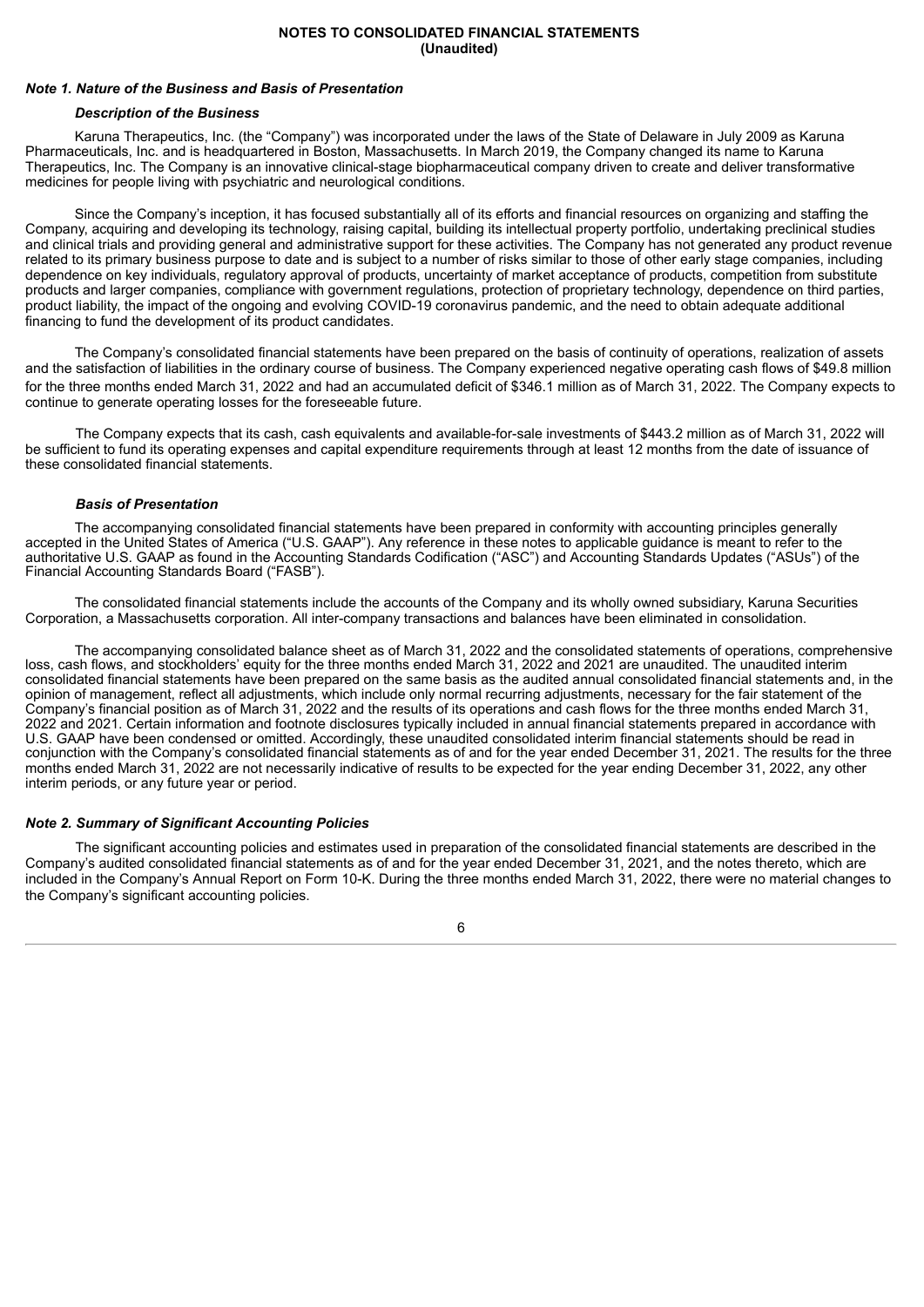## *Recently Issued Accounting Pronouncements*

New pronouncements issued but not effective until after March 31, 2022 are not expected to have a material impact on the Company's consolidated financial statements.

## *Note 3. Prepaid Expenses and Other Assets and Accrued Expenses*

Prepaid expenses and other current assets consisted of the following (in thousands):

|                                                 | March 31.<br>2022 | December 31.<br>2021 |
|-------------------------------------------------|-------------------|----------------------|
| Prepaid research and development expenses       | 17.854            | 18.066               |
| Prepaid insurance                               | 1.172             | 2.364                |
| Other                                           | 1.946             | 708                  |
| Total prepaid expenses and other current assets | 20.972            | 21.138               |

The Company also had other non-current assets of \$0.5 million as of March 31, 2022 and December 31, 2021. As of March 31, 2022, other non-current assets consisted of a security deposit of \$0.4 million and less than \$0.1 million in prepaid research and development and other expenses, as well as less than \$0.1 million in deferred rent. As of December 31, 2021, other non-current assets consisted of a security deposit of \$0.4 million, \$0.1 million in prepaid expenses, and less than \$0.1 million in deferred rent.

Accrued expenses consisted of the following (in thousands):

|                                           | March 31,<br>2022 | December 31,<br>2021 |
|-------------------------------------------|-------------------|----------------------|
| Accrued research and development expenses | 8.765             | 8,316                |
| Accrued payroll and related expenses      | 1.945             | 6.989                |
| Professional fees                         | 1.040             | 543                  |
| Other                                     | 476               | 251                  |
| Total accrued expenses                    | 12.226            | 16.099               |

## *Note 4. Stockholders' Equity*

## *Preferred Stock*

On July 2, 2019, in connection with the closing of the Company's initial public offering of its common stock ("IPO"), the Company filed its amended and restated Certificate of Incorporation, which authorizes the Company to issue up to 10,000,000 shares of preferred stock, \$0.0001 par value per share. Through March 31, 2022, no preferred stock has been issued.

#### *Common Stock*

As of March 31, 2022, the Company's amended and restated Certificate of Incorporation authorized the Company to issue 150,000,000 shares of common stock, \$0.0001 par value per share.

Holders of the common stock are entitled to one vote for each share of common stock held at all meetings of stockholders and written actions in lieu of meetings. The holders of common stock are entitled to receive dividends out of funds legally available, as declared by the board of directors. These dividends are subject to the preferential dividend rights of the holders of the Company's preferred stock. Through March 31, 2022, no cash dividends have been declared or paid.

As of March 31, 2022, there were 29,831,258 shares of common stock outstanding.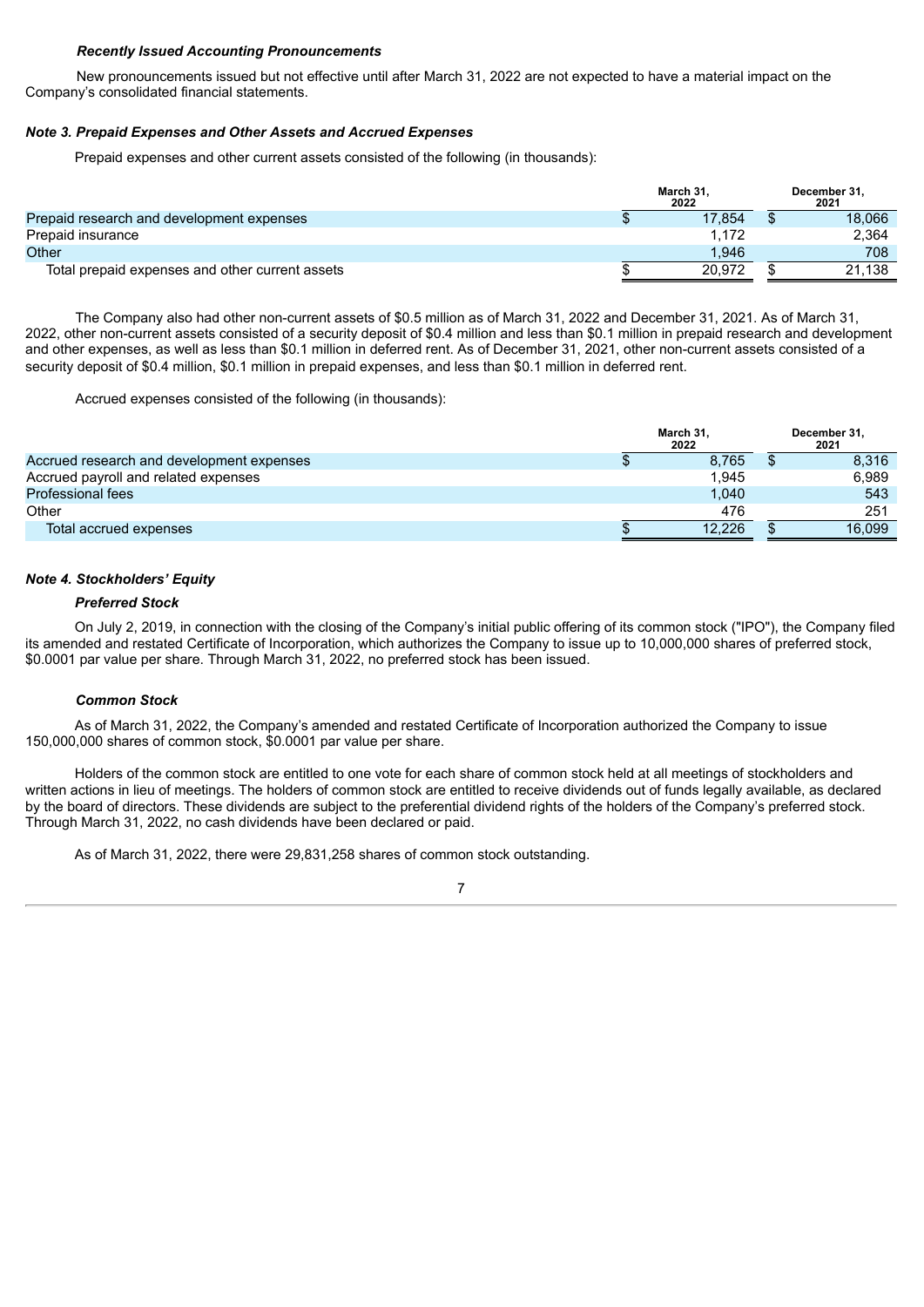#### *Note 5. Zai License Agreement*

#### *Terms of Agreement*

On November 8, 2021, the Company and Zai Lab (Shanghai) Co., Ltd. ("Zai") entered into a license agreement (the "Zai License Agreement"), pursuant to which the Company granted to Zai the right to exclusively develop, manufacture and commercialize KarXT in Greater China, including mainland China, Hong Kong, Macau, and Taiwan (the "Licensed Territory"). Zai will fund substantially all development, regulatory, and commercialization activities in the Licensed Territory.

Under the terms of the Zai License Agreement, the Company received a non-refundable \$35 million upfront payment and payment of certain taxes on its behalf. The Company is eligible to receive up to an additional \$80 million in development and regulatory milestone payments, up to \$72 million in sales milestone payments and low double-digit to high-teens tiered royalties based on annual net sales of KarXT in the Licensed Territory, subject to reduction under specified circumstances. Receipt of sales milestone payments and royalties are not contingent on any further participation by Karuna in the development of KarXT in the Licensed Territory.

The Zai License Agreement will expire upon the latest of the following dates with respect to the last licensed product in any region in the Licensed Territory: (i) the date of expiration of the last valid claim covering such licensed product in such region, (ii) the date that is a specific period after the date of the first commercial sale of such licensed product in such region and (iii) the expiration date of any regulatory exclusivity for such licensed product in such region. Zai may terminate the Zai License Agreement for convenience, subject to the terms thereto, by providing written notice to Karuna, which termination will be effective following a prescribed notice period. In addition, the Company may terminate the Zai License Agreement under specified circumstances if Zai or certain other parties challenge the Company's patent rights or if Zai or its affiliates fail to complete certain development activities with respect to the licensed product for a specified period of time, subject to specified exceptions. Either party may terminate the Zai License Agreement for the other party's uncured material breach, with a customary notice and cure period, or insolvency.

After termination or expiration, the Company is entitled to retain a worldwide, exclusive, and perpetual license from Zai to exploit the licensed product, which license would be non-exclusive after expiration (but not termination), subject to a reasonable royalty to be agreed by the parties if terminated for the Company's uncured material breach.

#### *Revenue Recognition*

The Company concluded that the distinct units of account within the agreement are reflective of a vendor-customer relationship and therefore within the scope of ASC 606.

Under the provisions of ASC 606, the Company identified one performance obligation. The Company provided an exclusive license to intellectual property, bundled with the associated know-how and certain professional services that are not substantive.

Under the terms of the Zai License Agreement, Zai has the sole right to manufacture, or have manufactured, KarXT for use in development and commercialization in the Licensed Territory. At the election of Zai, the Company may supply KarXT to Zai at the fully burdened manufacturing cost plus a specified margin, as defined within the agreement. This provision was determined to be an option to acquire additional goods or services at a price that approximates the stand-alone selling price for that good or service, and therefore does not represent a material right, or separate performance obligation, within the context of the Zai License Agreement.

The Company determined the transaction price was equal to \$37.0 million, which includes the upfront fee of \$35 million and payments to taxing authorities on the Company's behalf. In estimating the stand-alone selling price, the Company determined that there were no significant financing components, noncash consideration or amounts that may be refunded to the customer, and as such the total unconstrained consideration of \$37.0 million was included in the total transaction price.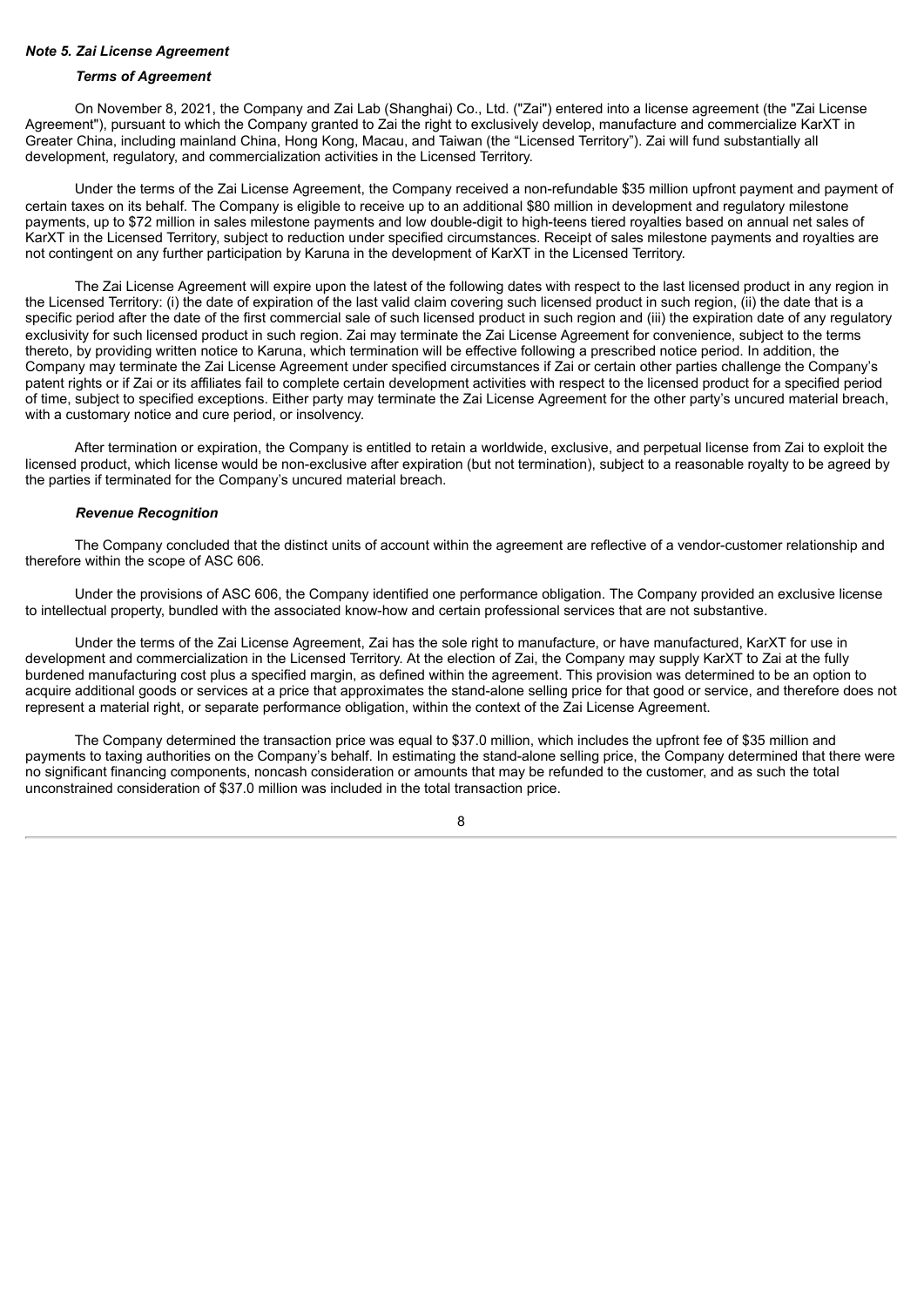*License of Intellectual Property*. The license to the Company's intellectual property, bundled with the associated know-how, represents a distinct performance obligation. The license and associated know-how was transferred to Zai in the fourth quarter of 2021 to satisfy this performance obligation. The Company allocated the full transaction price to the license of the Company's intellectual property, bundled with the associated know-how, and accordingly recognized revenue of \$37.0 million as license revenue in its Consolidated Statement of Operations for the year ended December 31, 2021.

*Milestone Payments*. The potential development and regulatory milestone payments, as well as sales milestone payments, are paid upon achievement of certain milestones as defined in the Zai License Agreement. The Company evaluated whether or not the milestones are considered probable of being reached and determined that their achievement is highly dependent on factors outside of the Company's control. These payments have been fully constrained until the Company concludes that achievement of the milestone is probable, and that recognition of revenue related to the milestone will not result in a significant reversal in amounts recognized in future periods, and as such have been excluded from the transaction price. At the end of each subsequent reporting period, the Company will re-evaluate the probability of achievement of each milestone and any related constraint and, if necessary, adjust its estimate of the overall transaction price.

*Royalties*. Any consideration related to royalties will be recognized if and when the related sales occur, as they were determined to relate predominantly to the license granted to Zai and, therefore, have also been excluded from the transaction price.

The Company assessed the Zai License Agreement to determine whether a significant financing component exists and concluded that a significant financing component does not exist. The upfront payment received by the Company was subject to foreign tax withholdings of \$3.7 million. The Company recorded this tax expense to general and administrative expense in the Consolidated Statement of Operations for the year ended December 31, 2021.

There was no revenue recorded for the three months ended March 31, 2022 and 2021, and no deferred revenue as of March 31, 2022 or December 31, 2021, related to the Zai License Agreement.

#### *Note 6. Net Loss per Share*

The following table sets forth the computation of basic and diluted net loss per share of common stock for the three months ended March 31, 2022 and 2021 (in thousands, except share and per share data):

|                                                              | <b>Three Months Ended</b><br>March 31. |        |            |  |  |  |
|--------------------------------------------------------------|----------------------------------------|--------|------------|--|--|--|
|                                                              | 2022                                   | 2021   |            |  |  |  |
| <b>Net Loss</b>                                              | (58.218)                               |        | (30.497)   |  |  |  |
| Weighted-average shares used in computing net loss per share | 29.805.961                             |        | 27.786.538 |  |  |  |
| Net loss per share, basic and diluted                        | (1.95)                                 | (1.10) |            |  |  |  |

The Company's potentially dilutive securities, which consist of stock options, have been excluded from the computation of diluted net loss per share as the effect would be to reduce the net loss per share. Therefore, the weighted average number of common shares outstanding used to calculate both basic and diluted net loss per share attributable to common stockholders is the same.

## *Common Stock Equivalents*

As of March 31, 2022 and 2021, stock options to purchase 5,923,147 and 5,171,914 shares of common stock, respectively, have been excluded from the calculation of diluted net loss per share because including them would have had an anti-dilutive impact.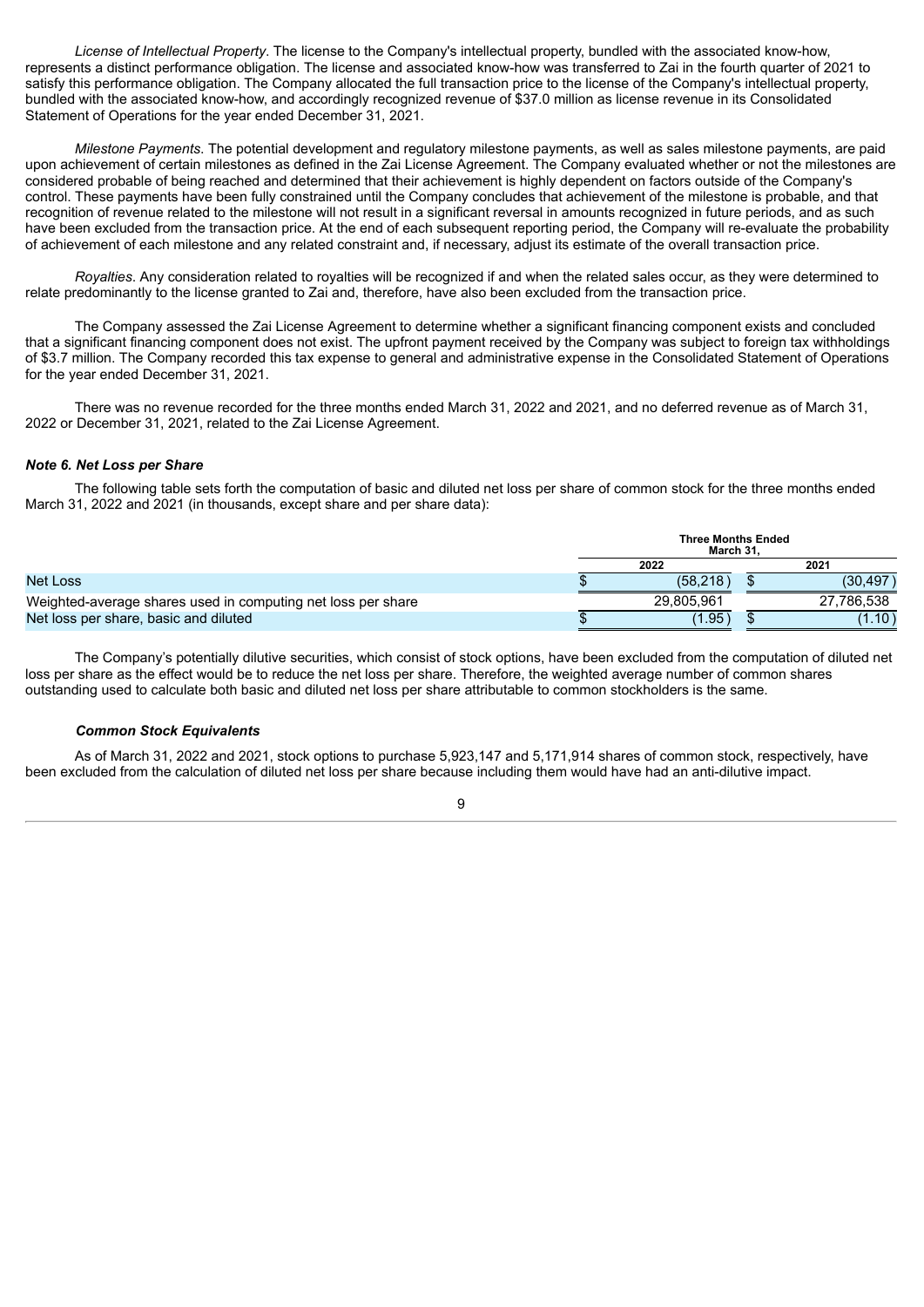## *Note 7. Stock-based Compensation*

#### *Stock Options*

In September 2009, the Company's board of directors approved the 2009 Stock Incentive Plan (the "2009 Plan") which provided for the grant of incentive stock options to employees and non-statutory stock options to directors, consultants, and non-employees of the Company. The 2009 Plan terminated in July 2019 effective upon the completion of the Company's IPO. No additional options will be granted under the 2009 Plan. As of March 31, 2022, there were 2,357,970 options outstanding under the 2009 Plan.

In May 2019, the Company's board of directors approved the 2019 Stock Option and Incentive Plan (the "2019 Plan") which became effective on June 26, 2019, the date immediately prior to the date on which the registration statement related to the IPO was declared effective by the Securities and Exchange Commission ("SEC"). The 2019 Plan will expire in May 2029. Under the 2019 Plan, the Company may grant incentive stock options, non-statutory stock options, restricted stock awards, restricted stock units ("RSUs") and other stock-based awards. There were 1,709,832 shares of the Company's common stock initially reserved for issuance under the 2019 Plan. The number of shares of common stock underlying awards that expire, or are terminated, surrendered, canceled or forfeited without having been fully exercised under the 2009 Plan will be added to the shares of common stock available for issuance under the 2019 Plan. In addition, the number of shares of common stock that may be issued under the 2019 Plan automatically increases on January 1 of each calendar year, commencing on January 1, 2020, by 4% of the number of shares of common stock outstanding on the immediately preceding December 31 or such lesser amount determined by the Company's board of directors or the compensation committee of the board of directors. As of March 31, 2022, there were 1,591,887 common shares available for issuance and 3,565,177 options outstanding under the 2019 Plan.

Options under the 2019 Plan generally vest based on the grantee's continued service with the Company during a specified period following a grant as determined by the board of directors and expire ten years from the grant date. Awards typically vest in four years, but vesting conditions can vary based on the discretion of the Company's board of directors.

A summary of the Company's stock option activity and related information is as follows:

|                                                             | Number of<br><b>Shares</b> | Weighted-<br>Average<br>Exercise<br>Price<br><b>Per Share</b> | Weighted-<br>Average<br>Remaining<br>Contractual<br>Term (Years) |    | Aggregate<br><b>Intrinsic Value</b><br>(in thousands) |
|-------------------------------------------------------------|----------------------------|---------------------------------------------------------------|------------------------------------------------------------------|----|-------------------------------------------------------|
| Outstanding as of December 31, 2021                         | 5,323,162                  | \$<br>50.04                                                   | 7.7                                                              |    | 431,456                                               |
| Granted                                                     | 703.685                    | 112.16                                                        |                                                                  |    |                                                       |
| Exercised                                                   | (60, 700)                  | 21.13                                                         |                                                                  |    |                                                       |
| Forfeited                                                   | (43,000)                   | 106.51                                                        |                                                                  |    |                                                       |
| Outstanding as of March 31, 2022                            | 5,923,147                  | \$<br>57.31                                                   | 7.7                                                              | S. | 414.748                                               |
| Options vested and expected to vest as of<br>March 31, 2022 | 5.923.147                  | \$<br>57.31                                                   | 7.7                                                              | S  | 414.748                                               |
| Options exercisable as of March 31, 2022                    | 3,552,230                  | \$<br>26.12                                                   | 6.9                                                              |    | 358,298                                               |

The aggregate intrinsic values of options outstanding, exercisable, vested and expected to vest were calculated as the difference between the exercise price of the options and the publicly traded stock price of the Company's common stock as of March 31, 2022.

As of March 31, 2022, there was \$131.0 million of unrecognized compensation cost, which is expected to be recognized over a weighted-average period of 3.17 years.

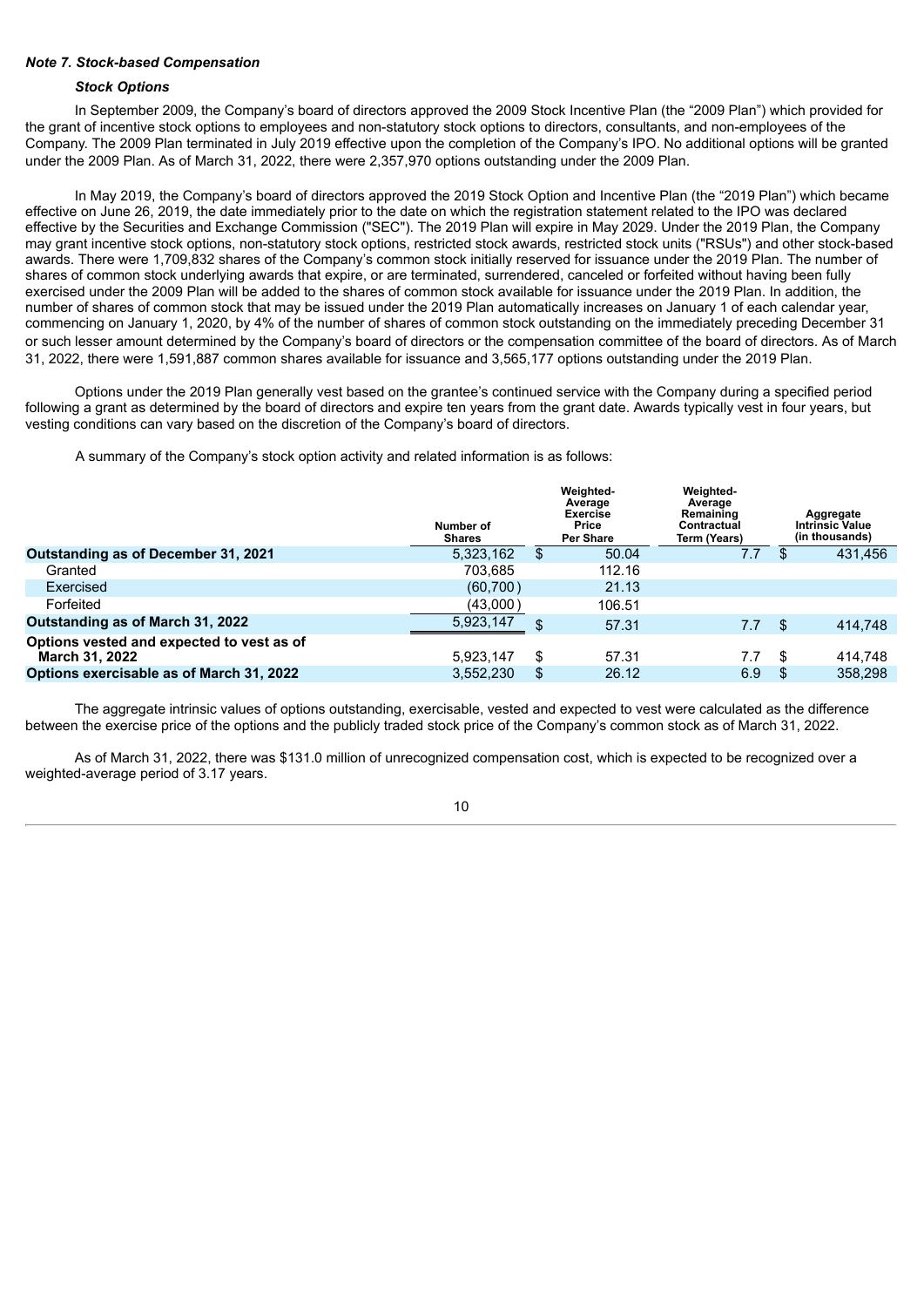#### *Stock-based Compensation Expense*

Stock-based compensation expense is classified in the statements of operations for the three months ended March 31, 2022 and 2021 as follows (in thousands):

|                                        | <b>Three Months Ended</b><br>March 31. |        |  |       |  |
|----------------------------------------|----------------------------------------|--------|--|-------|--|
|                                        |                                        | 2022   |  | 2021  |  |
| General and administrative             |                                        | 6,106  |  | 3,741 |  |
| Research and development               |                                        | 4.530  |  | 2,081 |  |
| Total stock-based compensation expense |                                        | 10.636 |  | 5,822 |  |

## *Note 8. Fair Value of Financial Assets and Liabilities*

The following tables present information about the Company's assets as of March 31, 2022 and December 31, 2021 that are measured at fair value on a recurring basis and indicate the level of the fair value hierarchy utilized to determine such fair values (in thousands):

|                               | <b>Fair Value Measurement</b><br>at March 31, 2022 Using |         |         |                          |    |                          |         |         |  |              |
|-------------------------------|----------------------------------------------------------|---------|---------|--------------------------|----|--------------------------|---------|---------|--|--------------|
|                               |                                                          | Level 1 | Level 2 |                          |    |                          | Level 3 |         |  | <b>Total</b> |
| <b>Cash equivalents:</b>      |                                                          |         |         |                          |    |                          |         |         |  |              |
| Money market fund             | \$                                                       | 132,808 | \$      | $\overline{\phantom{0}}$ | \$ | $\overline{\phantom{m}}$ | -\$     | 132,808 |  |              |
| Commercial paper              |                                                          | 26,878  |         |                          |    |                          |         | 26,878  |  |              |
| US government agencies        |                                                          | 9.287   |         |                          |    |                          |         | 9,287   |  |              |
| <b>Investment securities:</b> |                                                          |         |         |                          |    |                          |         |         |  |              |
| U.S. Treasuries               |                                                          | 108.509 |         |                          |    |                          |         | 108,509 |  |              |
| Corporate debt securities     |                                                          |         |         | 49.227                   |    |                          |         | 49.227  |  |              |
| Commercial paper              |                                                          |         |         | 109.248                  |    |                          |         | 109,248 |  |              |
| <b>Total</b>                  |                                                          | 277,482 |         | 158,475                  | S. | $\overline{\phantom{0}}$ |         | 435,957 |  |              |

|                               | <b>Fair Value Measurement</b><br>at December 31, 2021 Using |    |                          |      |                          |      |         |  |  |
|-------------------------------|-------------------------------------------------------------|----|--------------------------|------|--------------------------|------|---------|--|--|
|                               | Level 1                                                     |    | Level 2                  |      | Level 3                  |      | Total   |  |  |
| Cash equivalents:             |                                                             |    |                          |      |                          |      |         |  |  |
| Money market fund             | \$<br>199.019                                               | \$ | $\overline{\phantom{0}}$ | - \$ | $\overline{\phantom{a}}$ | - \$ | 199,019 |  |  |
| <b>Investment securities:</b> |                                                             |    |                          |      |                          |      |         |  |  |
| U.S. Treasuries               | 100,043                                                     |    |                          |      |                          |      | 100,043 |  |  |
| Corporate debt securities     |                                                             |    | 55.744                   |      |                          |      | 55.744  |  |  |
| Commercial paper              |                                                             |    | 131,251                  |      |                          |      | 131,251 |  |  |
| Total                         | 299.062                                                     |    | 186.995                  | S    |                          |      | 486.057 |  |  |

The fair values of the Company's commercial paper and corporate debt securities are based on prices obtained from independent pricing sources. Securities with validated quotes from pricing services are reflected within Level 2, as they are primarily based on observable pricing for similar assets or other market observable inputs. Typical inputs used by these pricing services include, but are not limited to, reported trades, benchmark yields, issuer spreads, bids, offers or estimates of cash flow, prepayment spreads and default rates.

The Company does not hold any securities classified as Level 3, which are securities valued using unobservable inputs. The Company has not transferred any investment securities between the classification levels.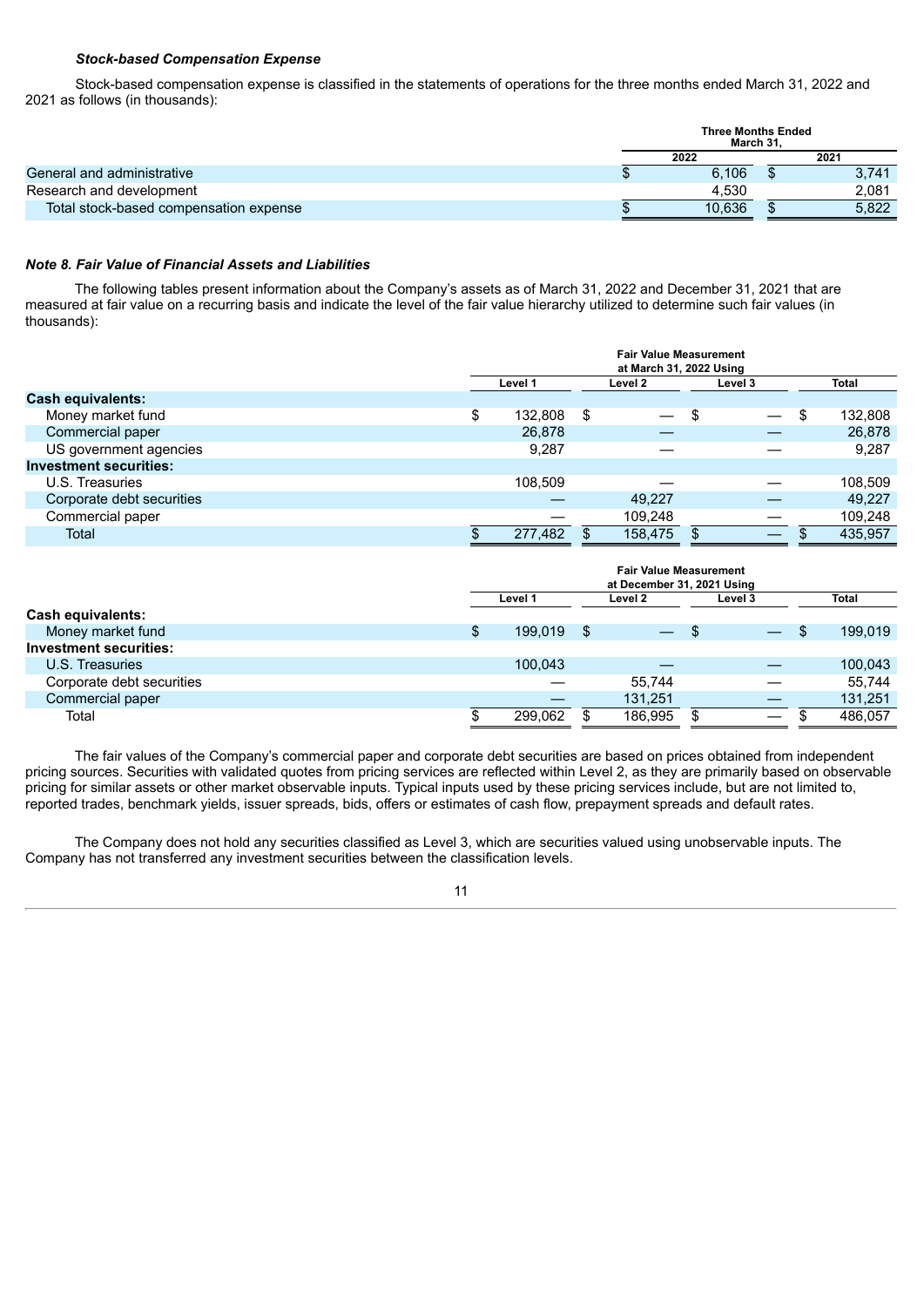The estimated fair value and amortized cost of the Company's available-for-sale investments, by contractual maturity and security type, are summarized as follows (in thousands):

|                                                                           | March 31, 2022 |                          |     |                     |  |                             |  |                   |
|---------------------------------------------------------------------------|----------------|--------------------------|-----|---------------------|--|-----------------------------|--|-------------------|
|                                                                           |                | <b>Amortized</b><br>Cost |     | Unrealized<br>Gains |  | <b>Unrealized</b><br>Losses |  | <b>Fair Value</b> |
| U.S. Treasuries (due within one year)                                     |                | 45.286                   | \$. |                     |  | (366)                       |  | 44.920            |
| U.S. Treasuries (due after one year and less than<br>two years)           |                | 65.072                   |     |                     |  | (1,483)                     |  | 63.589            |
| Corporate debt securities (due within one year)                           |                | 44.457                   |     |                     |  | (263)                       |  | 44,194            |
| Corporate debt securities (due after one year and<br>less than two years) |                | 5.116                    |     |                     |  | (83)                        |  | 5.033             |
| Commercial paper (due within one year)                                    |                | 109.588                  |     |                     |  | (340)                       |  | 109.248           |
| Total                                                                     |                | 269.519                  |     | $\qquad \qquad$     |  | (2,535)                     |  | 266.984           |

|                                                                           | December 31, 2021 |                   |    |                          |  |                      |  |                   |  |
|---------------------------------------------------------------------------|-------------------|-------------------|----|--------------------------|--|----------------------|--|-------------------|--|
|                                                                           |                   | Amortized<br>Cost |    | Unrealized<br>Gains      |  | Unrealized<br>Losses |  | <b>Fair Value</b> |  |
| U.S. Treasuries (due within one year)                                     |                   | 15.137            |    |                          |  | (12)                 |  | 15.125            |  |
| U.S. Treasuries (due after one year and less than<br>two years)           |                   | 85.277            |    | $\overline{\phantom{0}}$ |  | (359                 |  | 84.918            |  |
| Corporate debt securities (due within one year)                           |                   | 45.510            | S  |                          |  | (57)                 |  | 45.453            |  |
| Corporate debt securities (due after one year and<br>less than two years) |                   | 10.338            |    |                          |  | (47                  |  | 10.291            |  |
| Commercial paper (due within one year)                                    |                   | 131.273           |    | 5                        |  | (27)                 |  | 131,251           |  |
| Total                                                                     |                   | 287.535           | £. | 5                        |  | (502)                |  | 287.038           |  |

The Company has classified all of its available-for-sale investment securities, including those with maturities beyond one year, as current assets on its condensed consolidated balance sheets based on the highly liquid nature of the investment securities and because these investment securities are considered available for use in current operations.

The Company is required to determine whether a decline in the fair value below the amortized cost basis of available-for-sale securities is due to credit-related factors. At each reporting date, the Company performs an evaluation of impairment to determine if any unrealized losses are the result of credit losses. Impairment is assessed at the individual security level. Factors considered in determining whether a loss resulted from a credit loss or other factors include the Company's intent and ability to hold the investment until the recovery of its amortized cost basis, the extent to which the fair value is less than the amortized cost basis, the length of time and extent to which fair value has been less than the cost basis, the financial condition of the issuer, any historical failure of the issuer to make scheduled interest or principal payments, any changes to the rating of the security by a rating agency, any adverse legal or regulatory events affecting the issuer or issuer's industry, and any significant deterioration in economic conditions.

Unrealized losses on available-for-sale securities presented in the previous table have not been recognized in the consolidated statements of operations because the securities are high credit quality, investment grade securities that the Company does not intend to sell and will not be required to sell prior to their anticipated recovery, and the decline in fair value is attributable to factors other than credit losses. Based on its evaluation, the Company determined its year-to-date credit losses related to its available-for-sale securities were immaterial at March 31, 2022 and December 31, 2021.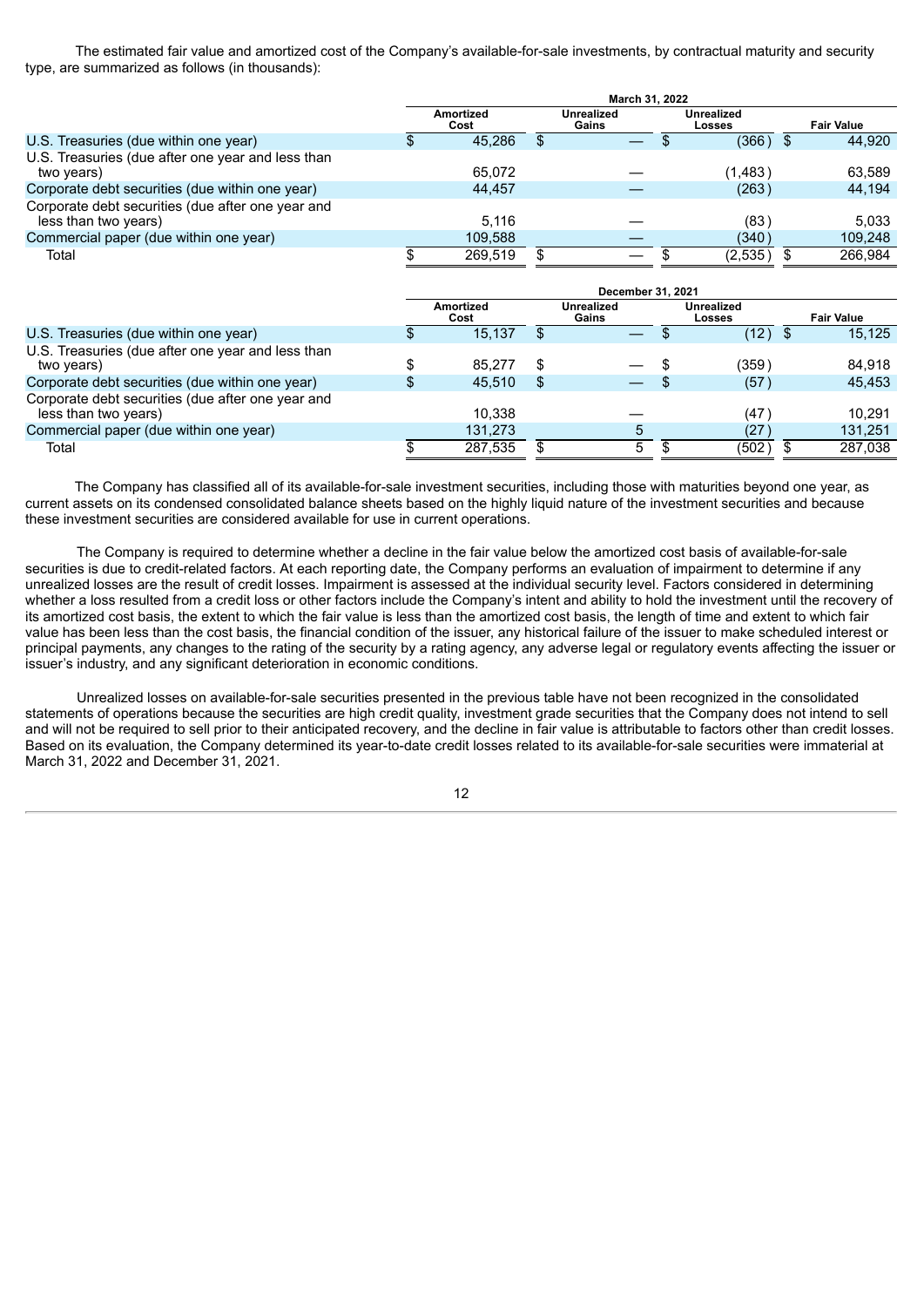#### *Note 9. Commitments and Contingencies*

## *Leases*

The Company entered into an agreement to lease approximately 7,050 square feet of office space in Boston, Massachusetts ("Arch Street Original Premises") that began in December 2018 and had an original expiry in February 2023. In January 2020, the Company entered into an amended agreement ("Amended Arch Street Lease Agreement") to gain access to approximately 4,175 square feet of additional office space ("Arch Street Expansion Premises") beginning in March 2020, and to extend the maturity of the agreement for the Arch Street Original Premises to December 2023. The Amended Arch Street Lease Agreement provides for future minimum annual rental payments as defined within the agreement. Under the terms of the Amended Arch Street Lease Agreement, the Company is required to maintain a cash balance of approximately \$0.2 million to secure a letter of credit associated with this lease. The amount was classified as restricted cash in the consolidated balance sheets as of March 31, 2022 and December 31, 2021. The Amended Arch Street Lease Agreement also provides for approximately \$0.1 million in leasehold incentives which may be applied to base rent or improvements to the Arch Street Expansion Premises, subject to limitations.

The Company determined the Amended Arch Street Lease Agreement represented a lease modification, and the Arch Street Original Premises and Arch Street Expansion Premises were identified as separate lease components. The extension of maturity with respect to the Arch Street Original Premises was treated as a modification not accounted for as a separate contract, in which the lease classification was reassessed, and the lease liability was remeasured. The effect of the remeasurement, in the amount of \$0.4 million, was recorded as an adjustment to the right-of-use ("ROU") lease asset as of February 1, 2020, the effective date of the modification. The addition of the Arch Street Expansion Premises was accounted for as a separate contract which granted the Company an additional right of use not included in the original lease, in which the lease payments increased commensurate with the standalone price for the additional right of use. As the leasehold incentives were not paid or payable at commencement, the Company will account for the incentives once the contingency is resolved.

In February 2020, the Company entered into an agreement to lease approximately 5,050 square feet of office space, and furniture within the office space, in Carmel, Indiana ("Indiana Lease Agreement"), which began in June 2020 and expires in July 2023, with the option to renew for an additional three-year term. In addition, the agreement provides an option to purchase the office furniture at the expiration of the agreement.

The office space and office furniture within the Indiana Lease Agreement were each determined to represent separate lease components. Consideration for the contract was allocated to each lease component based on their relative stand-alone selling price. The options to renew the lease for an additional three-year term as well as purchase the office furniture at the expiration of the agreement were excluded from the determination of lease liabilities arising from obtaining the ROU assets, as they were not considered probable of being exercised at commencement.

In March 2021, the Company entered into an agreement ("High Street Lease") to sublease from a third party approximately 25,445 square feet of office space in Boston, Massachusetts, beginning on April 1, 2021 and expiring December 31, 2025. The initial fixed rental rate is \$60 per rentable square foot of the premises per annum and will increase at a rate of \$1 per rentable square foot each year, with base rent first becoming due on July 1, 2021. Upon signing of the High Street Lease, the Company was also required to pay the first full monthly installment of base rent of \$0.1 million and a security deposit of \$0.4 million. The security deposit was recorded within other non-current assets on the consolidated balance sheets as of March 31, 2022 and December 31, 2021. The first monthly installment was included as an adjustment to the ROU asset recognized upon commencement of the lease. The Company recognized an ROU asset and corresponding lease liability of approximately \$6.2 million and \$6.0 million, respectively, on its consolidated balance sheet as of April 1, 2021, upon commencement of the High Street Lease.

For each of the lease agreements entered into or modified, the Company identified certain non-lease components. Lease and nonlease components were combined into a single lease component. In addition, all identified leases were assessed as operating leases.

As the Company's leases do not provide an implicit rate, the Company used its incremental borrowing rate, which is the rate incurred to borrow on a collateralized basis over a term equal to the lease payments in a similar economic environment, in determining the present value of lease payments for each identified lease at the lease commencement date.

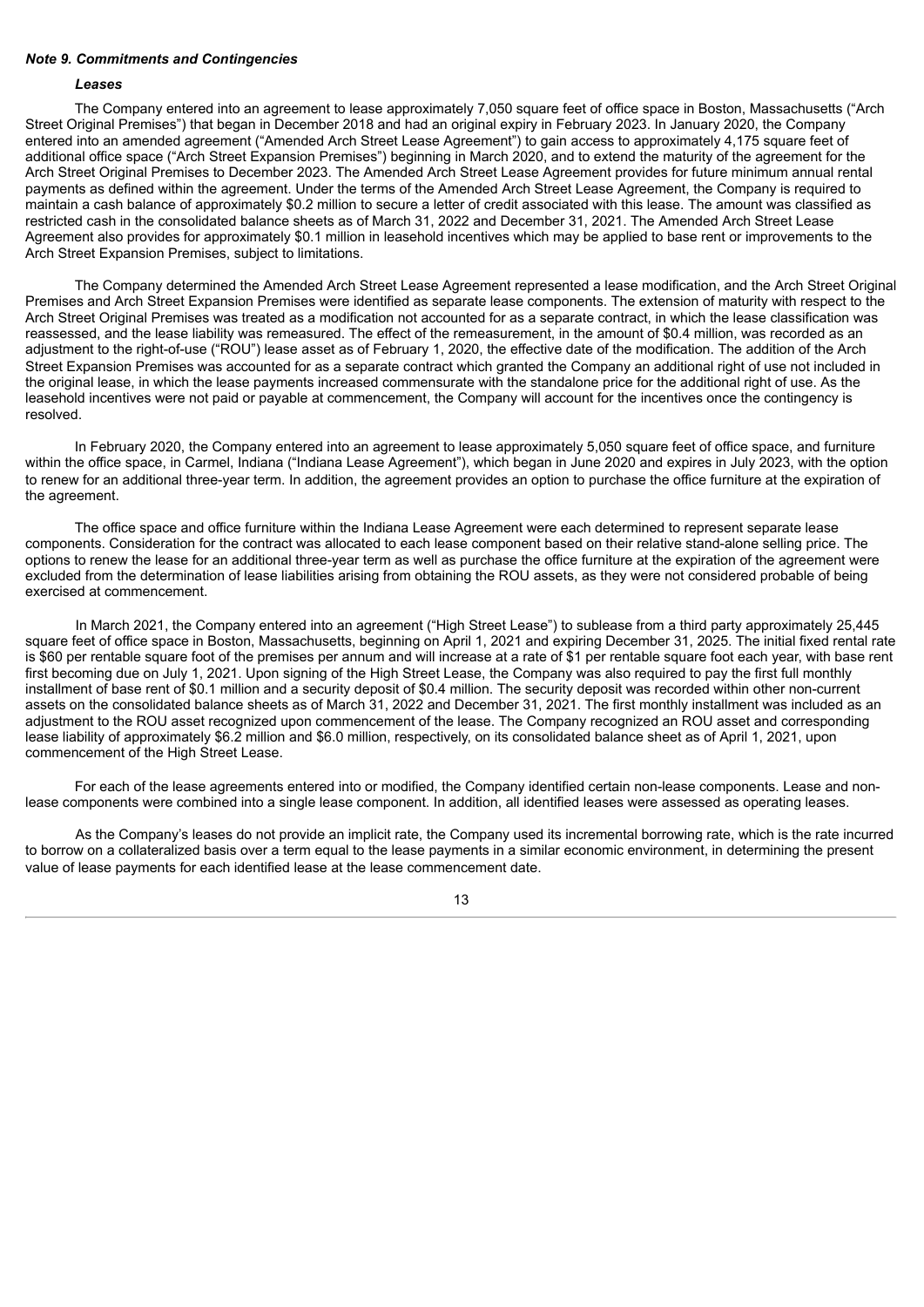Simultaneous with the High Street Lease, the Company entered into an agreement ("Arch Street Original Premises Sublease") to sublease approximately 7,050 square feet of its former Arch Street Boston headquarters to a third party from July 1, 2021 through the remainder of its current lease term, which ends on December 31, 2023. The initial fixed rental rate is \$59 per rentable square foot of the premises per annum, and will increase at a rate of 2% per year, with base rent first becoming due on October 1, 2021. Upon signing of the Arch Street Original Premises Sublease, the agreement required a security deposit of \$0.1 million which has been recorded within restricted cash on the consolidated balance sheet as of March 31, 2022.

On April 30, 2021, the Company entered into an agreement ("First Expansion Premises Sublease") to sublease approximately 1,751 square feet of the Arch Street Expansion Premises to another third party from June 1, 2021 through the remainder of its current lease term, which ends on December 31, 2023. The initial fixed rental rate is \$61 per rentable square foot per annum and will increase at a rate of 2% per year, with base rent commencing on June 1, 2021.

On January 21, 2022, the Company entered into an agreement ("Second Expansion Premises Sublease") to sublease approximately 2,422 square feet of its Arch Street Expansion Premises to a third party from February 7, 2022 through the remainder of its current lease term, which ends on December 31, 2023. The fixed rental rate is \$45 per rentable square foot per annum, with base rent commencing on April 7, 2022.

The components of lease cost were as follows (dollar amounts in thousands):

|                                                                        | <b>Three Months Ended</b><br>March 31. |    |            |  |  |  |  |  |
|------------------------------------------------------------------------|----------------------------------------|----|------------|--|--|--|--|--|
|                                                                        | 2022                                   |    | 2021       |  |  |  |  |  |
| <b>Lease Cost</b>                                                      |                                        |    |            |  |  |  |  |  |
| Operating lease cost                                                   | 538                                    | \$ | 207        |  |  |  |  |  |
| Short-term lease cost                                                  |                                        |    |            |  |  |  |  |  |
| Sublease income                                                        | (139)                                  |    |            |  |  |  |  |  |
| <b>Total lease cost</b>                                                | 399                                    |    | 207        |  |  |  |  |  |
|                                                                        |                                        |    |            |  |  |  |  |  |
| <b>Other Information</b>                                               |                                        |    |            |  |  |  |  |  |
| Cash paid for amounts included in the measurement of lease liabilities | \$<br>631                              | \$ | 244        |  |  |  |  |  |
| Weighted-average remaining lease term                                  | 3.28 years                             |    | 2.69 years |  |  |  |  |  |
| Weighted-average discount rate                                         | $5.89\%$                               |    | 6.21%      |  |  |  |  |  |

The following is a maturity analysis of the annual undiscounted cash flows of the operating lease liabilities and a reconciliation to present value of lease liabilities as of March 31, 2022 (in thousands):

| Year ended:                         |             |
|-------------------------------------|-------------|
| December 31, 2022                   | \$<br>1.916 |
| December 31, 2023                   | 2,520       |
| December 31, 2024                   | 1,597       |
| December 31, 2025                   | 1,622       |
| Total future minimum lease payments | 7,655       |
| Less imputed interest               | (677)       |
| Present value of lease liabilities  | 6.978       |
|                                     |             |

The following summarizes the annual undiscounted cash flows to be received from subleases (in thousands):

| Year ended:                                   |       |
|-----------------------------------------------|-------|
| December 31, 2022                             | 477   |
| December 31, 2023                             | 648   |
| Total future sublease payments to be received | 1.125 |

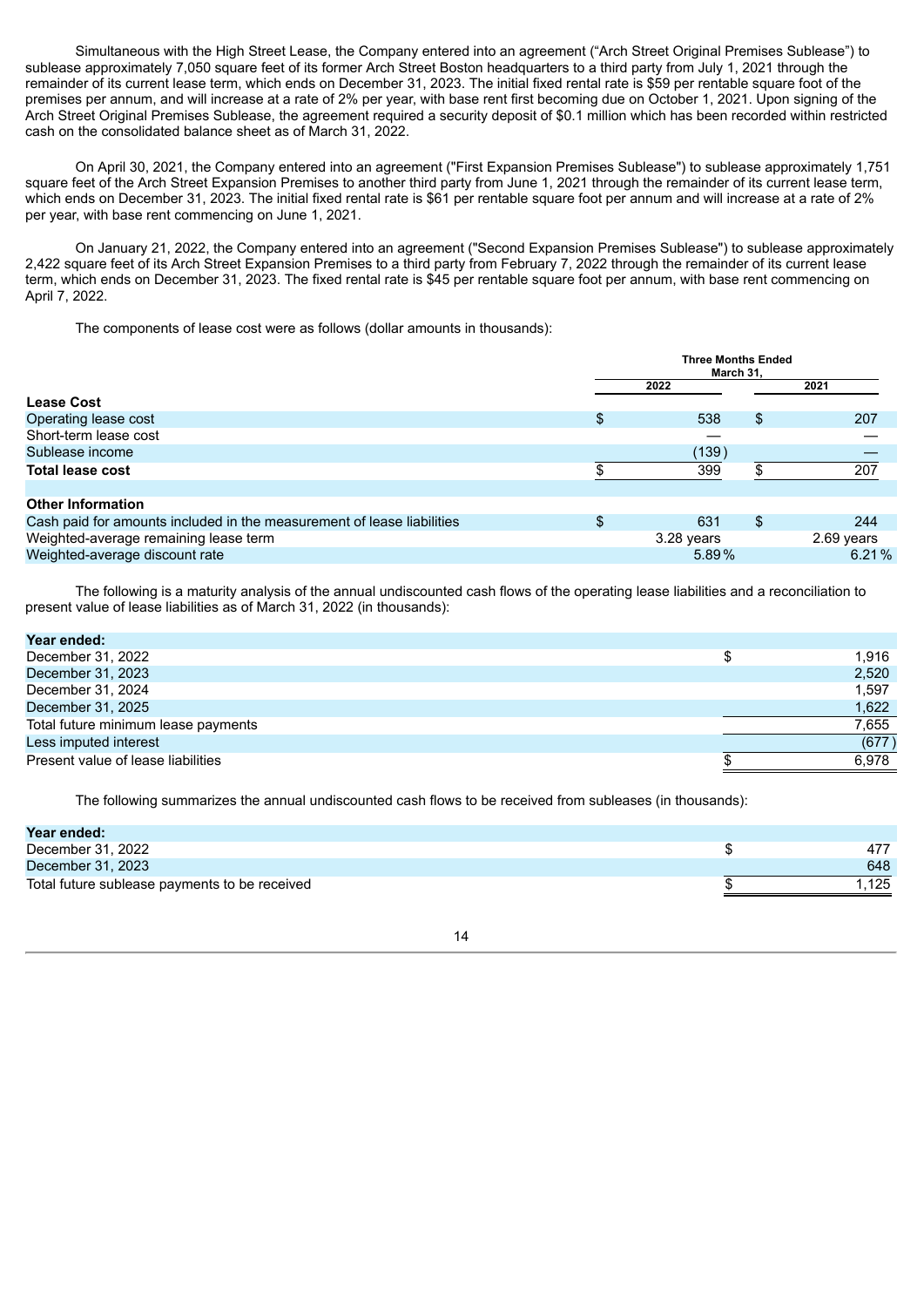Historically, all Company assets and liabilities belonged to a single corporate office asset group. The circumstances described above triggered a reassessment of asset grouping, such that the ROU assets associated with the Arch Street Original Premises and Arch Street Expansion Premises had their own separately identifiable cash flows and therefore their own separate asset grouping. Further, sublease income associated with the Arch Street office space is projected to be lower than lease payments owed by the Company for this space, and therefore impairment was indicated for this new asset group.

The carrying value of these ROU assets immediately before impairment was \$2.0 million, and the fair value of these operating lease ROU assets immediately subsequent to the impairment, calculated as the present value of the estimated future cash flows attributable to the assets, was \$1.3 million. The Company recognized approximately \$0.7 million in impairment losses on ROU assets within other income (loss) on the statement of operations for the three months ended March 31, 2021.

#### *Intellectual Property License with Eli Lilly and Company*

In May 2012, the Company entered into an exclusive license agreement (the "Lilly License Agreement"), with Eli Lilly and Company ("Eli Lilly"), pursuant to which Eli Lilly assigned to the Company all of its rights to certain patents (now expired), regulatory documentation, data records and materials related to xanomeline. The Company is also entitled to sublicense or otherwise transfer the rights granted in connection with the Lilly License Agreement.

Under the Lilly License Agreement, the Company is obligated to use commercially reasonable efforts to develop, manufacture, commercialize and seek and maintain regulatory approval for xanomeline, in any formulation, for use in humans.

The Company paid Eli Lilly an upfront payment of \$0.1 million and has agreed to make milestone payments to Eli Lilly of up to an aggregate of \$16 million upon the achievement of specified regulatory milestones and up to an aggregate of \$54 million in commercial milestones. In addition, the Company is obligated to pay Eli Lilly tiered royalties, at rates in the low to mid single-digit percentages, on the worldwide net sales of any commercialized product on a country-by-country basis until the expiration of the applicable royalty term, which is the longer of six years from the date of first commercial sale of each licensed product within a country or data package exclusivity in such country. During the royalty term, Eli Lilly is prohibited from granting any third party rights to the patents, regulatory documentation, data records and materials that have been licensed to the Company under the Lilly License Agreement.

The Lilly License Agreement will expire on the later of (i) the expiration of the last-to-expire royalty term on a licensed product-bylicensed product basis or (ii) the date on which the Company has made all milestone payments pursuant to the terms of the Lilly License Agreement, unless terminated earlier by the parties. In no event will the term of the Lilly License Agreement exceed 15 years past the anniversary of the first commercial sale of a xanomeline product. The Company may terminate the Lilly License Agreement for any reason with proper prior notice to Eli Lilly. Either party may terminate the Lilly License Agreement upon an uncured material breach by the other party.

The initial upfront payment of \$0.1 million was expensed when incurred in May 2012. As of March 31, 2022, no milestones have been reached and, accordingly, no milestone payments have been made.

#### *Intellectual Property License with PureTech Health*

In March 2011, the Company entered into an exclusive license agreement (the "Patent License Agreement") with PureTech Health, pursuant to which PureTech Health granted the Company an exclusive license to patent rights relating to combinations of a muscarinic activator with a muscarinic inhibitor for the treatment of central nervous system disorders.

In connection with the Patent License Agreement, the Company has agreed to make milestone payments to PureTech Health of up to an aggregate of \$10 million upon the achievement of specified development and regulatory milestones. In addition, the Company is obligated to pay PureTech Health low single-digit royalties on the worldwide net sales of any commercialized product covered by the licenses granted under the Patent License Agreement.

In the event that the Company sublicenses any of the patent rights granted under the Patent License Agreement, the Company will be obligated to pay PureTech Health royalties within the range of 15% to 25% on any income the Company receives from the sublicensee, excluding royalties.

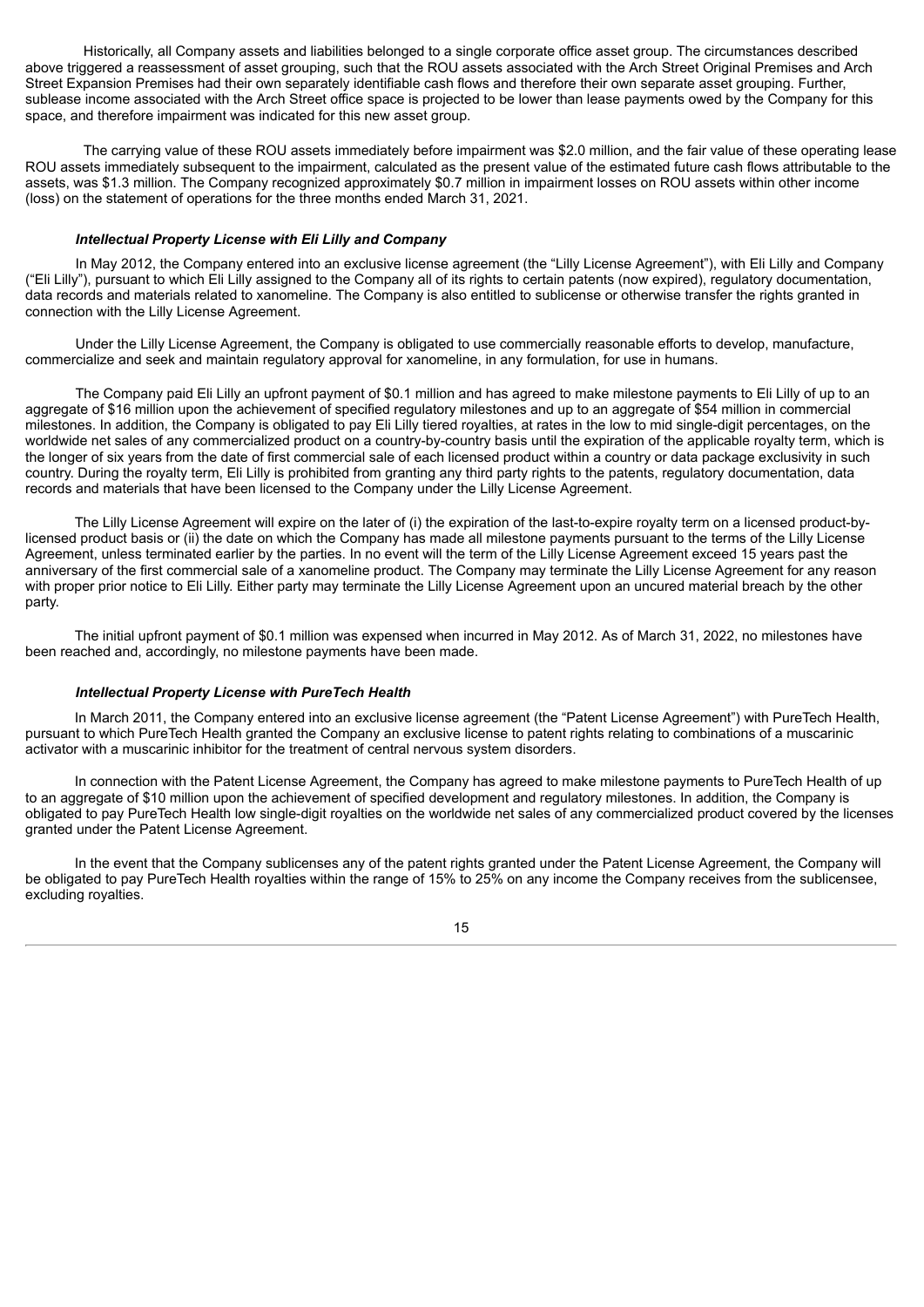The Company may terminate the Patent License Agreement for any reason with proper prior notice to PureTech Health. Either party may terminate the Patent License Agreement upon an uncured material breach by the other party.

The Company incurred no expenses related to the Patent License Agreement provided by PureTech Health during the three months ended March 31, 2022 and 2021. During the year ended December 31, 2021, the Company paid less than \$0.1 million in sublicense income associated with the Zai License Agreement to PureTech Health. In December 2020, the Company paid \$2.0 million to PureTech Health, having reached the milestone of Phase 3 clinical trial commencement. The Company had no outstanding liabilities to PureTech Health related to the Patent License Agreement as of March 31, 2022 and December 31, 2021.

#### *Indemnification*

In the normal course of business, the Company enters into contracts and agreements that contain a variety of representations and warranties and provide for general indemnifications. The Company's exposure under these agreements is unknown because it involves claims that may be made against the Company in the future but have not yet been made. To date, the Company has not paid any claims or been required to defend any action related to its indemnification obligations. However, the Company may incur charges in the future as a result of these indemnification obligations.

#### *Contingencies*

From time to time, the Company may have certain contingent liabilities that arise in the ordinary course of its business activities. The Company accrues a liability for such matters when it is probable that future expenditures will be made, and such expenditures can be reasonably estimated.

## *Litigation*

The Company is not a party to any litigation and does not have contingency reserves established for any litigation liabilities as of March 31, 2022.

#### *Note 10. 401(k) Savings Plan*

The Company has a 401(k) retirement plan in which substantially all U.S. employees are eligible to participate. Eligible employees may elect to contribute up to the maximum limits, as set by the Internal Revenue Service, of their eligible compensation. The total contribution expense for the Company was \$0.4 million and \$0.2 million for the three months ended March 31, 2022 and 2021, respectively.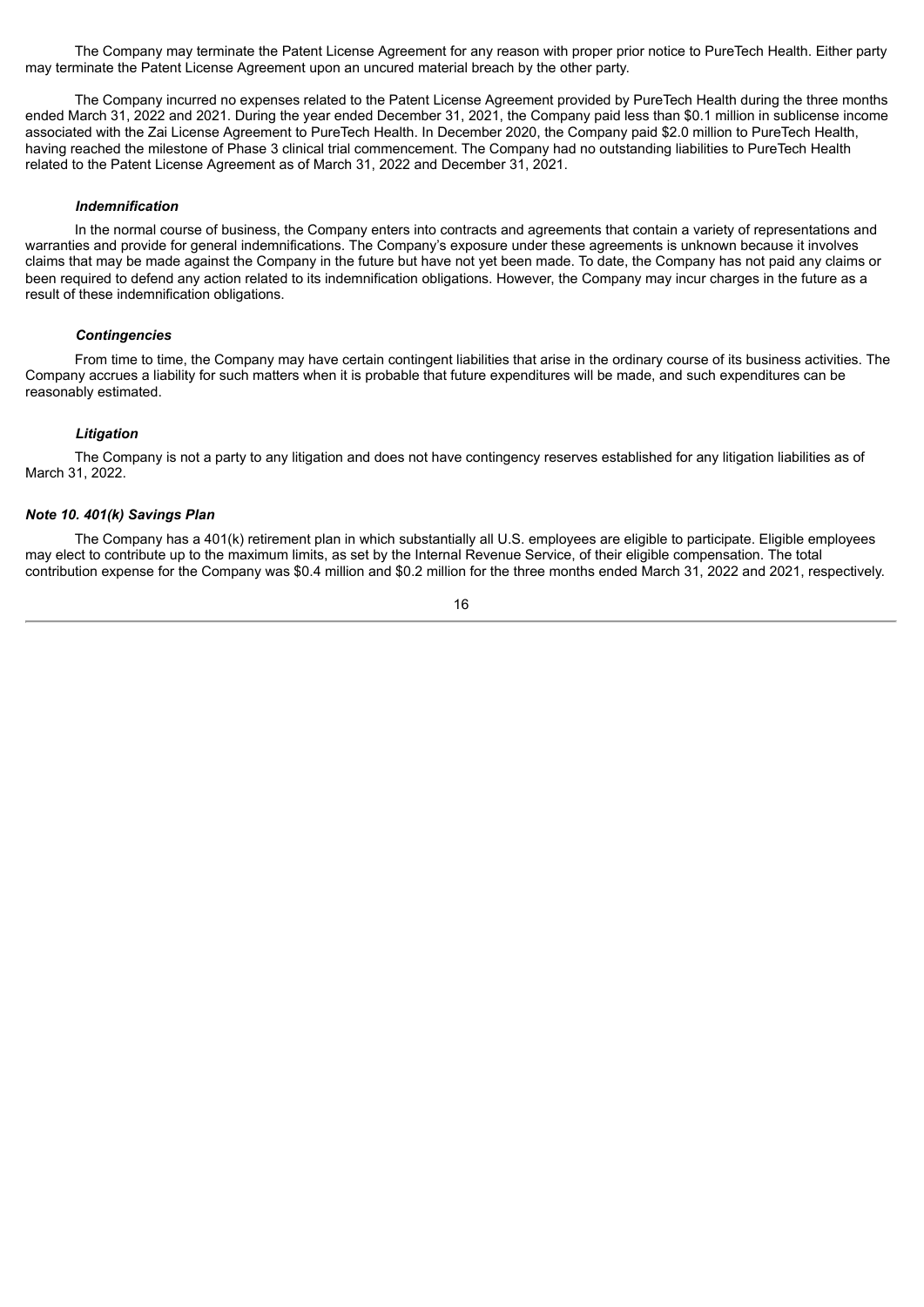#### <span id="page-18-0"></span>**Item 2. Management's Discussion and Analysis of Financial Condition and Results of Operations.**

The following discussion and analysis of our financial condition and results of operations should be read in conjunction with our unaudited consolidated financial statements and related notes appearing elsewhere in this Quarterly Report on Form 10-Q and our audited consolidated financial statements and related notes for the year ended December 31, 2021 included in our Annual Report on Form 10-K, or the Annual Report, filed with the Securities and Exchange Commission, or the SEC, on February 24, 2022. This Quarterly Report on Form 10-Q contains "forward-looking statements" within the meaning of Section 27A of the Securities Act of 1933, as amended, and Section 21E of the Securities Exchange Act of 1934, as amended, or the Exchange Act. These statements are often identified by the use of words such as "anticipate," "believe," "continue," "could," "estimate," "expect," "intend," "may," "plan," "project," "will," "would" or the negative or plural of these words or similar expressions or variations. Such forward-looking statements are subject to a number of risks, uncertainties, assumptions and other factors that could cause actual results and the timing of certain events to differ materially from future results expressed or implied by the forward-looking statements. Factors that could cause or contribute to such differences include, but are not limited to, those identified and discussed in the section titled "Risk Factors," set forth in Part II, Item 1A of this Quarterly Report on form 10Q, Part I, Item 1A of our Annual Report, and in subsequent SEC filings. You should not rely upon forward-looking statements as predictions of future events. Furthermore, such forward-looking statements speak only as of the date of this report. Except as required by law, we undertake no obligation to update any forward-looking statements to reflect events or circumstances after the date of such statements.

#### **Overview**

We are a clinical-stage biopharmaceutical company driven to create and deliver transformative medicines for people living with psychiatric and neurological conditions. Our pipeline is built on the broad therapeutic potential of our lead product candidate, KarXT, an oral modulator of muscarinic receptors that are located both in the central nervous system, or CNS, and various peripheral tissues. KarXT is our proprietary product candidate that combines xanomeline, a novel muscarinic agonist, with trospium, an approved muscarinic antagonist, to preferentially stimulate muscarinic receptors in the CNS.

We are initially developing KarXT for the treatment of acute psychosis in adults with schizophrenia. KarXT combines xanomeline, a muscarinic receptor agonist that preferentially stimulates M1 and M4 muscarinic receptors, and trospium, an approved muscarinic receptor antagonist that does not measurably cross the blood-brain barrier, confining its effects to peripheral tissues. M1 and M4 muscarinic receptors are the receptor subtypes believed to mediate the antipsychotic and procognitive effects of xanomeline and other muscarinic agonists. Results from preclinical studies and clinical trials conducted by third parties support the hypothesis that xanomeline can reduce psychosis and improve cognition. To our knowledge, xanomeline is the only muscarinic orthosteric agonist that has demonstrated therapeutic benefit in schizophrenia and Alzheimer's Disease, or AD. Like all muscarinic orthosteric agonists studied to date, however, xanomeline's tolerability has been limited by side effects arising from muscarinic receptor stimulation in peripheral tissues, leading to nausea, vomiting, diarrhea and increased salivation and sweating, collectively referred to as cholinergic adverse events. Trospium is a muscarinic receptor antagonist approved in the United States and Europe for the treatment of overactive bladder that inhibits all five muscarinic receptor subtypes in peripheral tissues. We believe that the combination xanomeline and trospium in KarXT has the potential to preferentially stimulate M1 and M4 muscarinic receptors in the brain without stimulating muscarinic receptors in peripheral tissues in order to achieve meaningful therapeutic benefit in patients with psychotic and cognitive disorders.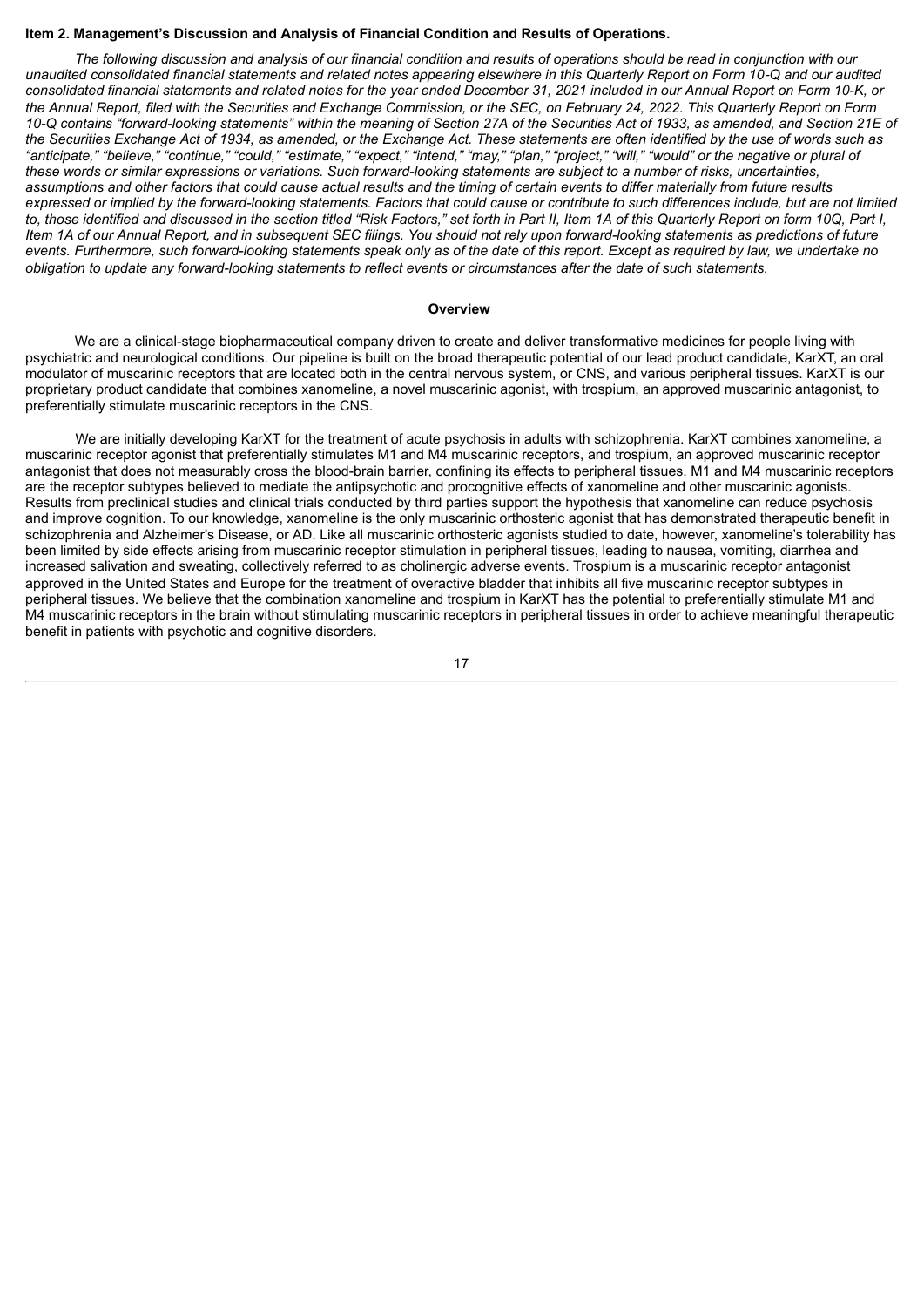The EMERGENT program is our clinical program evaluating KarXT for the treatment of schizophrenia, and includes the completed positive Phase 2 EMERGENT-1 trial and four ongoing Phase 3 trials. In November 2019, we announced positive results from our EMERGENT-1 trial, a Phase 2 clinical trial evaluating KarXT for the treatment of acute psychosis in adults with schizophrenia. In this trial, KarXT met the trial's primary endpoint with a statistically significant (p<0.0001) and clinically meaningful 11.6 point mean reduction in Positive and Negative Syndrome Scale, or PANSS, total scores over placebo at week 5 (-17.4 KarXT vs. -5.9 placebo). We also observed a statistically significant 3.2 point mean reduction from baseline in the PANSS-positive subscale (-5.6 KarXT v. -2.4 placebo) and a statistically significant 2.3 point mean reduction from baseline in the PANSS-negative subscale (-3.2 KarXT v. -0.9 placebo) at week five (p<0.0001 and p<0.001, respectively). The PANSS total score, PANSS-positive subscale, and the PANSS-negative subscale had statistically significant separation at every assessment throughout the trial. Following the positive results of our Phase 2 EMERGENT-1 trial, we had an End-of-Phase 2 meeting with the U.S. Food and Drug Administration, or FDA, in which the FDA indicated that our completed Phase 2 EMERGENT-1 trial, along with one successful Phase 3 efficacy and safety trial, and additional safety data to meet regulatory requirements, would be acceptable to support a New Drug Application, or NDA, filing in schizophrenia.

In addition to our completed positive Phase 2 EMERGENT-1 trial, our EMERGENT program includes two Phase 3 trials evaluating the efficacy and safety of KarXT compared to placebo (EMERGENT-2 and EMERGENT-3, which are similar in design to EMERGENT-1), and two Phase 3 trials evaluating the long-term safety of KarXT (EMERGENT-4 and EMERGENT-5). All Phase 3 trials within our EMERGENT program are currently enrolling, with details as follows:

- EMERGENT-2: A five-week inpatient trial evaluating the efficacy and safety of KarXT compared to placebo in 246 adults with schizophrenia in the U.S. We completed enrollment of EMERGENT-2 in the second quarter of 2022 and anticipate topline data from the trial in the third quarter of 2022.
- EMERGENT-3: A five-week inpatient trial evaluating the efficacy and safety of KarXT compared to placebo in 246 adults with schizophrenia in the U.S. and Ukraine. We anticipate topline data in the first quarter of 2023. We continue to enroll patients at clinical trial sites in the U.S., and are not enrolling patients at clinical trial sites in Ukraine at this time due to the Ukraine-Russia conflict.
- EMERGENT-4: A 52-week outpatient, open-label extension trial evaluating the long-term safety and tolerability of KarXT in adults with schizophrenia who completed EMERGENT-2 or EMERGENT-3.
- EMERGENT-5: A 52-week outpatient, open-label trial evaluating the long-term safety and tolerability of KarXT in adults with schizophrenia in the U.S. and Puerto Rico who were not enrolled in EMERGENT-2 or EMERGENT-3.

Given the unique mechanism of action of KarXT in comparison to existing standard of care therapies, we believe there is the potential for therapeutic benefit as both a monotherapy and as an adjunctive therapy for the treatment of schizophrenia. In November 2021, we initiated our Phase 3 ARISE trial evaluating the safety and efficacy of KarXT compared to placebo as an adjunctive treatment in adults with schizophrenia who have an inadequate response to their current antipsychotic therapy. This six-week, 1:1 randomized, double-blind, placebo-controlled Phase 3 trial will enroll approximately 400 adults with schizophrenia who have not achieved an adequate response to their current atypical antipsychotic treatment. The primary outcome measure of the trial is change in Positive and Negative Syndrome Scale (PANSS) total score of KarXT compared to placebo at week 6. Upon completion of the trial at week 6, participants will have the opportunity to enroll in a 52-week outpatient, open-label extension trial evaluating the long-term safety and tolerability of KarXT when dosed with atypical antipsychotic treatment.

We are also developing KarXT as a potential treatment for dementia-related psychosis, or DRP, with an initial focus on psychosis in AD. In June 2021 we announced results from our multi-cohort, placebo-controlled Phase 1b trial evaluating the safety and tolerability of KarXT in healthy elderly volunteers. Results from the trial suggest that potentially therapeutic doses of KarXT can be administered to elderly adults while maintaining a favorable tolerability profile, and support the advancement of KarXT into a Phase 3 program. Our initial focus on the AD dementia subtype reflects various strategic development, regulatory and commercial considerations, and we remain interested in exploring KarXT in other dementia subtypes in future development programs. We plan to share details of our Phase 3 program evaluating KarXT for the treatment of AD psychosis in the first half of 2022 prior to the program's initiation in mid-2022.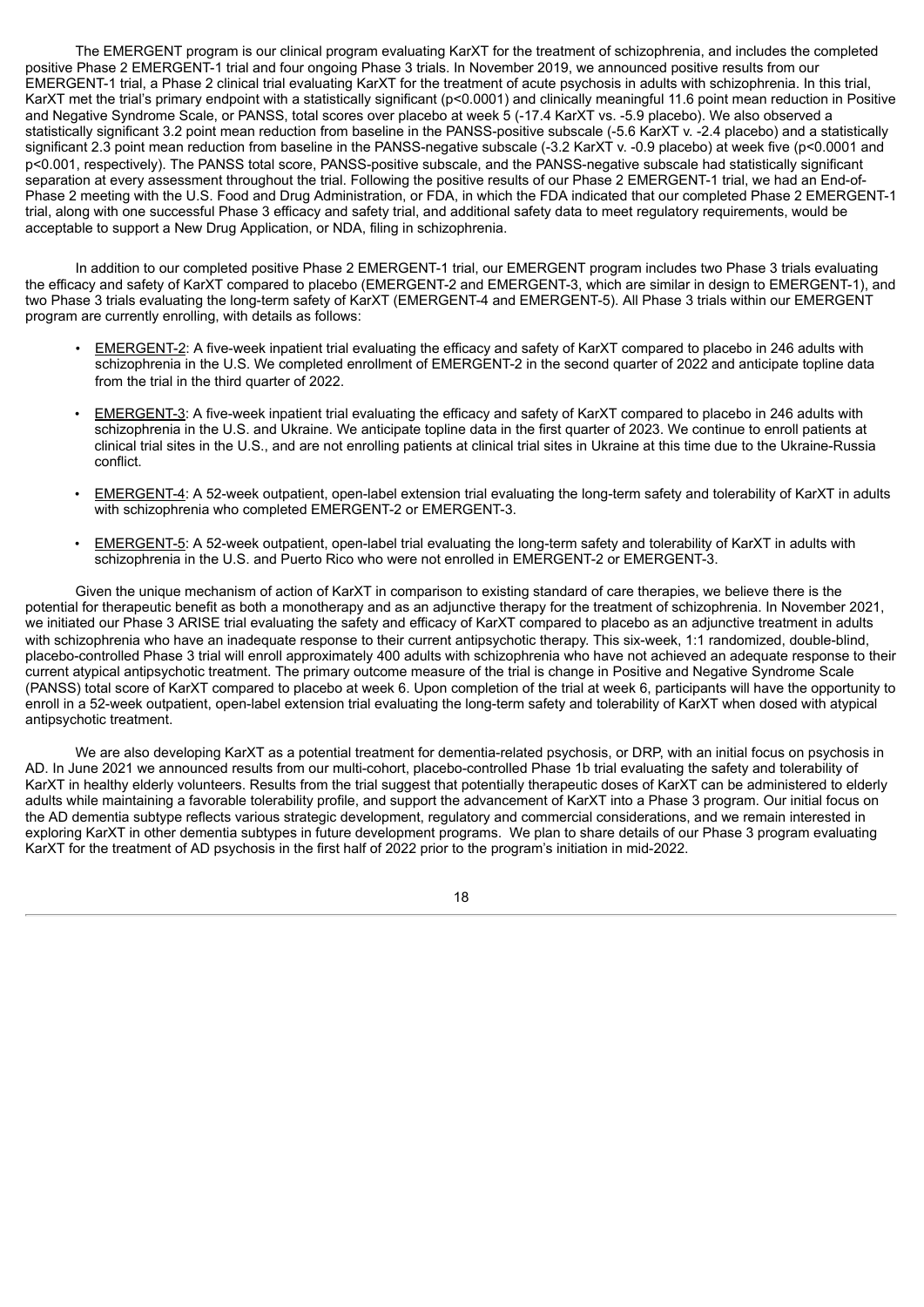Since our inception in 2009, we have focused substantially all of our efforts and financial resources on organizing and staffing our company, acquiring and developing our technology, raising capital, building our intellectual property portfolio, undertaking preclinical studies and clinical trials and providing general and administrative support for these activities.

We have never generated revenue from product sales and have incurred significant net losses since inception. Our net losses were \$58.2 million and \$30.5 million for the three months ended March 31, 2022 and 2021, respectively. As of March 31, 2022, we had an accumulated deficit of \$346.1 million. Our net losses may fluctuate significantly from quarter to quarter and year to year. We expect to incur significant expenses and increasing operating losses for the foreseeable future. We anticipate that our operating expenses and capital expenditures will increase substantially, particularly as we:

- invest significantly to further develop KarXT for our current and future indications;
- advance additional product candidates into preclinical and clinical development;
- seek regulatory approvals for any product candidates that successfully complete clinical trials;
- require the manufacture of larger quantities of our product candidates for clinical development and potential commercialization;
- hire additional clinical, scientific, management and administrative personnel;
- maintain, expand and protect our intellectual property portfolio;
- acquire or in-license other assets and technologies; and
- add additional operational, financial and management information systems and processes to support our ongoing development efforts, any future manufacturing or commercialization efforts and our ongoing operations as a public company.

We do not expect to generate revenue from product sales unless and until we successfully complete development and obtain regulatory approval for a product candidate, which we expect will take a number of years, if ever, and the outcome of which is subject to significant uncertainty. Additionally, we currently use third parties such as contract research organizations, or CROs, and contract manufacturing organizations, or CMOs, to carry out our preclinical and clinical development activities, and we do not yet have a sales organization. If we obtain regulatory approval for any product candidates, we expect to incur significant commercialization expenses related to product sales, marketing, manufacturing and distribution.

As a result, we will need substantial additional funding to support our continuing operations and pursue our growth strategy. Until such time as we can generate significant revenue from product sales, if ever, we expect to finance our operations through a combination of private and public equity offerings, debt financings, collaborations, strategic alliances and marketing, distribution, or licensing arrangements with third parties. We may be unable to raise additional funds or enter into such other agreements or arrangements when needed on favorable terms, or at all. If we fail to raise capital or enter into such agreements as and when needed, we may have to significantly delay, scale back or discontinue the development and commercialization of one or more of our product candidates.

As of March 31, 2022, we had cash, cash equivalents and available-for-sale investments of \$443.2 million. We believe that our existing cash, cash equivalents and available-for-sale investments will be sufficient to meet our anticipated operating and capital expenditure requirements for at least twelve months following the potential submission of a new drug application, or NDA, with the U.S. Food and Drug Administration for KarXT for the treatment of acute psychosis in patients with schizophrenia. We have based this estimate on assumptions that may prove to be wrong, and we could exhaust our available capital resources sooner than we expect. See "Liquidity and Capital Resources."

#### **Components of Our Results of Operations**

#### *Revenue*

To date, we have not generated any revenue from product sales. If our development efforts for our product candidates are successful and result in regulatory approval, we may generate revenue in the future from product sales. We cannot predict if, when, or to what extent we will generate revenue from the commercialization and sale of our product candidates. We may never succeed in obtaining regulatory approval for any of our product candidates.

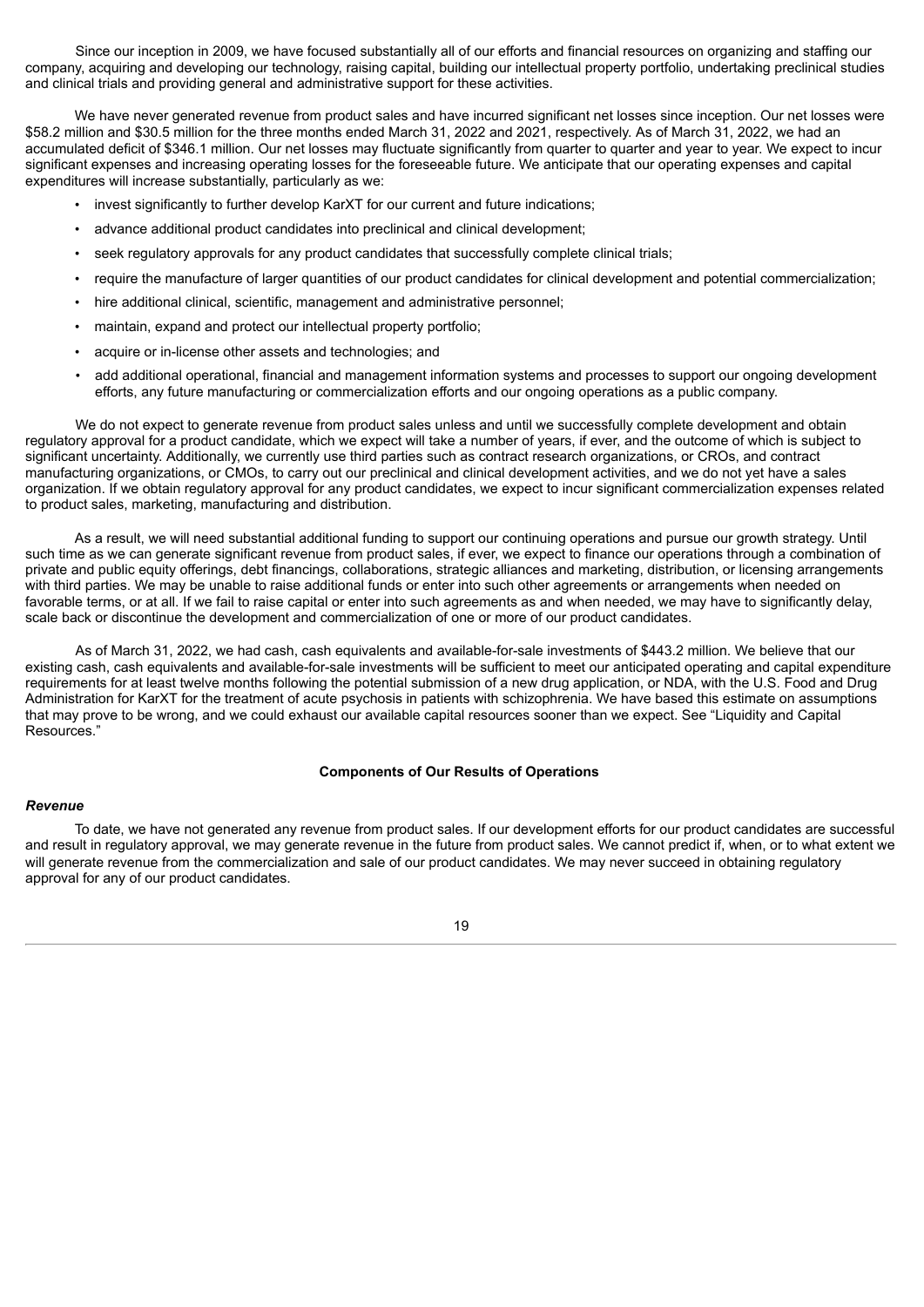We may also generate revenue in the future from payments as a result of license or collaboration agreements for any of our product candidates or intellectual property, such as our License Agreement, or the Zai License Agreement, with Zai Lab (Shanghai) Co., Ltd., or Zai. Under the Zai License Agreement, we recognized revenue of \$37.0 million in the year ended December 31, 2021. We cannot provide assurance as to the timing of future milestone or royalty payments under the Zai License Agreement, or that we will receive any of these payments at all. We generated no revenue from license or collaboration agreements in the three months ended March 31, 2022 and 2021.

## *Operating Expenses*

## *Research and Development Expenses*

Research and development expenses consist primarily of costs incurred for the development of our product candidates and our drug discovery efforts, which include:

- personnel costs, including salaries and the related costs, and stock-based compensation expense for employees engaged in research and development functions;
- expenses incurred in connection with the preclinical and clinical development of our product candidates, including under agreements with CROs;
- expenses incurred in connection with CMOs that manufacture drug products for use in our preclinical and clinical trials;
- formulation costs and chemistry, manufacturing and controls, or CMC, costs; and
- expenses incurred under agreements with consultants who supplement our internal capabilities.

We expense all research and development costs in the periods in which they are incurred. Costs for certain development activities are recognized based on an evaluation of the progress to completion of specific tasks using information and data provided to us by our vendors and third-party service providers.

Research and development costs directly related to our clinical development activities, such as fees paid to consultants, central laboratories, contractors, CMOs and CROs are tracked on an indication-by-indication basis. Other costs that are indirectly related to our clinical development activities, such as formulation and CMC, preclinical, discovery and unallocated expenses in the table below are not allocated on an indication-by-indication basis due to the overlap of the potential benefit of those efforts across multiple indications that utilize KarXT and future product and development candidates. Unallocated expenses primarily relate to personnel or other consulting costs which are deployed across multiple projects under development. The following table summarizes our research and development expenses:

|                                            | Three Months Ended March 31. |    |        |  |  |
|--------------------------------------------|------------------------------|----|--------|--|--|
|                                            | 2022                         |    | 2021   |  |  |
|                                            | (in thousands)               |    |        |  |  |
| Schizophrenia clinical trials              | \$<br>20,804                 | \$ | 7,162  |  |  |
| Dementia-related psychosis clinical trials | 686                          |    | 186    |  |  |
| Pain clinical trial                        |                              |    | 131    |  |  |
| Formulation and CMC                        | 5.553                        |    | 3,334  |  |  |
| <b>Preclinical</b>                         | 177                          |    | 524    |  |  |
| Discovery                                  | 4.710                        |    | 3.091  |  |  |
| Unallocated expenses                       | 11,876                       |    | 5,758  |  |  |
| Total research and development expense     | 43.806                       |    | 20.186 |  |  |

We expect our research and development expenses to increase substantially for the foreseeable future as we continue to invest in research and development activities related to developing our product candidates, as our programs advance into later stages of development and we continue to conduct clinical trials. The process of conducting the necessary clinical research to obtain regulatory approval is costly and time-consuming, and the successful development of our product candidates is highly uncertain.

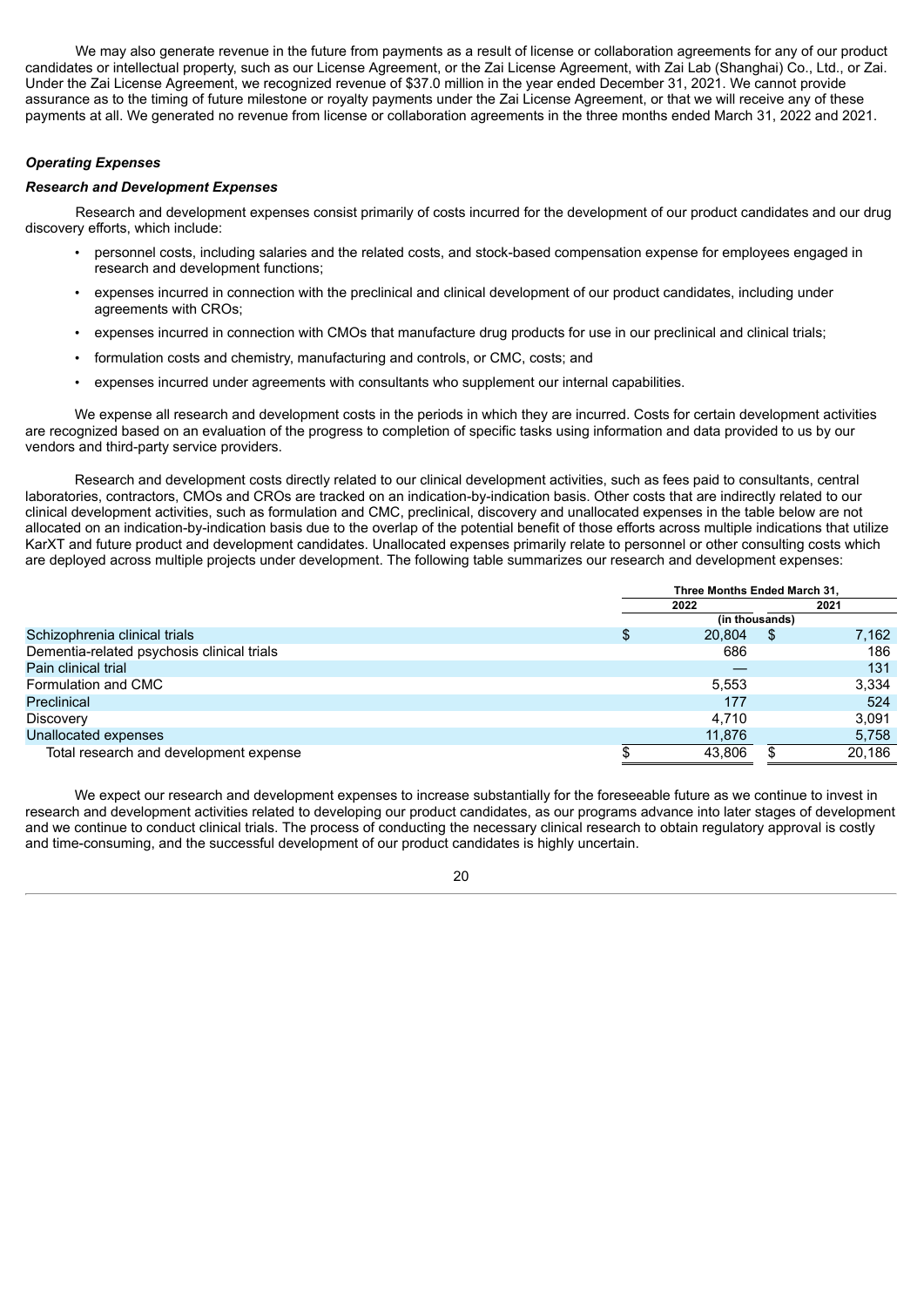Because of the numerous risks and uncertainties associated with conducting product development, we cannot determine with certainty the duration and completion costs of our current or future preclinical studies and clinical trials or if, when, or to what extent we will generate revenues from the commercialization and sale of our product candidates. We may never succeed in achieving regulatory approval for our product candidates. The duration, costs and timing of preclinical studies and clinical trials and development of our product candidates will depend on a variety of factors, if and as we:

- continue to develop and conduct clinical trials for KarXT for our current and future indications;
- initiate and continue research, preclinical and clinical development efforts for future product candidates;
- seek to identify additional product candidates;
- seek regulatory approvals for KarXT for our current and future indications as well as any other product candidates that successfully complete clinical development;
- add operational, financial and management information systems and personnel, including personnel to support our product development;
- hire and retain additional personnel, such as clinical, quality control, scientific, commercial and administrative personnel;
- maintain, expand and protect our intellectual property portfolio;
- establish sales, marketing, distribution, manufacturing, supply chain and other commercial infrastructure in the future to commercialize various products for which we may obtain regulatory approval, if any;
- continue to assess the impact of the ongoing and evolving COVID-19 pandemic on the ability to execute research and development activities;
- add equipment and physical infrastructure to support our research and development; and
- acquire or in-license other product candidates and technologies.

A change in the outcome of any of these variables with respect to the development of any of our product candidates would significantly change the costs and timing associated with the development of that product candidate. We may never succeed in obtaining regulatory approval for any of our product candidates.

We do not believe that it is possible at this time to accurately project total indication-specific expenses through commercialization. There are numerous factors associated with the successful commercialization of any of our product candidates, including future trial design and various regulatory requirements, many of which cannot be determined with accuracy at this time based on our stage of development. Additionally, future commercial and regulatory factors beyond our control will impact our clinical development programs and plans.

#### *General and Administrative Expenses*

General and administrative expenses consist primarily of employee-related costs for personnel in executive, finance, commercial, and administrative functions, costs related to maintenance and filing of intellectual property, facility-related costs, insurance costs, and other expenses for outside professional services, including legal, human resources, data management, audit and accounting services, and costs incurred as we prepare for commercialization. Personnel costs consist of salaries, short-term incentive compensation, benefits, travel expense and stock-based compensation expense.

We anticipate that our general and administrative expenses will increase in the future as we increase our headcount to support our continued research activities and development of our product candidates, and as we commercialize. We will also continue to incur increased accounting, audit, legal, regulatory, compliance and director and officer insurance costs as well as investor and public relations expenses associated with operating as a public company.

#### *Other Income (Loss), Net*

Other income (loss), net, consists of interest income from our cash equivalents and available-for-sale investments and sublease income recognized in connection with the sublease of office space, offset by impairment loss on our right-of-use lease assets at our Arch Street facility, due to their carrying value exceeding their estimated fair value.

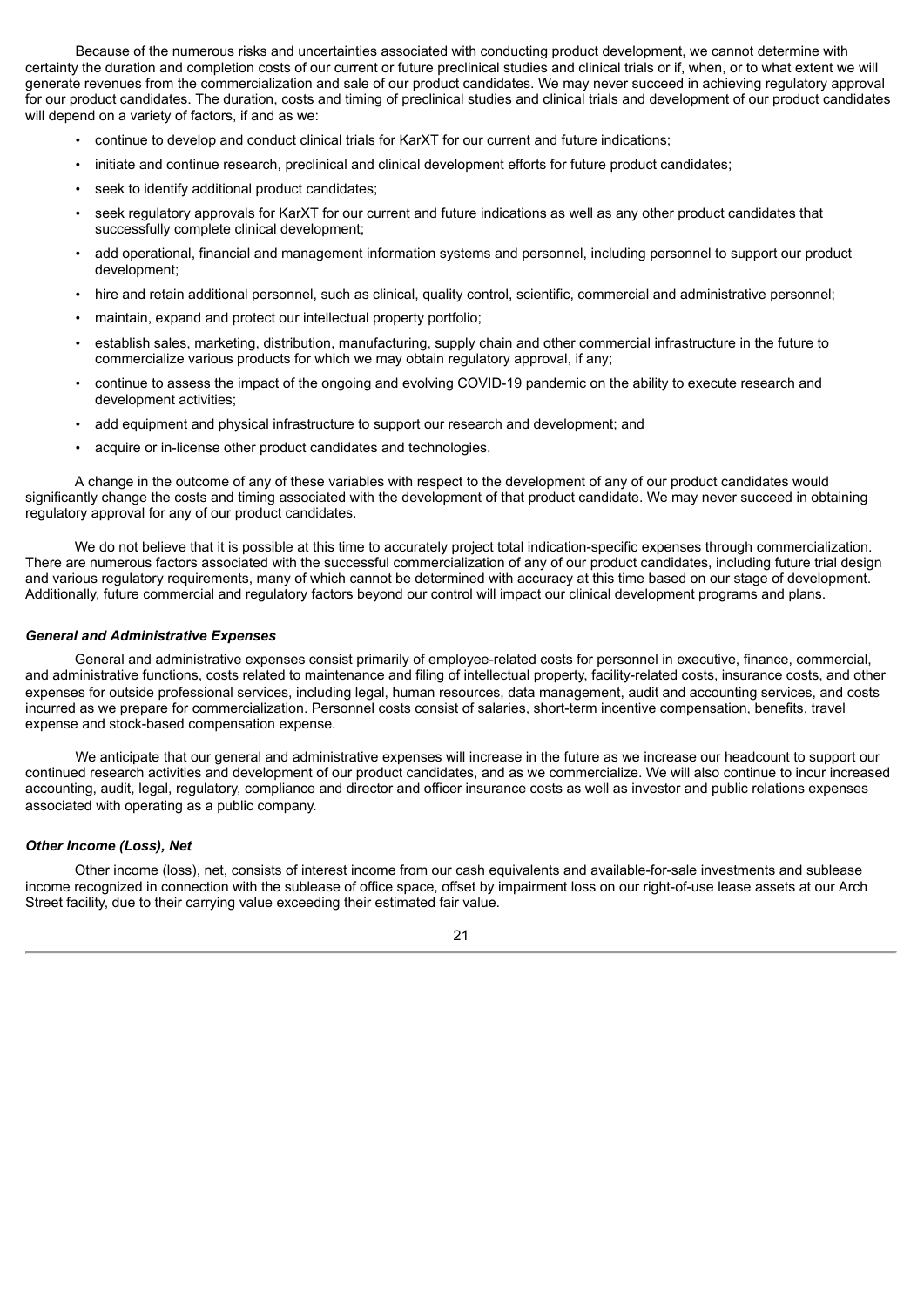## **Results of Operations**

## *Comparison of the three months ended March 31, 2022 and 2021*

|                                              | Three Months Ended March 31. |                |  |           |
|----------------------------------------------|------------------------------|----------------|--|-----------|
|                                              | 2022                         | 2021           |  | Change    |
|                                              |                              | (in thousands) |  |           |
| License revenue                              |                              |                |  |           |
| Operating expenses:                          |                              |                |  |           |
| Research and development                     | 43,806                       | 20,186         |  | 23,620    |
| General and administrative                   | 14,788                       | 9,777          |  | 5,011     |
| Total operating expenses                     | 58.594                       | 29.963         |  | 28,631    |
| Loss from operations                         | (58, 594)                    | (29,963)       |  | (28, 631) |
| Total other income (loss), net               | 376                          | (534)          |  | 910       |
| Net loss attributable to common stockholders | (58, 218)                    | (30, 497)      |  | (27, 721) |

*Research and Development Expenses*

|                                                                 | Three Months Ended March 31, |        |      |                |        |        |
|-----------------------------------------------------------------|------------------------------|--------|------|----------------|--------|--------|
|                                                                 | 2022                         |        | 2021 |                | Change |        |
|                                                                 |                              |        |      | (in thousands) |        |        |
| Direct research and development expenses:                       |                              |        |      |                |        |        |
| Schizophrenia clinical trials                                   | \$                           | 20.804 | S    | 7,162          | \$     | 13,642 |
| Dementia-related psychosis clinical trials                      |                              | 686    |      | 186            |        | 500    |
| Pain clinical trial                                             |                              |        |      | 131            |        | (131)  |
| Formulation and CMC                                             |                              | 5.553  |      | 3,334          |        | 2,219  |
| Preclinical                                                     |                              | 177    |      | 524            |        | (347)  |
| <b>Discovery</b>                                                |                              | 4.710  |      | 3.091          |        | 1,619  |
| Unallocated expenses:                                           |                              |        |      |                |        |        |
| Personnel related expenses (including stock-based compensation) |                              | 10,952 |      | 5.280          |        | 5,672  |
| Consultant fees and other expenses                              |                              | 924    |      | 478            |        | 446    |
| Total research and development expense                          |                              | 43,806 |      | 20,186         |        | 23,620 |

Expenses related to our schizophrenia clinical trials increased by \$13.6 million, primarily due to expenses related to ongoing enrollment of our EMERGENT and ARISE Phase 3 trials. The increase of \$0.5 million in expenses related to our DRP clinical trials is primarily driven by start-up costs for our Phase 3 program evaluating KarXT for the treatment of AD psychosis in advance of the program's planned initiation in mid-2022. The decrease of \$0.1 million in expenses related to our pain clinical trial is due to unrepeated costs of closing out the Phase 1b trial in the second half of 2021. The increase of \$2.2 million in formulation and CMC expenses is primarily due to an increase in manufacturing activities in 2022 to obtain sufficient supply to support current and future clinical trial activities as well as activities to support a potential future NDA filing and commercialization. The decrease of \$0.3 million in expenses related to preclinical activities is primarily due to the execution of studies in early 2021 that were not repeated in 2022. The increase of \$1.6 million in discovery costs is due to an increase in costs associated with our portfolio of discovery programs, including ongoing collaborations with Charles River Labs and Psychogenics, Inc. The increase of \$5.7 million in personnel related costs was primarily a result of an increase in headcount and an increase of \$2.4 million related to stock-based compensation expense. The increase of \$0.4 million in consultant fees and other expenses was due to an increase in consulting costs not specifically allocated to discovery, preclinical, clinical, formulation and CMC activities.

## *General and Administrative Expenses*

|                                                                 | Three Months Ended March 31. |        |      |                |        |
|-----------------------------------------------------------------|------------------------------|--------|------|----------------|--------|
|                                                                 | 2022                         |        | 2021 |                | Change |
|                                                                 |                              |        |      | (in thousands) |        |
| Personnel related expenses (including stock-based compensation) |                              | 10.169 |      | 5.699          | 4,470  |
| Professional and consultant fees                                |                              | 1.876  |      | 2.333          | (457)  |
| Other                                                           |                              | 2.743  |      | 1.745          | 998    |
| Total general and administrative expense                        |                              | 14.788 |      | 9.777          | 5.011  |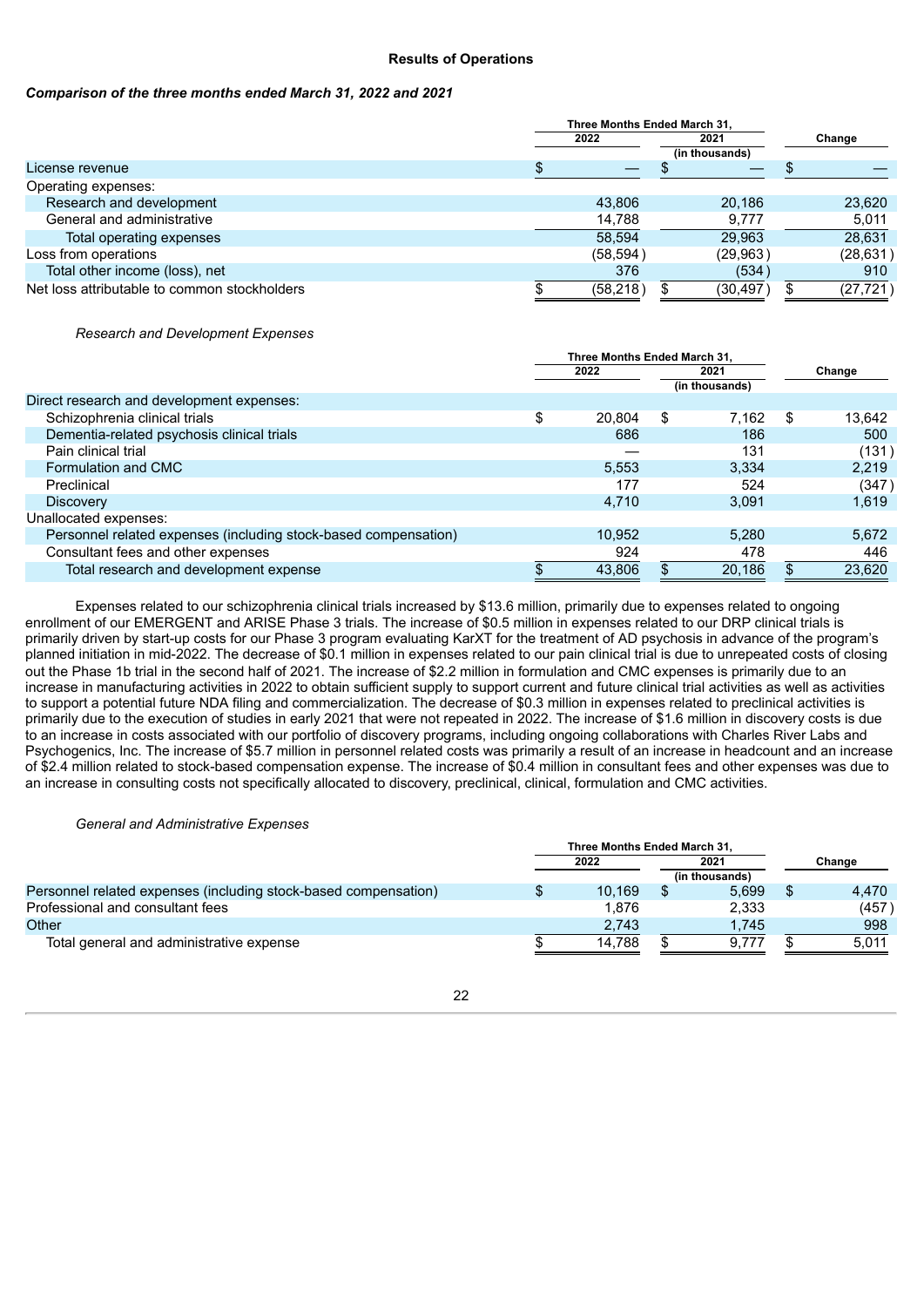The increase of \$4.5 million in personnel related costs was primarily a result of an increase in headcount and an increase of \$2.4 million related to stock-based compensation expense. The decrease of \$0.5 million in professional and consultant fees was primarily due to timing of accounting fees, pre-commercial costs, legal costs and consulting fees related to our ongoing business activities. The increase of \$1.0 million in other costs was primarily due to increased lease costs relating to the addition of the High Street Lease in Boston, Massachusetts in March 2021 as well as other infrastructure and administrative related costs to support increased headcount.

*Other Income (Loss), Net*

|                                        | Three Months Ended March 31, |      |  |                |  |        |
|----------------------------------------|------------------------------|------|--|----------------|--|--------|
|                                        |                              | 2022 |  | 2021           |  | Change |
|                                        |                              |      |  | (in thousands) |  |        |
| Impairment loss on right-of-use assets |                              | –    |  | (677)          |  | 677    |
| Interest income                        |                              | 237  |  | 143            |  | 94     |
| Sublease income                        |                              | 139  |  |                |  | 139    |
| Total other income (loss), net         |                              | 376  |  | 1534           |  | 910    |

Impairment loss on right-of-use assets for the three months ended March 31, 2021 represents impairment recognized on our right-ofuse lease assets to the extent their carrying value exceeded their estimated fair value for our Arch Street facility leases in Boston, Massachusetts. See Note 9 to our consolidated financial statements appearing elsewhere in this Quarterly Report on Form 10-Q.

Interest income is attributable to interest earned on our cash equivalents and available-for-sale investments. The increase of \$0.1 million in interest income is primarily due to an increase in the average balance of investment securities held during the three months ended March 31, 2022 compared to the three months ended March 31, 2021 as a result of our March 4, 2021 sale of common stock in our follow-on public offering.

Sublease income is due to the sublease of our Arch Street office space in Boston, Massachusetts, which had not yet commenced as of March 31, 2021.

#### **Liquidity and Capital Resources**

Since our inception, we have incurred significant operating losses. We have not yet commercialized any of our product candidates and we do not expect to generate revenue from sales of any product candidates for several years, if at all. To date, we have funded our operations primarily with proceeds from the sale of redeemable convertible preferred stock, issuance of convertible notes, sales of our common stock and revenue from a license agreement. Through March 31, 2022, our operations have been financed by net proceeds of \$25.7 million from the issuance of convertible notes, \$91.0 million from the sale of shares of our redeemable convertible preferred stock, \$93.0 million from the sale of our common stock in our initial public offering in June 2019, \$234.2 million from the sale of our common stock in a follow-on public offering in November 2019, \$270.0 million from the sale of our common stock in a follow-on public offering in March 2021 and \$35.0 million from the Zai License Agreement in December 2021. As of March 31, 2022, we had \$443.2 million in cash, cash equivalents and available-for-sale investments, and an accumulated deficit of \$346.1 million.

On July 2, 2020, we filed an automatically effective registration statement on Form S-3, or the Registration Statement, with the SEC which registers the offering, issuance and sale of an unspecified amount of common stock, preferred stock, debt securities, warrants and/or units of any combination thereof. We simultaneously entered into an equity distribution agreement with Goldman Sachs & Co. LLC, as sales agent, to provide for the issuance and sale by the Company of up to \$150.0 million of common stock from time to time in "at-the-market" offerings under the Registration Statement and related prospectus filed with the Registration Statement, or the ATM Program. As of March 31, 2022, no sales had been made pursuant to the ATM Program.

Our primary use of cash has been to fund operating expenses, which consist of research and development and general and administrative expenditures. Cash used to fund operating expenses is impacted by the timing of when we pay these expenses, as reflected in the change in our outstanding prepaid expenses, accounts payable and accrued expenses.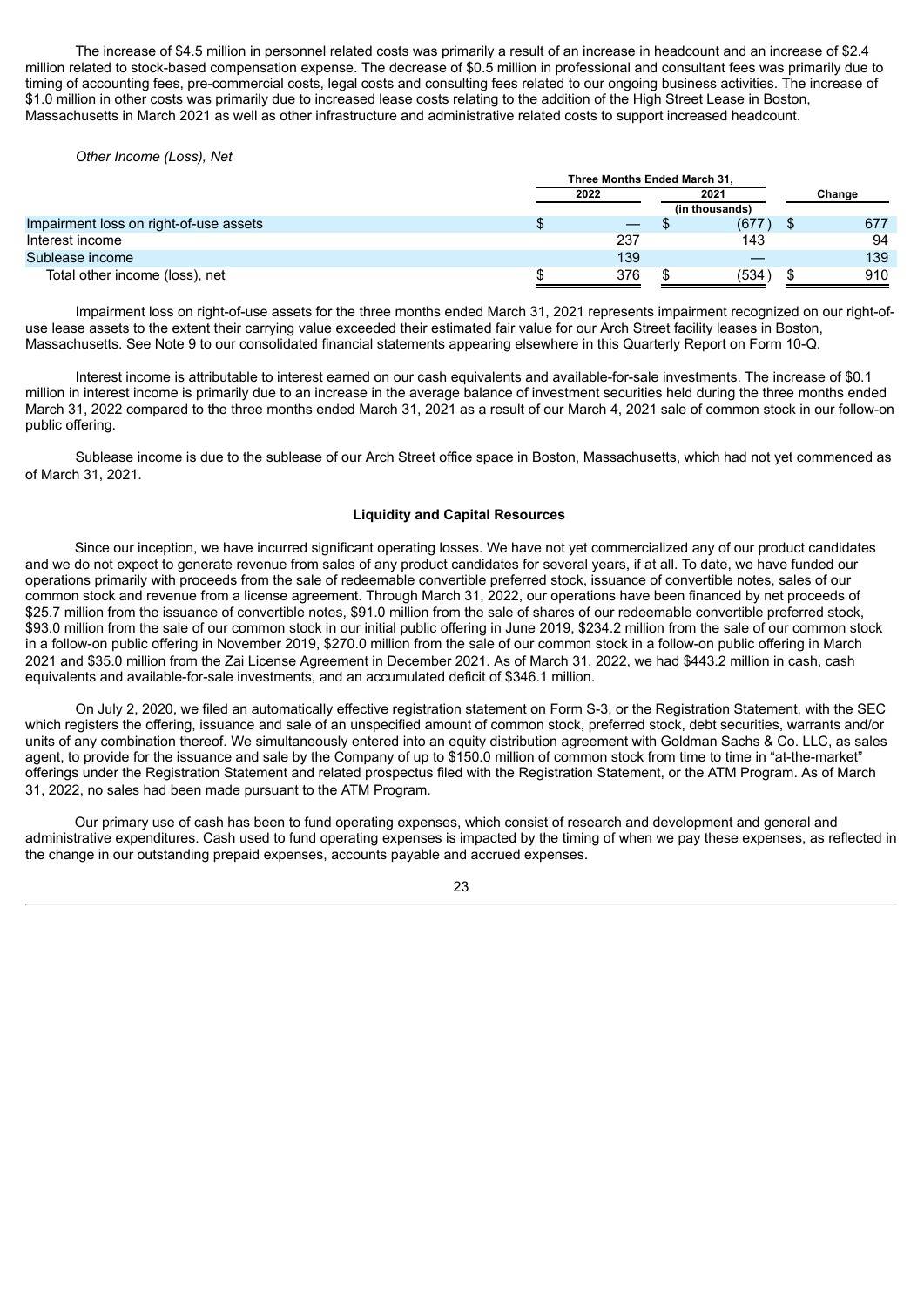## *Cash Flows*

The following table summarizes our sources and uses of cash for each of the periods presented:

|                                                                       | Three Months Ended March 31. |  |           |  |
|-----------------------------------------------------------------------|------------------------------|--|-----------|--|
|                                                                       | 2021<br>2022                 |  |           |  |
|                                                                       | (in thousands)               |  |           |  |
| Net cash used in operating activities                                 | (49,803)                     |  | (21, 179) |  |
| Net cash provided by investing activities                             | 17.796                       |  | 51.097    |  |
| Net cash provided by financing activities                             | 1.257                        |  | 270.823   |  |
| Net increase (decrease) in cash, cash equivalents and restricted cash | (30, 750)                    |  | 300.741   |  |

#### *Cash Flows from Operating Activities*

Cash used in operating activities for the three months ended March 31, 2022 was \$49.8 million, consisting of a net loss of \$58.2 million, partially offset by non-cash items, including stock-based compensation expense of \$10.6 million and interest expense resulting from the amortization of premiums and accretion of discounts on our available-for-sale investments of \$0.3 million. The change in our net operating assets and liabilities was mainly due to a decrease in accrued expenses of \$4.1 million, primarily driven by timing of payments made to CROs and CMOs in connection with our clinical trials, partially offset by a decrease in accounts receivable of \$1.8 million pursuant to revenue earned under the Zai License Agreement.

Cash used in operating activities for the three months ended March 31, 2021 was \$21.2 million, consisting of a net loss of \$30.5 million, partially offset by non-cash items, including stock-based compensation expense of \$5.8 million, and impairment loss on right-of-use assets of \$0.7 million. The change in our net operating assets and liabilities was mainly due to a decrease in prepaid expenses and other current assets of \$3.5 million, which was primarily driven by timing of upfront payments made to CROs and CMOs in connection with our clinical trials.

#### *Cash Flows from Investing Activities*

Cash provided by investing activities for the three months ended March 31, 2022 was \$17.8 million, primarily attributable to maturities of investment securities of \$66.1 million, which were partially offset by purchases of investment securities of \$48.3 million.

Cash used in investing activities for the three months ended March 31, 2021 was \$51.1 million, primarily attributable to the maturities of investment securities of \$132.0 million, which were partially offset by purchases of investment securities of \$80.9 million.

#### *Cash Flows from Financing Activities*

Cash provided by financing activities for the three months ended March 31, 2022 was \$1.3 million, which was primarily attributable to proceeds received from the exercise of stock options.

Cash provided by financing activities for the three months ended March 31, 2021 was \$270.8 million, which was primarily attributable to \$270.0 million in net proceeds received from the sale of common stock in our follow-on public offering.

#### *Future Funding Requirements*

We expect our expenses to increase substantially in connection with our ongoing activities, in particular as we continue to advance our product candidates through clinical trials and prepare for commercialization. In addition, we expect to incur additional costs associated with our ongoing operations as a public company.

As of March 31, 2022, we had cash and cash equivalents and available-for-sale investments of \$443.2 million. Based on our current plans, we believe that our existing cash, cash equivalents and available-for-sale investments will be sufficient to meet our anticipated operating and capital expenditure requirements for at least twelve months following the submission of an NDA for KarXT for the treatment of acute psychosis in patients with schizophrenia.

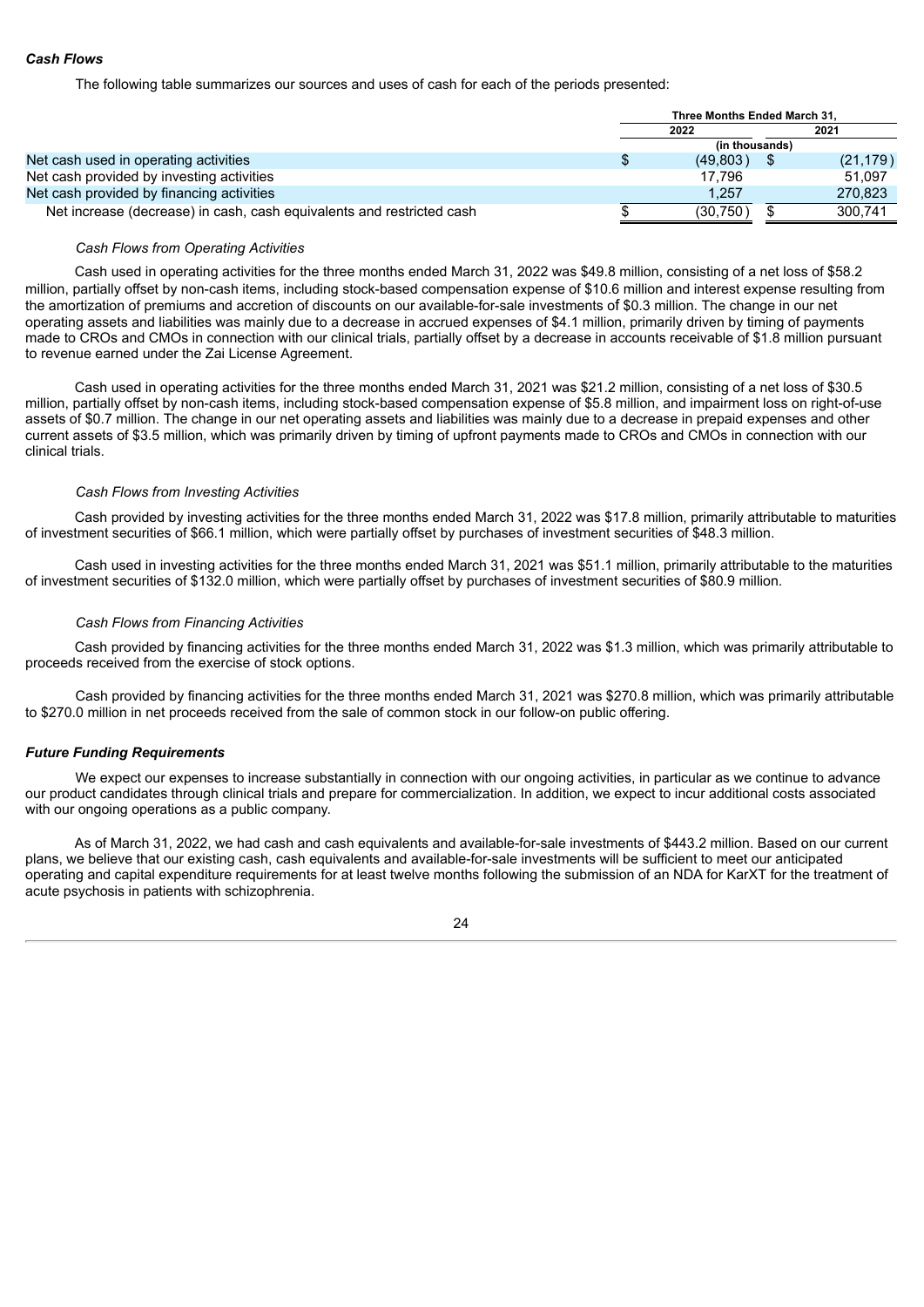We have based this estimate on assumptions that may prove to be wrong, and we could utilize our available capital resources sooner than we currently expect. Because of the numerous risks and uncertainties associated with research, development and commercialization of pharmaceutical product candidates, we are unable to estimate the exact amount of our working capital requirements. Our future funding requirements will depend on and could increase significantly as a result of many factors, including:

- the scope, progress, results and costs of researching and developing KarXT for our current and future indications as well as other product candidates we may develop;
- the timing of, and the costs involved in, obtaining marketing approvals for KarXT for our current and future indications as well as future product candidates we may develop and pursue;
- the number of future indications and product candidates that we pursue and their development requirements;
- if approved, the costs of commercialization activities for KarXT for the approved indication, or any other product candidate that receives regulatory approval to the extent such costs are not the responsibility of any future collaborators, including the costs and timing of establishing product sales, marketing, distribution and manufacturing capabilities;
- subject to receipt of regulatory approval, revenue, if any, received from commercial sales of KarXT for any indication or revenue received from any future product candidates;
- the extent to which we in-license or acquire rights to other products, product candidates or technologies;
- our headcount growth and associated costs as we expand our research and development and establish a commercial infrastructure;
- the costs of preparing, filing and prosecuting patent applications, and maintaining and protecting our intellectual property rights, including enforcing and defending intellectual property related claims; and
- the ongoing costs of operating as a public company.

A change in the outcome of any of these or other variables with respect to the development of any of our product candidates could significantly change the costs and timing associated with the development of that product candidate. Further, our operating plans may change in the future, and we may need additional funds to meet operational needs and capital requirements associated with such operating plans.

Until such time, if ever, as we can generate substantial product revenue, we expect to finance our operations through a combination of equity financings, debt financings, collaborations with other companies or other strategic transactions. We do not currently have any committed external source of funds. To the extent that we raise additional capital through the sale of equity or convertible debt securities, our stockholders' ownership interest will be diluted, and the terms of these securities may include liquidation or other preferences that adversely affect their rights as common stockholders. Debt financing and preferred equity financing, if available, may involve agreements that include covenants limiting or restricting our ability to take specific actions, such as incurring additional debt, making acquisitions or capital expenditures or declaring dividends. If we raise additional funds through collaborations, strategic alliances or marketing, distribution or licensing arrangements with third parties, we may have to relinquish valuable rights to our technologies, future revenue streams, research programs or product candidates or grant licenses on terms that may not be favorable to us. If we are unable to raise additional funds through equity or debt financings or other arrangements when needed, we may be required to delay, limit, reduce or terminate our research, product development or future commercialization efforts or grant rights to develop and market product candidates that we would otherwise prefer to develop and market ourselves.

Further, our operating plans may change, and we may need additional funds to meet operational needs and capital requirements for clinical trials and other research and development activities. We currently have no credit facility or committed sources of capital. Because of the numerous risks and uncertainties associated with the development and commercialization of our product candidates, we are unable to estimate the amounts of increased capital outlays and operating expenditures associated with our current and anticipated product development programs.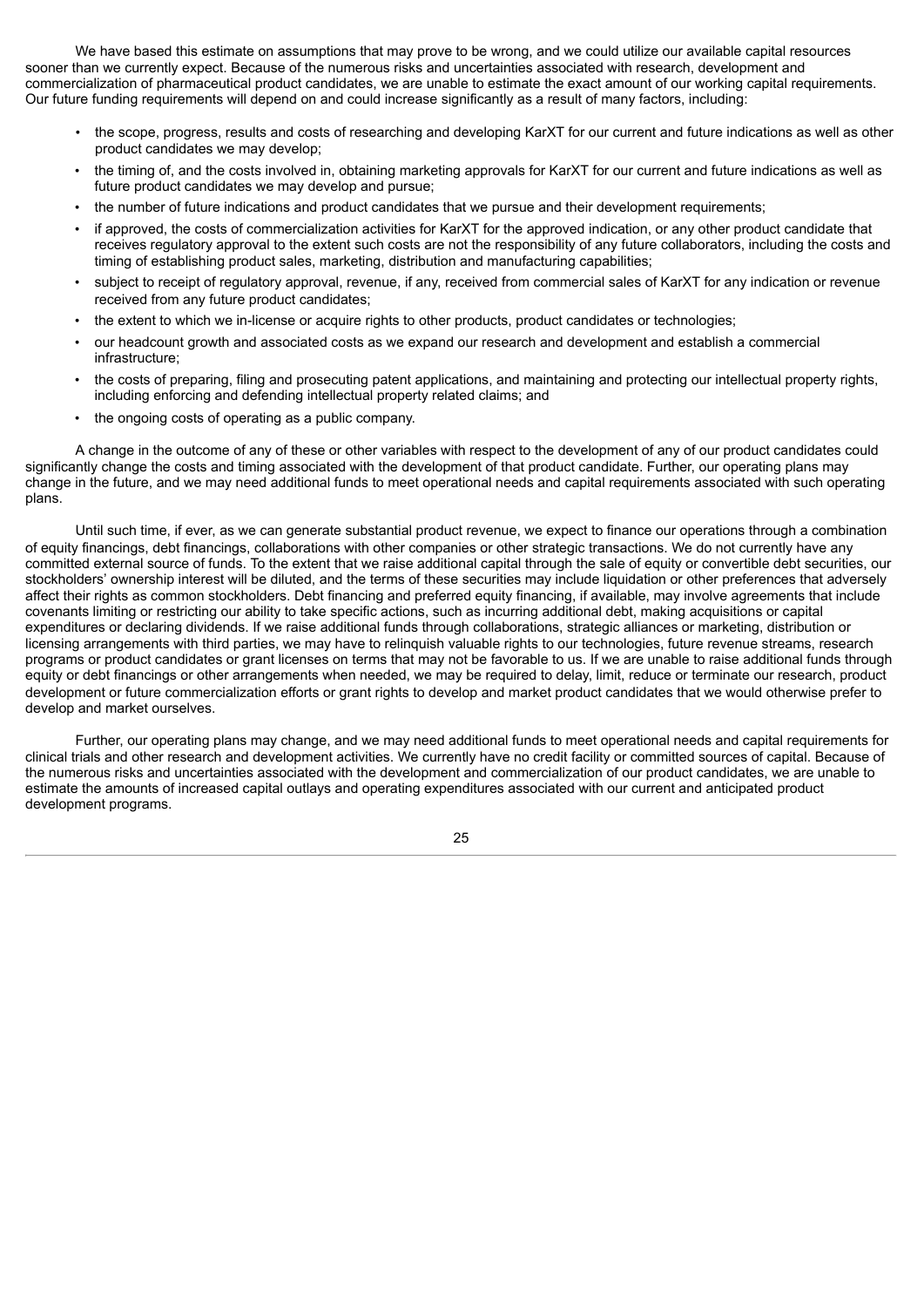#### *Cash Requirements due to Contractual Obligations and Other Commitments*

In January 2020, we amended our current lease for 7,050 square feet of office space in Boston, Massachusetts, or the Arch Street Original Premises, to acquire approximately 4,175 in additional square feet, or the Arch Street Expansion Premises, and to extend the original lease term through December 2023. Remaining lease payments from April 1, 2022 through the end of the lease term total \$1.5 million for both the Arch Street Original Premises and the Arch Street Expansion Premises, of which we took possession of 2,424 square feet and 1,751 square feet in March 2020 and August 2020, respectively.

In February 2020, we entered into an agreement to lease approximately 5,050 square feet of office space in Carmel, Indiana. The term of the lease commenced in June 2020 and expires in July 2023. Remaining lease payments total approximately \$0.2 million through the end of the lease term.

In March 2021, we entered into an agreement to sublease approximately 25.445 square feet of office space, or the High Street Premises, from a third party in Boston, Massachusetts as part of the relocation of our corporate headquarters. The term of the sublease extends from April 1, 2021 through December 31, 2025 and provides for escalating annualized base rent payments starting at approximately \$1.5 million and increasing to \$1.6 million in the final year of the sublease. Remaining lease payments from April 1, 2022 through the end of the lease term total \$6.0 million.

Simultaneously, in March 2021, we entered into an agreement to sublease the Arch Street Original Premises to a third party. The term of the sublease extends from July 1, 2021 through December 31, 2023.

In April 2021, we entered into an agreement, or the First Expansion Premises Sublease, to sublease approximately 1,751 square feet of the Arch Street Expansion Premises to a third party from June 1, 2021 through December 31, 2023.

In January 2022, we entered into an agreement, or the Second Expansion Premises Sublease, to sublease approximately 2,422 square feet of the Arch Street Expansion Premises to a third party from February 7, 2022 through December 31, 2023.

During the three months ended March 31, 2022, there were no other material changes to our contractual obligations and commitments described in our Annual Report, as filed with the SEC.

We enter into contracts in the normal course of business with CROs, CMOs and other third parties for clinical trials, preclinical research studies and testing and manufacturing services. These contracts are generally cancelable by us upon prior written notice. Payments due upon cancellation consist of payments for services provided or expenses incurred, including noncancelable obligations of our service providers, up to the date of cancellation, and may also include termination penalties. As of March 31, 2022 the timing, amount or likelihood of such payments are not known.

We are also party to certain license and collaboration agreements with PureTech Health and Eli Lilly and Company. We may be obligated to make certain future payments which are contingent upon future events such as our achievement of specified regulatory and commercial milestones, or royalties on net product sales under these agreements. As of March 31, 2022, we were unable to estimate the timing or likelihood of achieving these milestones or generating future product sales.

#### **Critical Accounting Polices and Estimates**

Our consolidated financial statements are prepared in accordance with generally accepted accounting principles in the United States. The preparation of our consolidated financial statements and related disclosures requires us to make estimates, assumptions and judgments that affect the reported amount of assets, liabilities, revenue, costs and expenses, and related disclosures. We believe that of our critical accounting policies described under the heading "Management's Discussion and Analysis of Financial Condition and Results of Operations— Critical Accounting Policies and Estimates" in our Annual Report, the following involves the most judgment and complexity:

- **Revenue**
- Research and development contract costs and accruals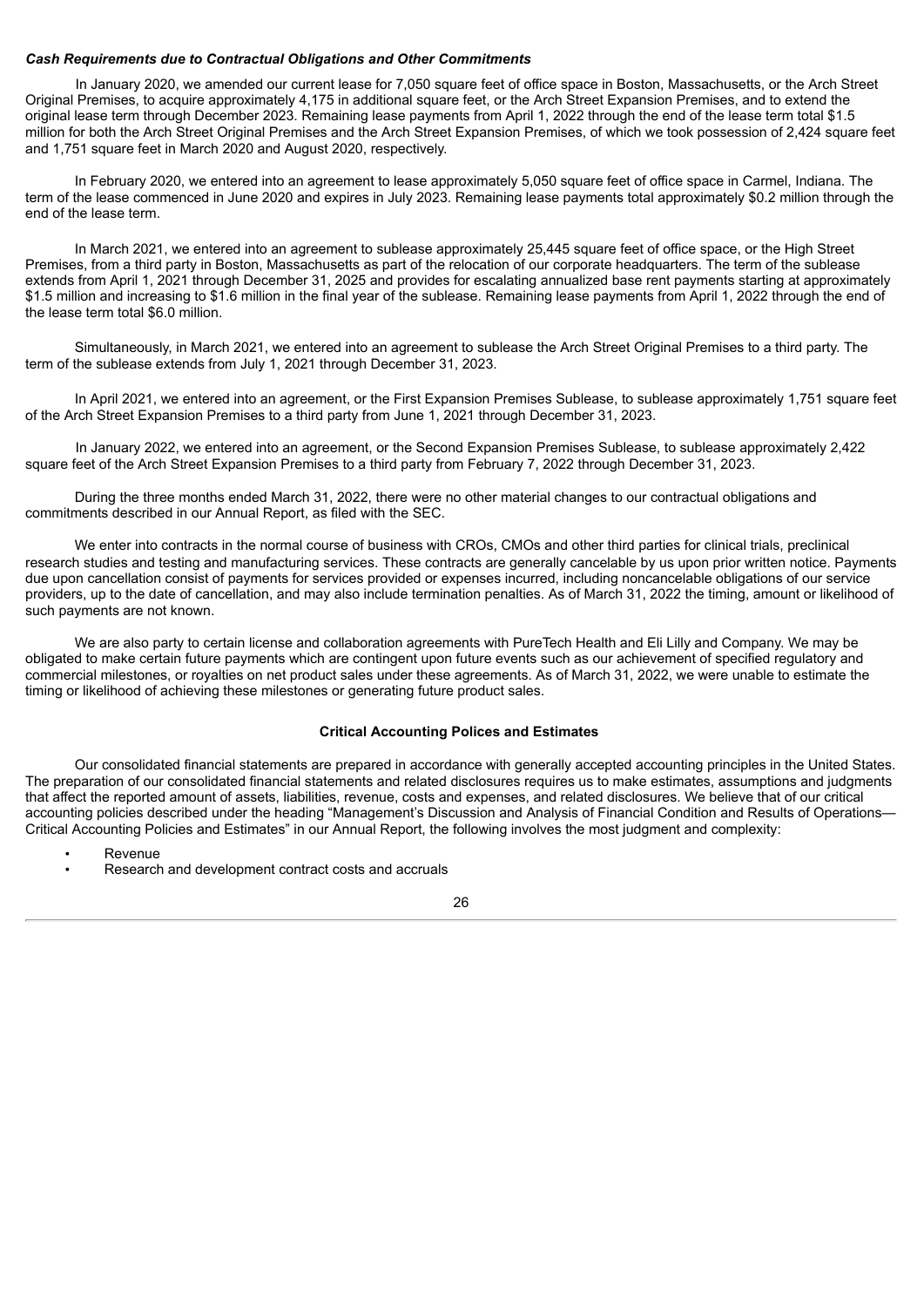Accordingly, we believe the policies set forth above are critical to fully understand and evaluate our financial condition and results of operations. If actual results or events differ materially from the estimates, judgments and assumptions used by us in applying these policies, our reported financial condition and results of operations could be materially affected.

## **Recently Issued or Adopted Accounting Pronouncements**

A description of recently issued accounting pronouncements that may potentially impact our financial position and results of operations is disclosed in Note 2 to our consolidated financial statements appearing elsewhere in this Quarterly Report on Form 10-Q.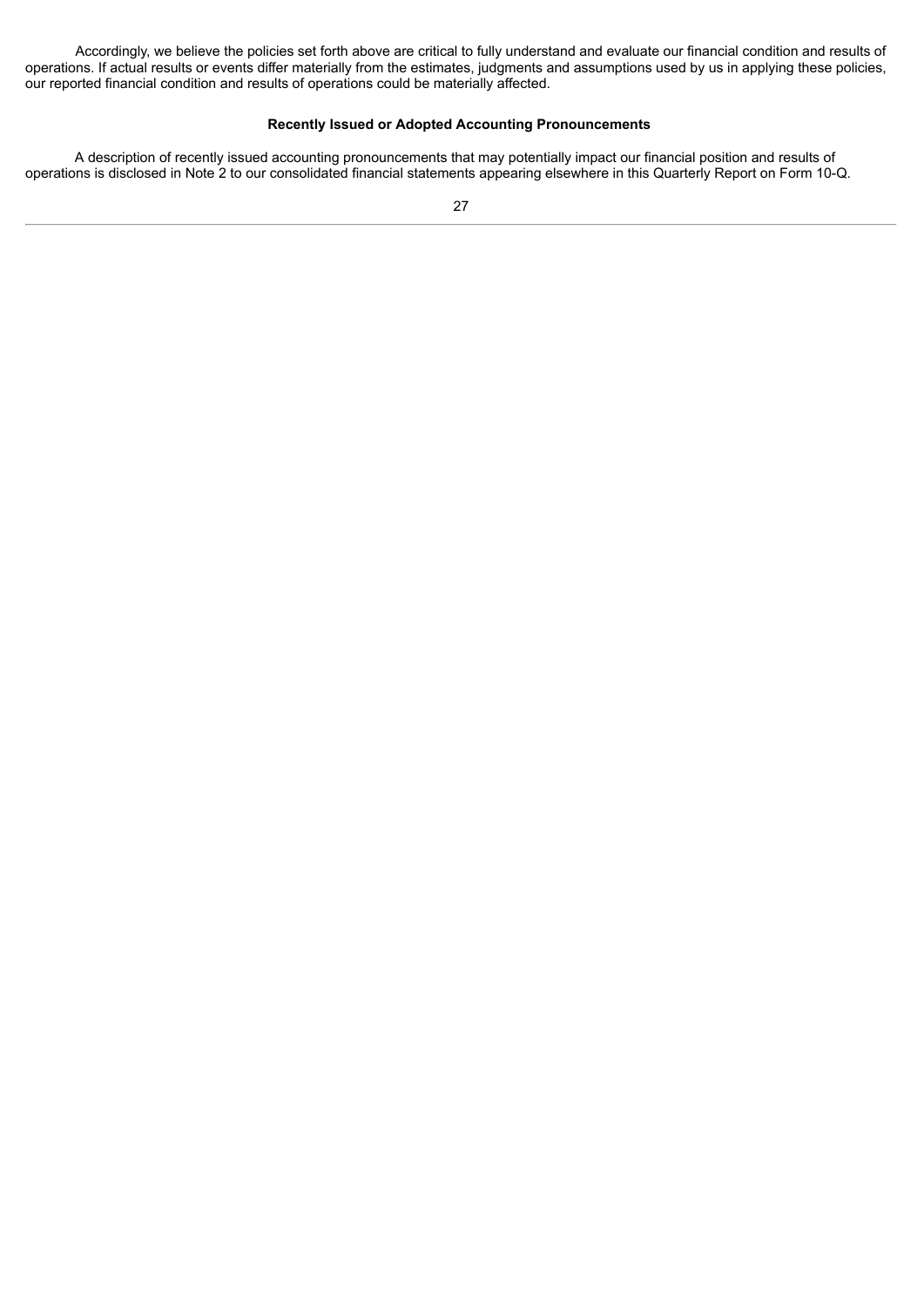## <span id="page-29-0"></span>**Item 3. Quantitative and Qualitative Disclosures About Market Risk.**

We are exposed to market risk related to changes in interest rates. We had cash, cash equivalents and available-for-sale investment securities of \$443.2 million as of March 31, 2022, which consisted primarily of money market funds and investment securities, largely composed of U.S. Treasuries and investment grade, short to intermediate term fixed income securities.

The primary objective of our investment activities is to preserve capital to fund our operations. We also seek to maximize income from our investments without assuming significant risk. To achieve our objectives, we maintain a portfolio of investments in a variety of securities of high credit quality and short-term duration, according to our board-approved investment policy. Our investments are subject to interest rate risk and could fall in value if market interest rates increase. A hypothetical 10% relative change in interest rates during any of the periods presented would not have had a material impact on our condensed consolidated financial statements.

We are not currently exposed to significant market risk related to changes in foreign currency exchange rates; however, we have contracted with and may continue to contract with vendors that are located outside of the United States. As a result, our operations may be subject to fluctuations in foreign currency exchange rates in the future.

Inflation generally affects us by increasing our cost of labor. We do not believe that inflation had a material effect on our business, financial condition, or results of operations during the three months ended March 31, 2022 and 2021.

#### <span id="page-29-1"></span>**Item 4. Limitations on Effectiveness of Controls and Procedures.**

The term "disclosure controls and procedures," as defined in Rules 13a-15(e) and 15d-15(e) under the Exchange Act, refers to controls and procedures that are designed to ensure that information required to be disclosed by a company in the reports that it files or submits under the Exchange Act is recorded, processed, summarized and reported, within the time periods specified in the SEC's rules and forms. Disclosure controls and procedures include, without limitation, controls and procedures designed to ensure that information required to be disclosed by a company in the reports that it files or submits under the Exchange Act is accumulated and communicated to the company's management, including its principal executive and principal financial officers, or persons performing similar functions, as appropriate, to allow timely decisions regarding required disclosure.

In designing and evaluating our disclosure controls and procedures, management recognizes that any controls and procedures, no matter how well designed and operated, can provide only reasonable assurance of achieving the desired control objectives. In addition, the design of disclosure controls and procedures must reflect the fact that there are resource constraints and that management is required to apply judgment in evaluating the benefits of possible controls and procedures relative to their costs.

## **Evaluation of Disclosure Controls and Procedures**

Our management, with the participation of our principal executive officer and principal financial officer, evaluated, as of the end of the period covered by this Quarterly Report on Form 10-Q, the effectiveness of our disclosure controls and procedures (as defined in Rules 13a-15(e) and 15d-15(e) under the Exchange Act of 1934). Based on that evaluation, our principal executive officer and principal financial officer concluded that our disclosure controls and procedures were effective at the reasonable assurance level as of March 31, 2022.

## **Changes in Internal Control Over Financial Reporting**

No change in our internal control over financial reporting (as defined in Rules 13a-15(f) and 15d-15(f) under the Exchange Act) has occurred during the three months ended March 31, 2022 that has materially affected, or is reasonably likely to materially affect, our internal control over financial reporting.

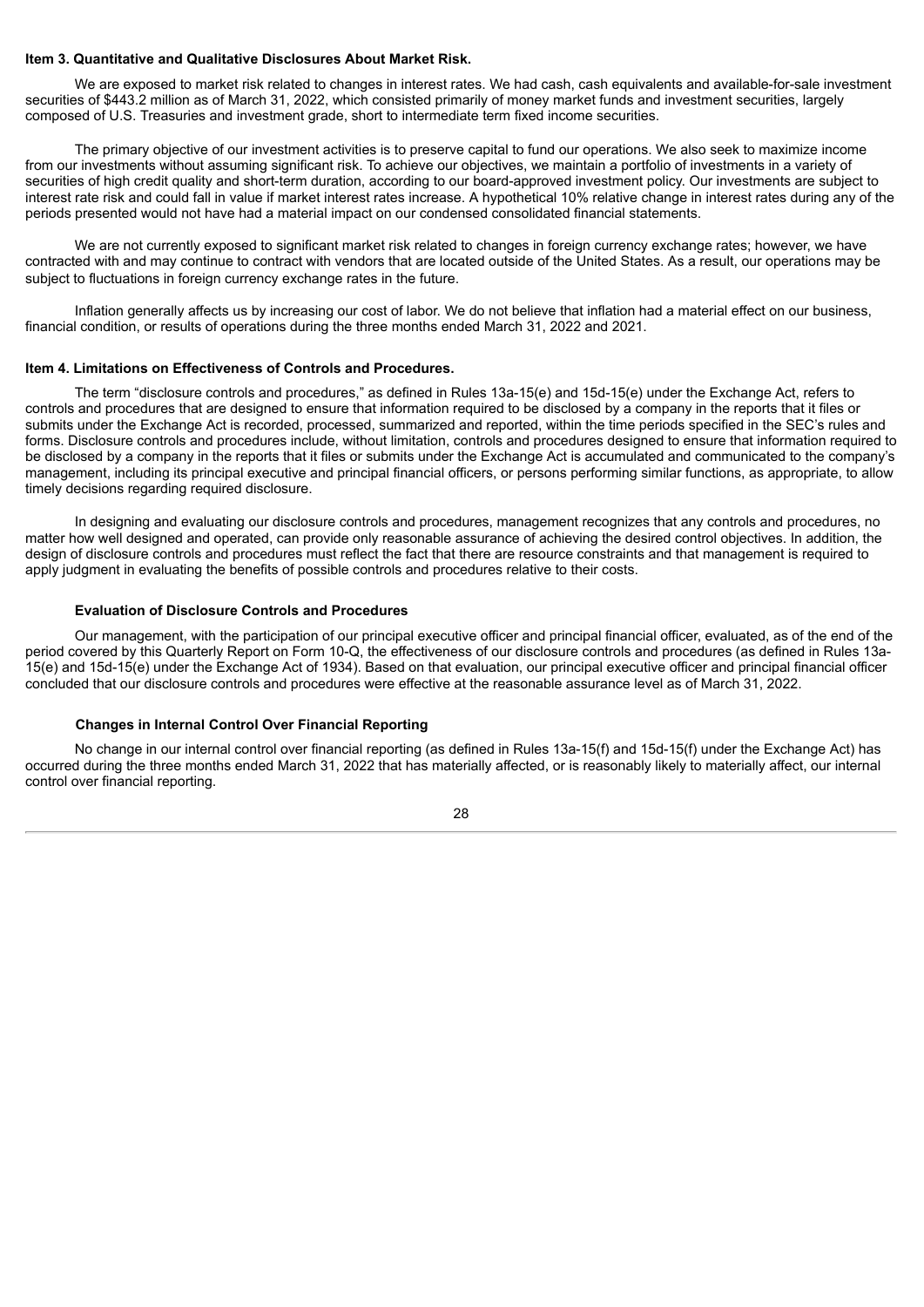#### **PART II—OTHER INFORMATION**

## <span id="page-30-1"></span><span id="page-30-0"></span>**Item 1. Legal Proceedings.**

We are not currently subject to any material legal proceedings.

### <span id="page-30-2"></span>**Item 1A. Risk Factors.**

In addition to the risks described in our Annual Report, you should carefully consider the other information set forth in this Form 10-Q and the information in our other filings with the SEC, as they could materially affect our business, financial condition or future results of operations. There have been no material changes to the risk factors previously disclosed in Part I, Item 1A (Risk Factors) of our Annual Report.

## <span id="page-30-3"></span>**Item 2. Unregistered Sales of Equity Securities and Use of Proceeds.**

None.

## <span id="page-30-4"></span>**Item 3. Defaults Upon Senior Securities.**

None.

## <span id="page-30-5"></span>**Item 4. Mine Safety Disclosures.**

Not applicable.

#### <span id="page-30-6"></span>**Item 5. Other Information.**

None.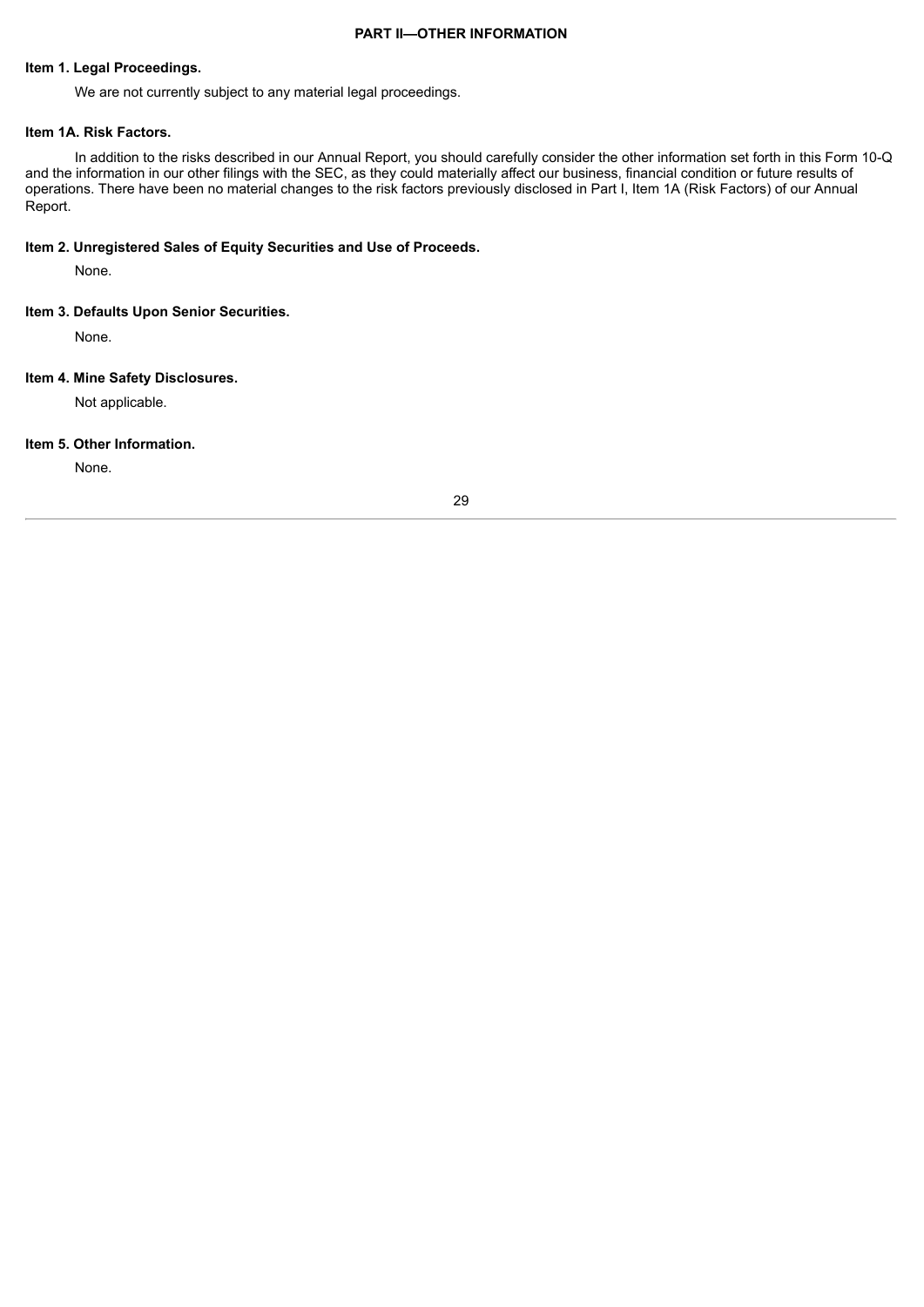## <span id="page-31-0"></span>**Item 6. Exhibits.**

The exhibits listed on the Exhibit Index immediately preceding such exhibits, which is incorporated herein by reference, are filed or furnished as part of this Quarterly Report on Form 10‑Q.

| <b>Exhibit</b><br><b>Number</b> | <b>Description</b>                                                                                                                                                                                         |
|---------------------------------|------------------------------------------------------------------------------------------------------------------------------------------------------------------------------------------------------------|
| 31.1                            | Certification of Principal Executive Officer Pursuant to Rules 13a-14(a) and 15d-14(a) under the Securities Exchange Act of<br>1934, as Adopted Pursuant to Section 302 of the Sarbanes-Oxley Act of 2002. |
| 31.2                            | Certification of Principal Financial Officer Pursuant to Rules 13a-14(a) and 15d-14(a) under the Securities Exchange Act of<br>1934, as Adopted Pursuant to Section 302 of the Sarbanes-Oxley Act of 2002. |
| $32.1+$                         | Certification of Principal Executive Officer and Principal Financial Officer Pursuant to 18 U.S.C. Section 1350, as Adopted<br>Pursuant to Section 906 of the Sarbanes-Oxley Act of 2002.                  |
| 101.INS                         | Inline XBRL Instance Document – the instance document does not appear in the Interactive Data File because XBRL tags are<br>embedded within the Inline XBRL document.                                      |
| 101.SCH                         | Inline XBRL Taxonomy Extension Schema Document                                                                                                                                                             |
| 101.CAL                         | Inline XBRL Taxonomy Extension Calculation Linkbase Document                                                                                                                                               |
| 101.DEF                         | Inline XBRL Taxonomy Extension Definition Linkbase Document                                                                                                                                                |
| 101.LAB                         | Inline XBRL Taxonomy Extension Label Linkbase Document                                                                                                                                                     |
| 101.PRE                         | Inline XBRL Taxonomy Extension Presentation Linkbase Document                                                                                                                                              |
| 104                             | Cover Page Interactive Data File (embedded within the Inline XBRL document)                                                                                                                                |
| $\ddot{}$                       | The certification furnished in Exhibit 32.1 hereto is deemed to accompany this Quarterly Report on Form 10-Q and will not be deemed                                                                        |

"filed" for purposes of Section 18 of the Securities Exchange Act of 1934, as amended, except to the extent that the Registrant specifically incorporates it by reference. Such certification will not be deemed to be incorporated by reference into any filings under the Securities Act of 1933, as amended, or the Securities Exchange Act of 1934, as amended, except to the extent that the Registrant specifically incorporates it by reference.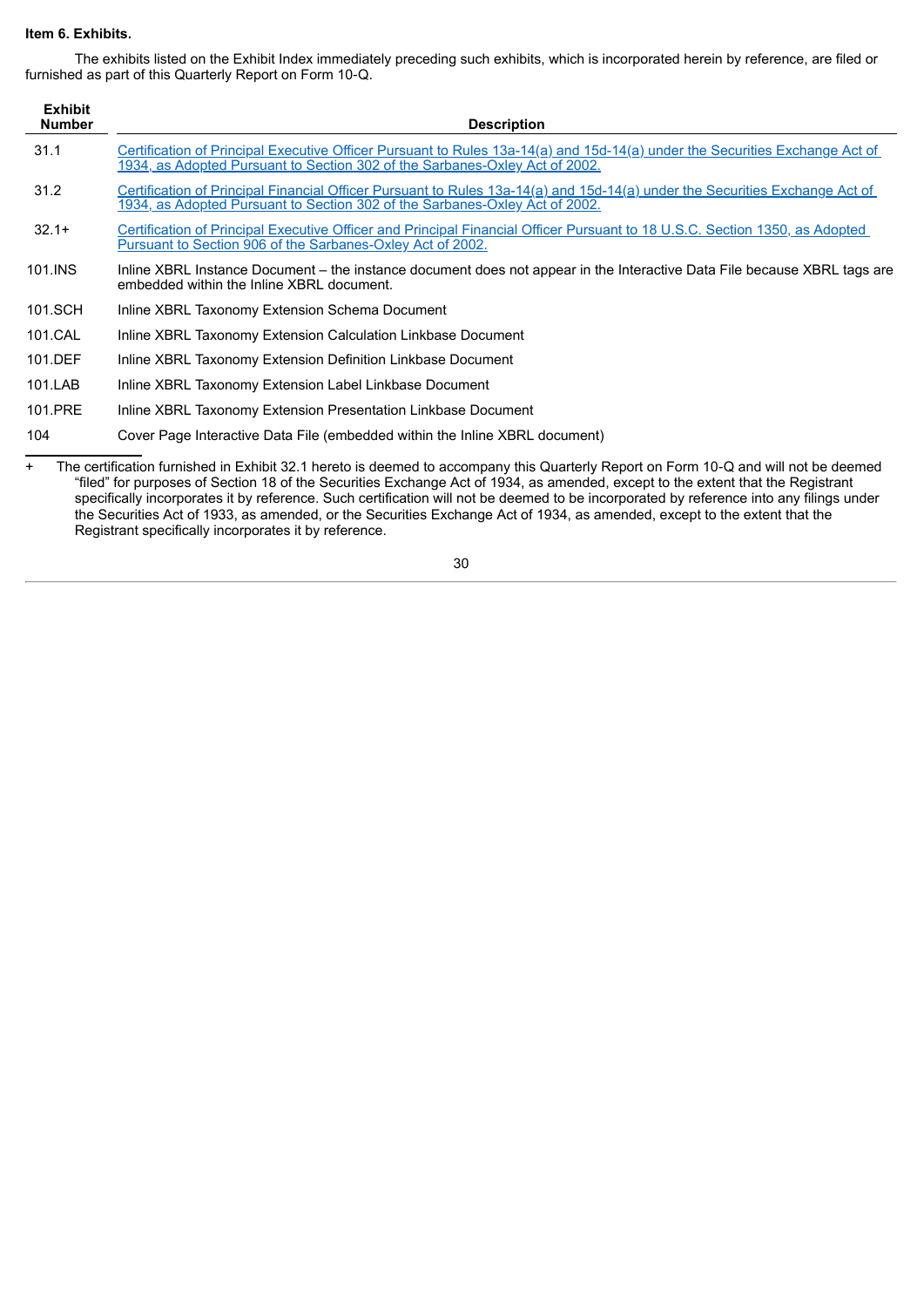## **SIGNATURES**

<span id="page-32-0"></span>Pursuant to the requirements of the Securities Exchange Act of 1934, the registrant has duly caused this report to be signed on its behalf by the undersigned thereunto duly authorized.

KARUNA THERAPEUTICS, INC.

| Date: May 5, 2022 | By: | /s/ Steven Paul, M.D.                                                                                        |
|-------------------|-----|--------------------------------------------------------------------------------------------------------------|
|                   |     | Steven Paul, M.D.<br>Chief Executive Officer, President and Chairman (Principal<br><b>Executive Officer)</b> |
| Date: May 5, 2022 | By: | /s/ Troy Ignelzi                                                                                             |
|                   |     | <b>Troy Ignelzi</b><br><b>Chief Financial Officer (Principal Financial and Accounting</b><br>Officer)        |
|                   | 31  |                                                                                                              |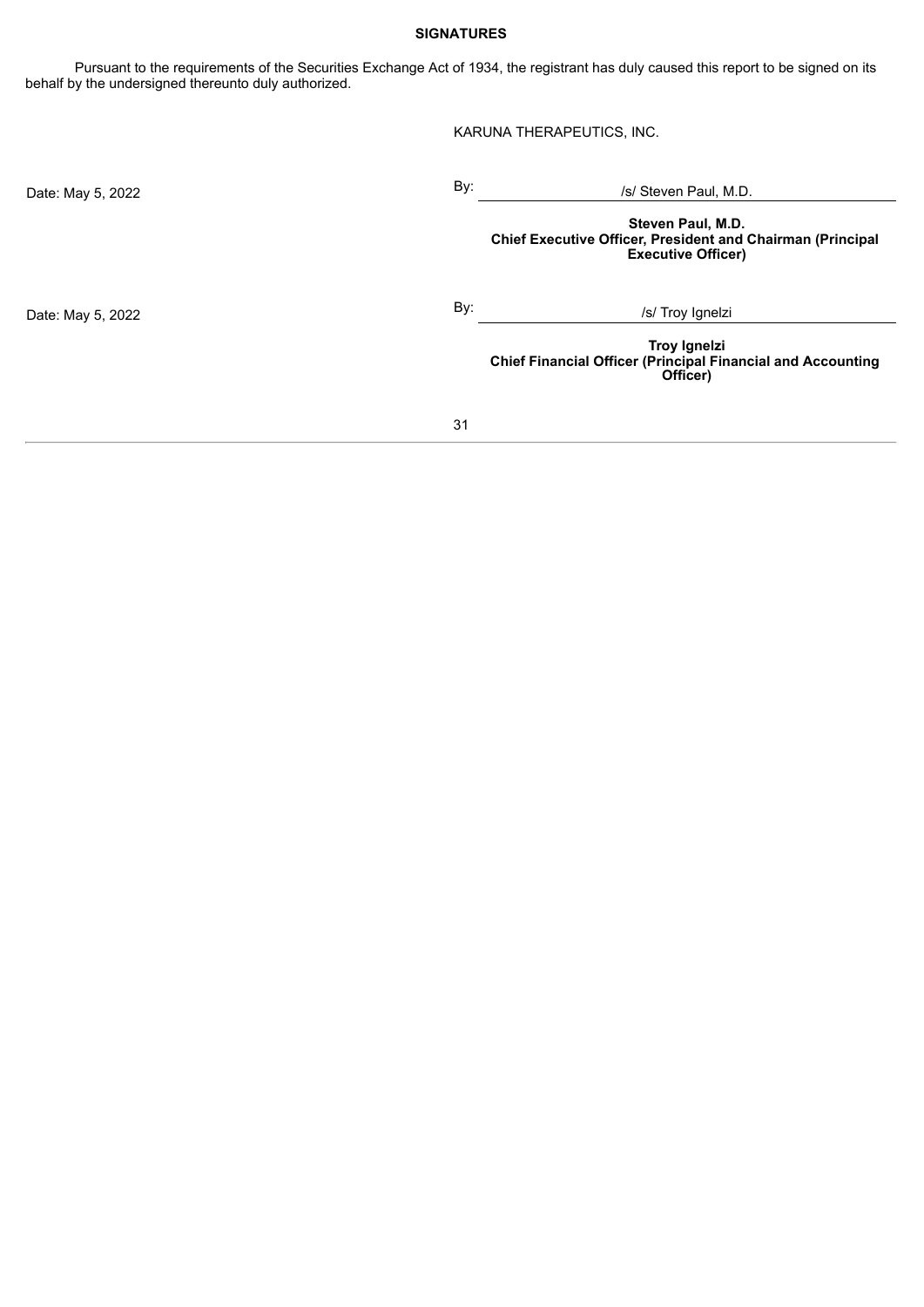#### <span id="page-33-0"></span>**CERTIFICATION OF PRINCIPAL EXECUTIVE OFFICER PURSUANT TO RULES 13A-14(A) AND 15D-14(A) UNDER THE SECURITIES EXCHANGE ACT OF 1934, AS ADOPTED PURSUANT TO SECTION 302 OF SARBANES-OXLEY ACT OF 2002**

I, Steven Paul, certify that:

1. I have reviewed this Quarterly Report on Form 10-Q of Karuna Therapeutics, Inc.;

2. Based on my knowledge, this report does not contain any untrue statement of a material fact or omit to state a material fact necessary to make the statements made, in light of the circumstances under which such statements were made, not misleading with respect to the period covered by this report;

3. Based on my knowledge, the financial statements, and other financial information included in this report, fairly present in all material respects the financial condition, results of operations and cash flows of the registrant as of, and for, the periods presented in this report;

4. The registrant's other certifying officer(s) and I are responsible for establishing and maintaining disclosure controls and procedures (as defined in Exchange Act Rules 13a-15(e) and 15d-15(e)) and internal control over financial reporting (as defined in Exchange Act Rules 13a-15(f) and 15d-15(f)) for the registrant and have:

a) Designed such disclosure controls and procedures, or caused such disclosure controls and procedures to be designed under our supervision, to ensure that material information relating to the registrant, including its consolidated subsidiaries, is made known to us by others within those entities, particularly during the period in which this report is being prepared;

b) Designed such internal control over financial reporting, or caused such internal control over financial reporting to be designed under our supervision, to provide reasonable assurance regarding the reliability of financial reporting and the preparation of financial statements for external purposes in accordance with generally accepted accounting principles;

c) Evaluated the effectiveness of the registrant's disclosure controls and procedures and presented in this report our conclusions about the effectiveness of the disclosure controls and procedures, as of the end of the period covered by this report based on such evaluation; and

d) Disclosed in this report any change in the registrant's internal control over financial reporting that occurred during the registrant's most recent fiscal quarter (the registrant's fourth fiscal quarter in the case of an annual report), that has materially affected, or is reasonably likely to materially affect, the registrant's internal control over financial reporting; and

5. The registrant's other certifying officer(s) and I have disclosed, based on our most recent evaluation of internal control over financial reporting, to the registrant's auditors and the audit committee of the registrant's board of directors (or persons performing the equivalent functions):

a) All significant deficiencies and material weaknesses in the design or operation of internal control over financial reporting which are reasonably likely to adversely affect the registrant's ability to record, process, summarize and report financial information; and

b) Any fraud, whether or not material, that involves management or other employees who have a significant role in the registrant's internal control over financial reporting.

Dated: May 5, 2022 *Dated: May 5, 2022 Islamic Lemma Compass of the May 15/ Steven Paul, M.D.* 

Steven Paul, M.D. Chief Executive Officer (Principal Executive Officer)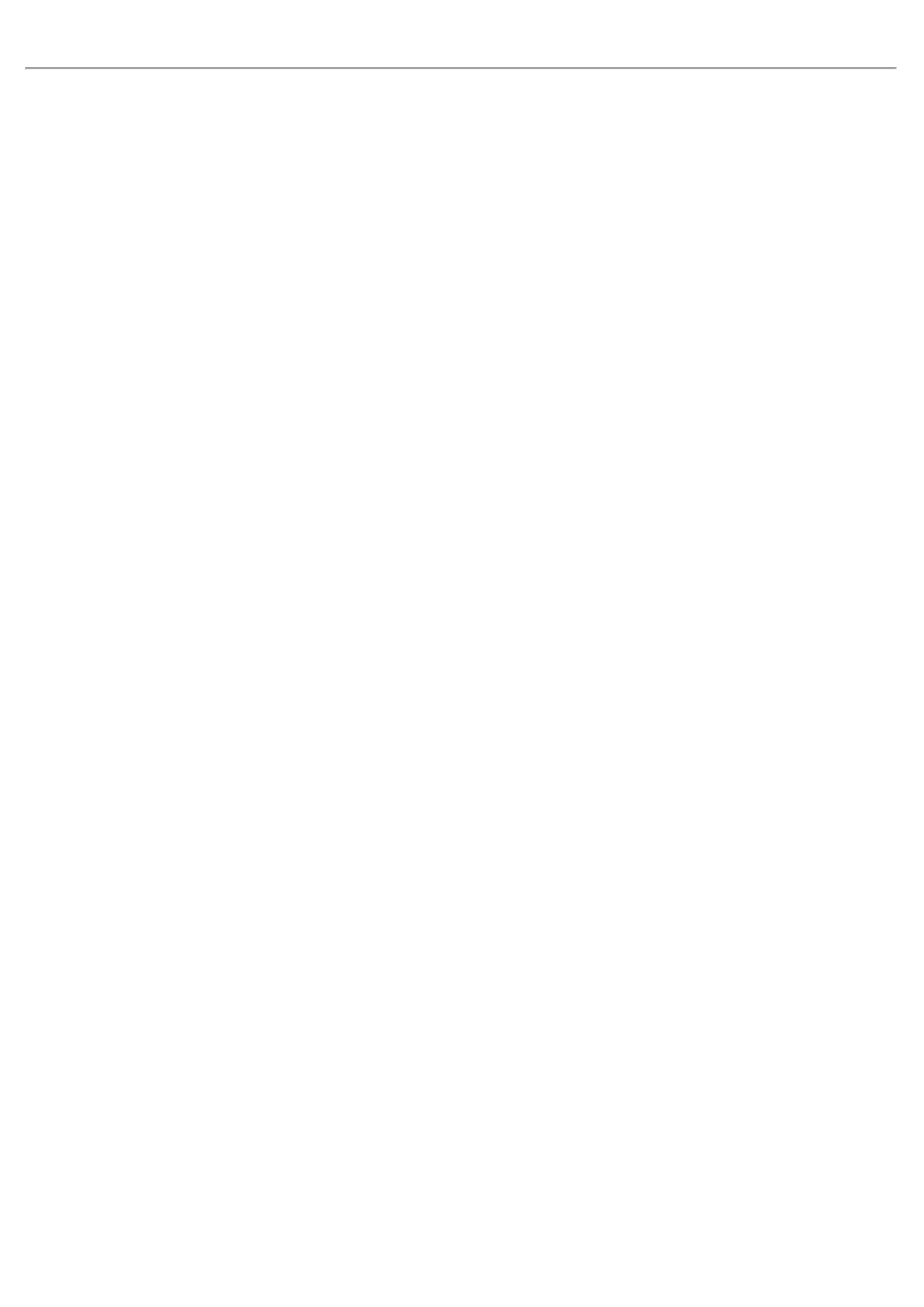#### <span id="page-35-0"></span>**CERTIFICATION OF PRINCIPAL FINANCIAL OFFICER PURSUANT TO RULES 13A-14(A) AND 15D-14(A) UNDER THE SECURITIES EXCHANGE ACT OF 1934, AS ADOPTED PURSUANT TO SECTION 302 OF SARBANES-OXLEY ACT OF 2002**

I, Troy Ignelzi, certify that:

1. I have reviewed this Quarterly Report on Form 10-Q of Karuna Therapeutics, Inc.;

2. Based on my knowledge, this report does not contain any untrue statement of a material fact or omit to state a material fact necessary to make the statements made, in light of the circumstances under which such statements were made, not misleading with respect to the period covered by this report;

3. Based on my knowledge, the financial statements, and other financial information included in this report, fairly present in all material respects the financial condition, results of operations and cash flows of the registrant as of, and for, the periods presented in this report;

4. The registrant's other certifying officer(s) and I are responsible for establishing and maintaining disclosure controls and procedures (as defined in Exchange Act Rules 13a-15(e) and 15d-15(e)) and internal control over financial reporting (as defined in Exchange Act Rules 13a-15(f) and 15d-15(f)) for the registrant and have:

a) Designed such disclosure controls and procedures, or caused such disclosure controls and procedures to be designed under our supervision, to ensure that material information relating to the registrant, including its consolidated subsidiaries, is made known to us by others within those entities, particularly during the period in which this report is being prepared;

b) Designed such internal control over financial reporting, or caused such internal control over financial reporting to be designed under our supervision, to provide reasonable assurance regarding the reliability of financial reporting and the preparation of financial statements for external purposes in accordance with generally accepted accounting principles;

c) Evaluated the effectiveness of the registrant's disclosure controls and procedures and presented in this report our conclusions about the effectiveness of the disclosure controls and procedures, as of the end of the period covered by this report based on such evaluation; and

d) Disclosed in this report any change in the registrant's internal control over financial reporting that occurred during the registrant's most recent fiscal quarter (the registrant's fourth fiscal quarter in the case of an annual report), that has materially affected, or is reasonably likely to materially affect, the registrant's internal control over financial reporting; and

5. The registrant's other certifying officer(s) and I have disclosed, based on our most recent evaluation of internal control over financial reporting, to the registrant's auditors and the audit committee of the registrant's board of directors (or persons performing the equivalent functions):

a) All significant deficiencies and material weaknesses in the design or operation of internal control over financial reporting which are reasonably likely to adversely affect the registrant's ability to record, process, summarize and report financial information; and

b) Any fraud, whether or not material, that involves management or other employees who have a significant role in the registrant's internal control over financial reporting.

Dated: May 5, 2022 */s/ Troy Ignelzi* 

Troy Ignelzi Chief Financial Officer (Principal Financial Officer)